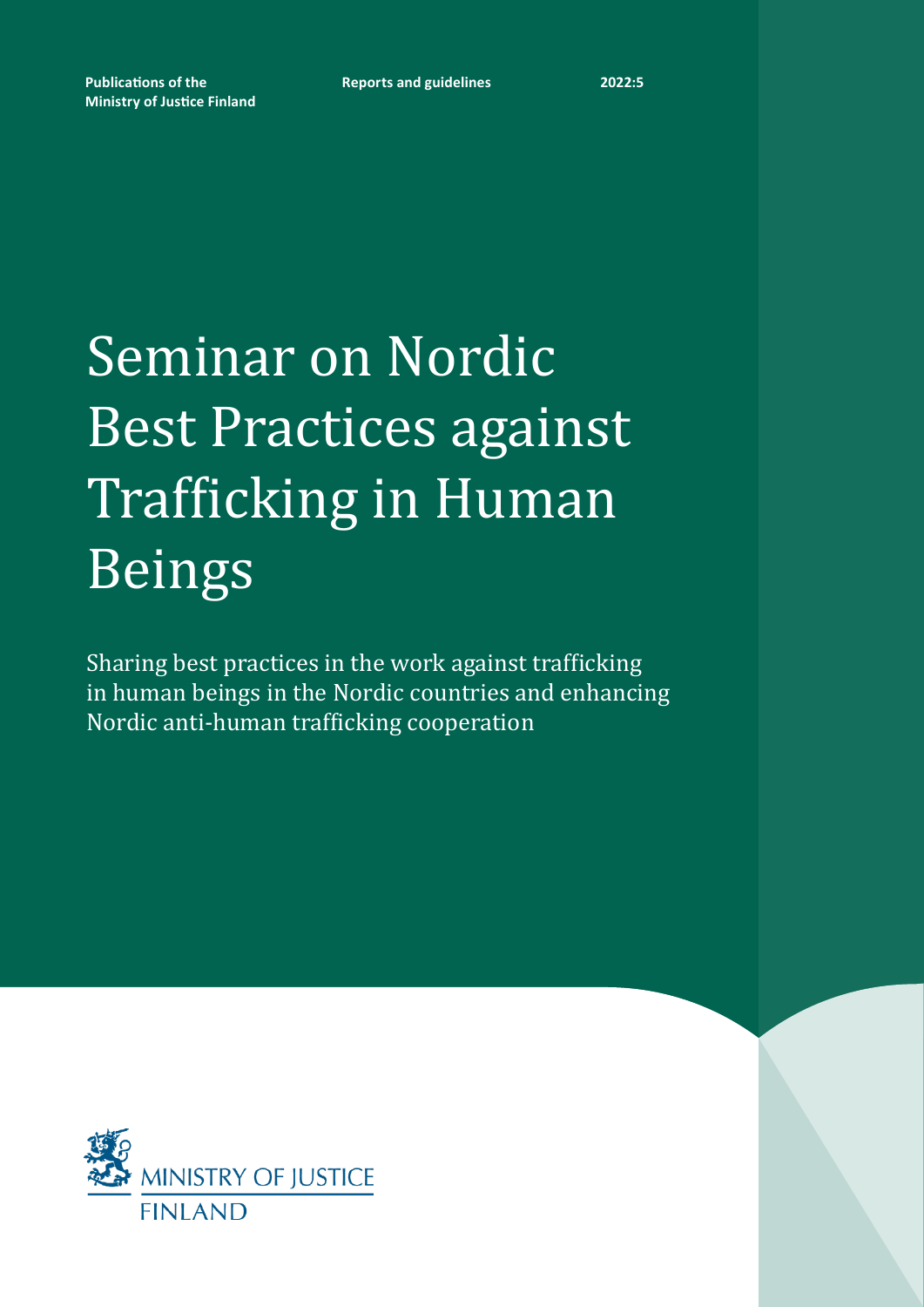Publications of the Ministry of Justice, Reports and guidelines 2022:5

# Seminar on Nordic Best Practices against Trafficking in Human Beings

Sharing best practices in the work against trafficking in human beings in the Nordic countries and enhancing Nordic anti-human trafficking cooperation

Ministry of Justice, Finland Helsinki 2022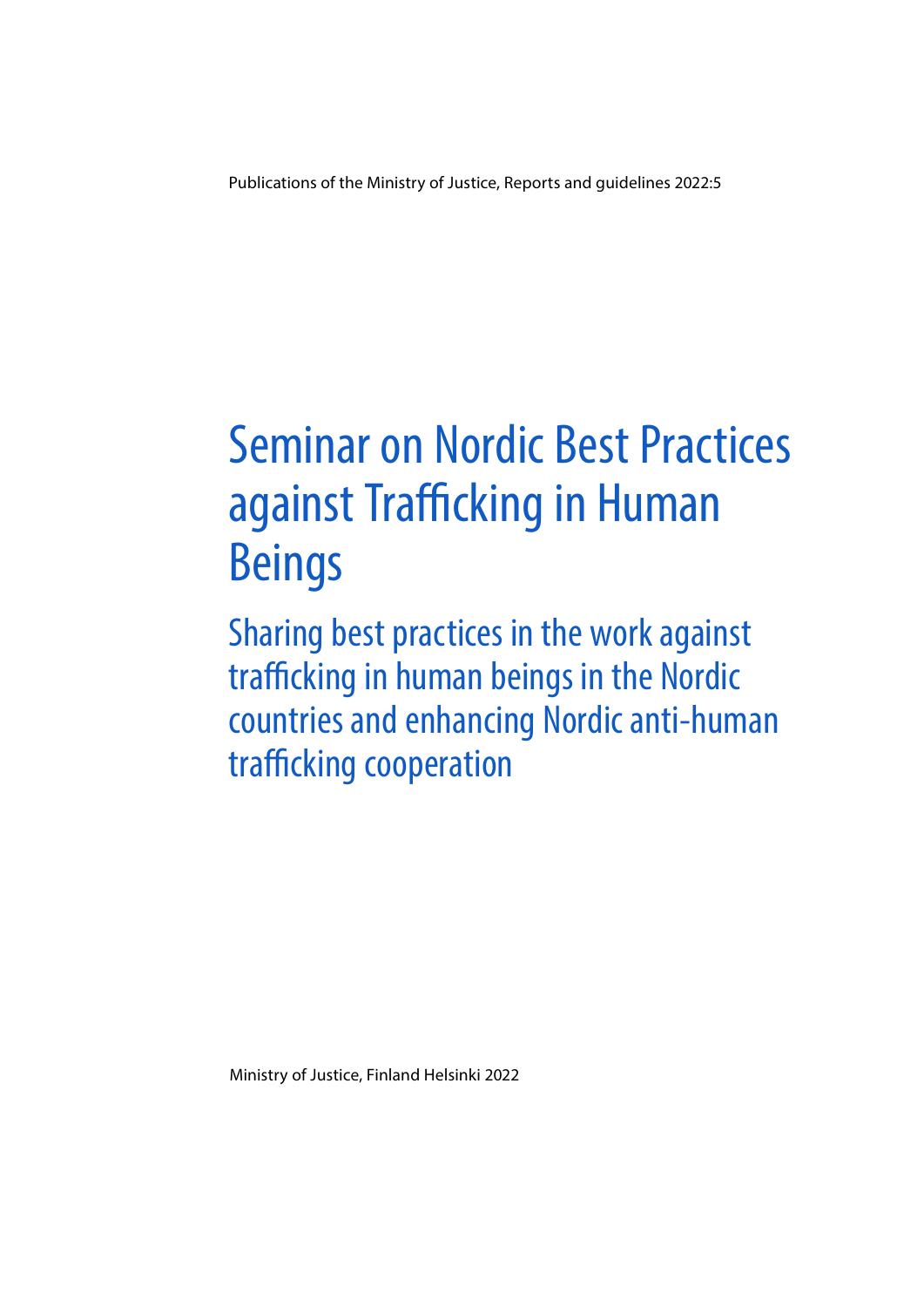**Julkaisujen jakelu** Distribution av publikationer

**Valtioneuvoston [julkaisuarkisto Valto](https://julkaisut.valtioneuvosto.fi/)**

Publikationsarkivet Valto

julkaisut.valtioneuvosto.fi

**Julkaisumyynti** Beställningar av publikationer

**Valtioneuvoston [verkkokirjakauppa](https://vnjulkaisumyynti.fi/)**

Statsrådets nätbokhandel

vnjulkaisumyynti.fi

#### **Publication sale**

**[Online bookstore](https://vnjulkaisumyynti.fi/)  of the Finnish Government**

vnjulkaisumyynti.fi

#### **Publication distribution**

**[Institutional Repository](https://julkaisut.valtioneuvosto.fi/) for the Government of Finland Valto**

julkaisut.valtioneuvosto.fi



Ministry of Justice, Finland CC BY-SA 4.0

ISBN pdf: 978-952-259-988-9 ISSN pdf: 2490-0990

Layout: Government Administration Department, Publications

Helsinki 2022 Finland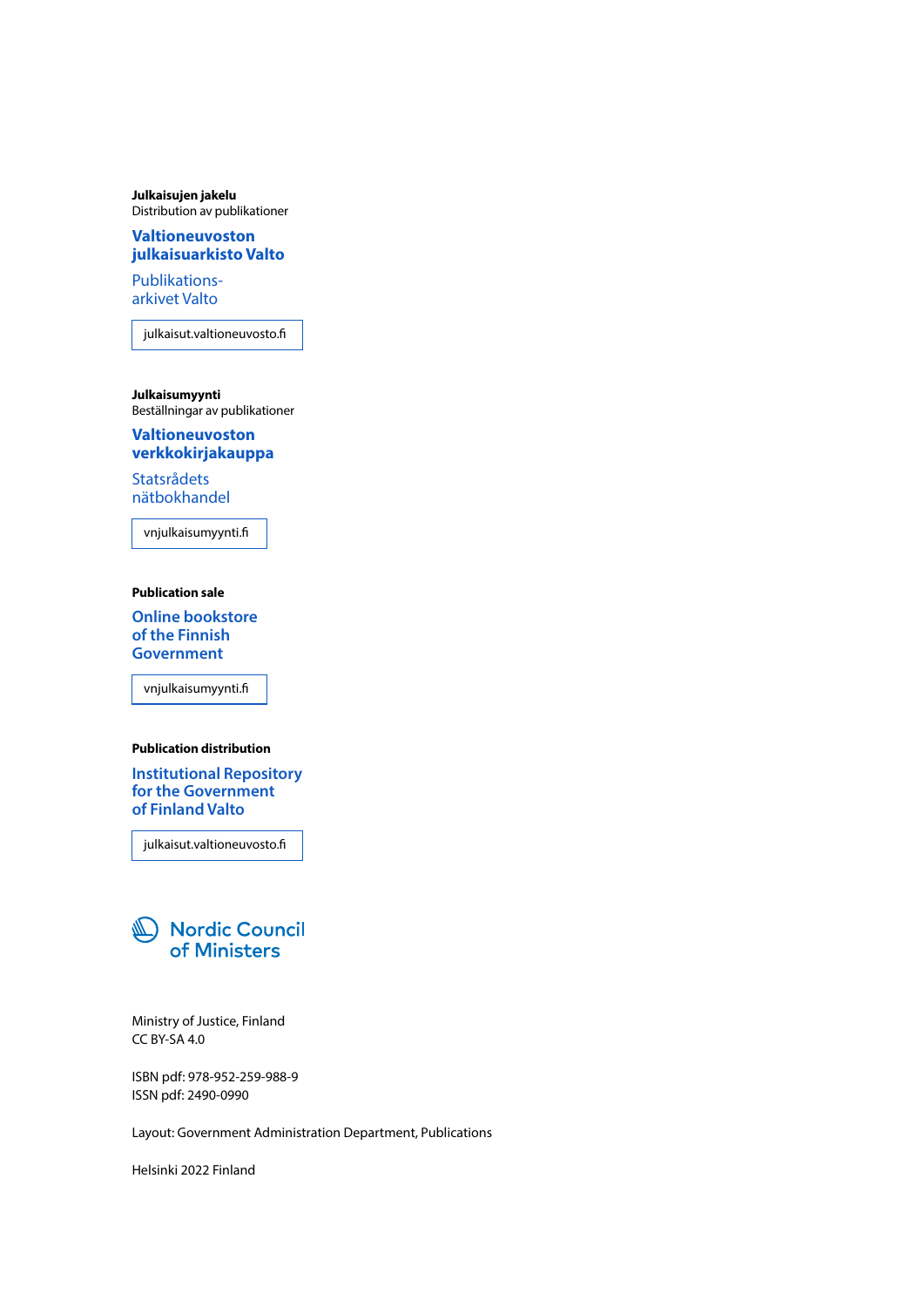## **Seminar on Nordic Best Practices against Trafficking in Human Beings Sharing best practices in the work against trafficking in human beings in the Nordic countries and enhancing Nordic anti-human trafficking cooperation**

| Publications of the Ministry of Justice, Reports and guidelines 2022:5 |                                                                                                                                                                                                                                                                                                                                                                                                                                                                                                                                                                                                                                                                                                                                                                                                                                                                                                                                                                                                                                                                                                                                                                                                                                                                                                                                                                                                                                                              | <b>Subject</b>  | Reports and<br>guidelines |
|------------------------------------------------------------------------|--------------------------------------------------------------------------------------------------------------------------------------------------------------------------------------------------------------------------------------------------------------------------------------------------------------------------------------------------------------------------------------------------------------------------------------------------------------------------------------------------------------------------------------------------------------------------------------------------------------------------------------------------------------------------------------------------------------------------------------------------------------------------------------------------------------------------------------------------------------------------------------------------------------------------------------------------------------------------------------------------------------------------------------------------------------------------------------------------------------------------------------------------------------------------------------------------------------------------------------------------------------------------------------------------------------------------------------------------------------------------------------------------------------------------------------------------------------|-----------------|---------------------------|
| <b>Publisher</b>                                                       | Ministry of Justice, Finland                                                                                                                                                                                                                                                                                                                                                                                                                                                                                                                                                                                                                                                                                                                                                                                                                                                                                                                                                                                                                                                                                                                                                                                                                                                                                                                                                                                                                                 |                 |                           |
| <b>Group author</b>                                                    | Ministry of Justice, Finland                                                                                                                                                                                                                                                                                                                                                                                                                                                                                                                                                                                                                                                                                                                                                                                                                                                                                                                                                                                                                                                                                                                                                                                                                                                                                                                                                                                                                                 |                 |                           |
| Language                                                               | English                                                                                                                                                                                                                                                                                                                                                                                                                                                                                                                                                                                                                                                                                                                                                                                                                                                                                                                                                                                                                                                                                                                                                                                                                                                                                                                                                                                                                                                      | <b>Pages</b>    | 65                        |
| <b>Abstract</b>                                                        |                                                                                                                                                                                                                                                                                                                                                                                                                                                                                                                                                                                                                                                                                                                                                                                                                                                                                                                                                                                                                                                                                                                                                                                                                                                                                                                                                                                                                                                              |                 |                           |
|                                                                        | The Seminar on the Nordic Best Practices against Trafficking in Human Beings was organized<br>as part of the Finnish presidency of the Nordic Council of Ministers. The objective of the project<br>was to exchange best practices and learn from each other as well as discuss and identify needs<br>for further Nordic cooperation. The approach of the project was practice-oriented. The focus<br>was on practical work, implemented best practices and sharing of ideas, information and<br>contacts for further development of ways of working.<br>The project contributed to identifying needs for further Nordic anti-human trafficking<br>cooperation. As part of the project, experts offered a broad insight into the needs for<br>enhanced cooperation. Experts' views compiled in this report will be taken into account in a<br>study that the Nordic Council of Ministers of Justice (MR-JUST) has agreed on. The needs for<br>further anti-human trafficking cooperation will be discussed in the next MR-JUST meeting in<br>2022.<br>The conclusions of the project, emerging from the seminar, expert interviews and the side<br>events, are presented in the last chapter of the report. During the project, a concrete need for<br>closer cooperation among Nordic countries in the work against trafficking in human beings<br>became apparent and possibilities to establish more formalized cooperation structures were<br>suggested. |                 |                           |
| <b>Keywords</b>                                                        | human trafficking, Nordic cooperation, cooperation, crime prevention                                                                                                                                                                                                                                                                                                                                                                                                                                                                                                                                                                                                                                                                                                                                                                                                                                                                                                                                                                                                                                                                                                                                                                                                                                                                                                                                                                                         |                 |                           |
| <b>ISBN PDF</b>                                                        | 978-952-259-988-9                                                                                                                                                                                                                                                                                                                                                                                                                                                                                                                                                                                                                                                                                                                                                                                                                                                                                                                                                                                                                                                                                                                                                                                                                                                                                                                                                                                                                                            | <b>ISSN PDF</b> | 2490-0990                 |
| <b>URN</b> address                                                     | https://urn.fi/URN:ISBN:978-952-259-988-9                                                                                                                                                                                                                                                                                                                                                                                                                                                                                                                                                                                                                                                                                                                                                                                                                                                                                                                                                                                                                                                                                                                                                                                                                                                                                                                                                                                                                    |                 |                           |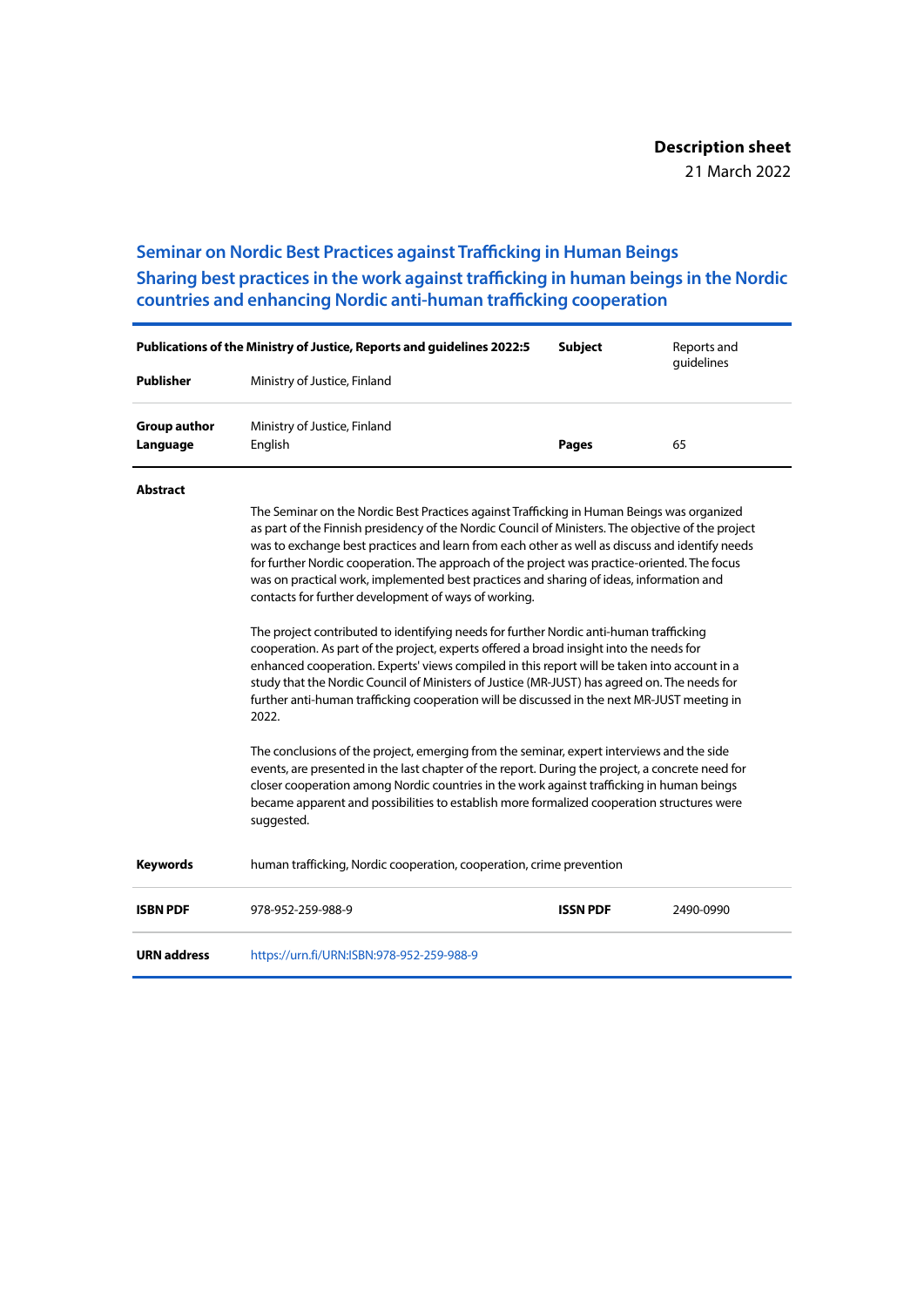# **Seminaari ihmiskaupan vastaisen työn parhaista käytännöistä Pohjoismaissa Ihmiskaupan vastaisen työn parhaiden käytäntöjen jakaminen ja pohjoismaisen yhteistyön tiivistäminen ihmiskaupan vastaisessa toiminnassa**

| Oikeusministeriön julkaisuja, Selvityksiä ja ohjeita 2022:5 |                                                                                                                                                                                                                                                                                                                                                                                                                                                                                                                                                                                                        | <b>Teema</b>    | Selvityksiä<br>ja ohjeita |
|-------------------------------------------------------------|--------------------------------------------------------------------------------------------------------------------------------------------------------------------------------------------------------------------------------------------------------------------------------------------------------------------------------------------------------------------------------------------------------------------------------------------------------------------------------------------------------------------------------------------------------------------------------------------------------|-----------------|---------------------------|
| Julkaisija                                                  | Oikeusministeriö                                                                                                                                                                                                                                                                                                                                                                                                                                                                                                                                                                                       |                 |                           |
| Yhteisötekijä                                               | Oikeusministeriö                                                                                                                                                                                                                                                                                                                                                                                                                                                                                                                                                                                       |                 |                           |
| Kieli                                                       | englanti                                                                                                                                                                                                                                                                                                                                                                                                                                                                                                                                                                                               | Sivumäärä       | 65                        |
| <b>Tiivistelmä</b>                                          |                                                                                                                                                                                                                                                                                                                                                                                                                                                                                                                                                                                                        |                 |                           |
|                                                             | Ihmiskaupan vastaisen työn parhaita käytäntöjä Pohjoismaissa käsittelevä seminaari<br>järjestettiin osana Suomen puheenjohtajakautta Pohjoismaiden ministerineuvostossa.<br>Hankkeen tavoitteena oli jakaa parhaita käytäntöjä, siten oppia muilta sekä tunnistaa, millaisia<br>pohjoismaisen yhteistyön tarpeita alalla on ja keskustella niistä. Hankkeen lähestymistapa<br>oli käytännönläheinen. Siinä keskityttiin käytännön työhön, käytännössä toteutettuihin ja<br>hyväksi havaittuihin toimenpiteisiin sekä ideoiden, tiedon ja kontaktien jakamiseen työtapojen<br>jatkokehittämistä varten. |                 |                           |
|                                                             | Hanke auttoi osaltaan tunnistamaan pohjoismaisen ihmiskaupan vastaisen yhteistyön<br>tiivistämistarpeita. Osana hanketta asiantuntijat kertoivat laajalti näkemyksiään tiiviimmän<br>yhteistyön tarpeista. Tähän raporttiin kootut asiantuntijoiden näkemykset tullaan ottamaan<br>huomioon selvityksessä, josta pohjoismainen oikeusasioiden ministerineuvosto (MR-JUST)<br>on sopinut. Ihmiskaupan vastaisen yhteistyön lisäämisen tarpeista keskustellaan seuraavassa<br>oikeusasioiden ministerineuvoston kokouksessa vuonna 2022.                                                                 |                 |                           |
|                                                             | Seminaarin, asiantuntijoiden haastattelujen ja oheistapahtumien pohjalta tehdyt hankkeen<br>loppupäätelmät esitellään raportin viimeisessä luvussa. Hankkeen aikana kävi selväksi,<br>että Pohjoismaiden väliselle tiiviimmälle yhteistyölle ihmiskaupan vastaisessa työssä on<br>konkreettinen tarve, ja tästä syystä virallisempien yhteistyörakenteiden perustamista<br>ehdotettiin.                                                                                                                                                                                                                |                 |                           |
| Asiasanat                                                   | ihmiskauppa, pohjoismainen yhteistyö, rikoksentorjunta, yhteistyö                                                                                                                                                                                                                                                                                                                                                                                                                                                                                                                                      |                 |                           |
| <b>ISBN PDF</b>                                             | 978-952-259-988-9                                                                                                                                                                                                                                                                                                                                                                                                                                                                                                                                                                                      | <b>ISSN PDF</b> | 2490-0990                 |
| <b>Julkaisun osoite</b>                                     | https://urn.fi/URN:ISBN:978-952-259-988-9                                                                                                                                                                                                                                                                                                                                                                                                                                                                                                                                                              |                 |                           |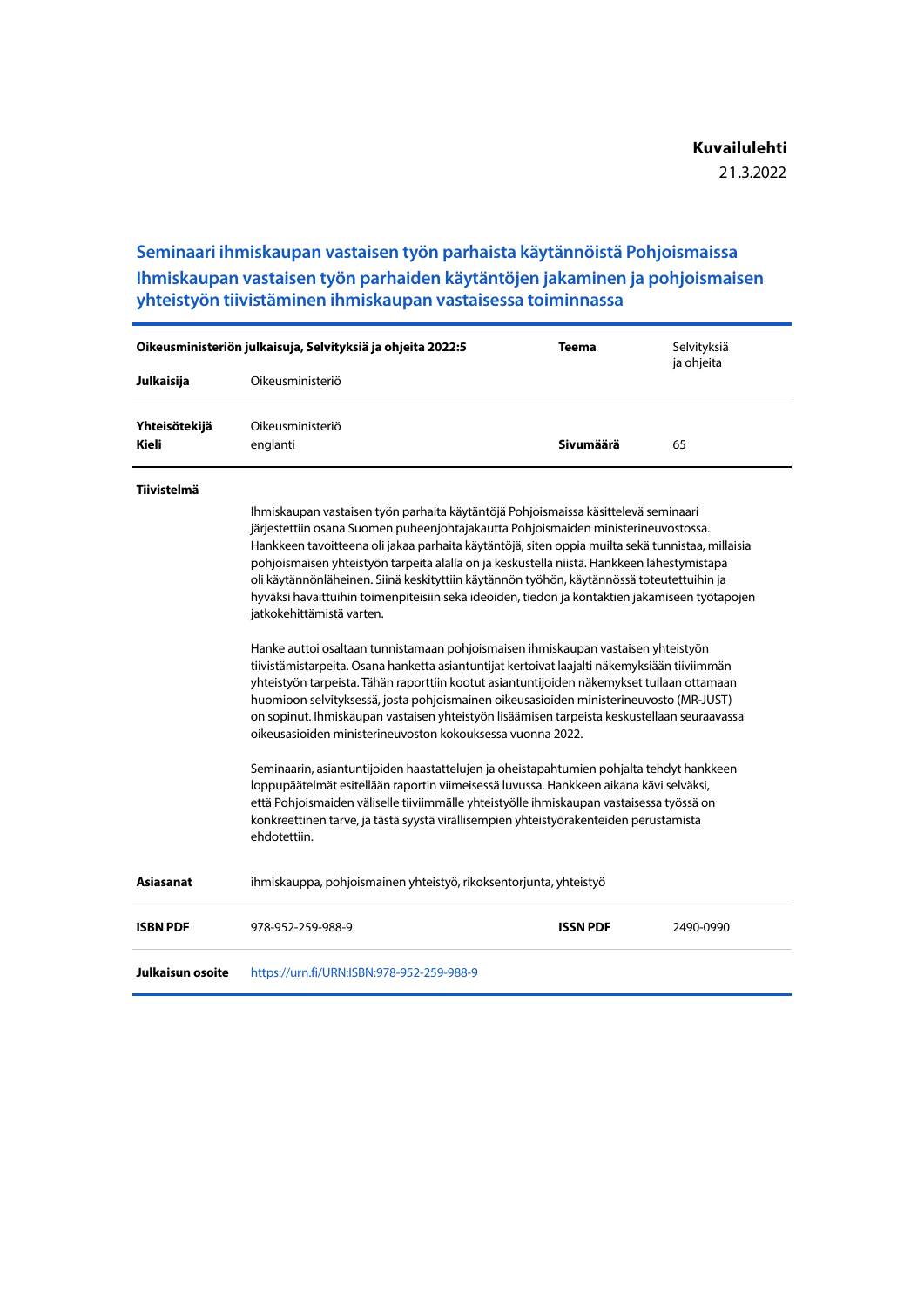### **Seminarium om nordisk bästa praxis mot människohandel**

#### **Dela bästa praxis i arbetet mot människohandel i de nordiska länderna och stärka det nordiska samarbetet mot människohandel**

| Justitieministeriets publikationer, Utredningar och anvisningar 2022:5 |                                                                                                                                                                                                                                                                                                                                                                                                                                                                                                        | Tema            | Utredningar<br>och anvisningar |
|------------------------------------------------------------------------|--------------------------------------------------------------------------------------------------------------------------------------------------------------------------------------------------------------------------------------------------------------------------------------------------------------------------------------------------------------------------------------------------------------------------------------------------------------------------------------------------------|-----------------|--------------------------------|
| <b>Utgivare</b>                                                        | Justitieministeriet                                                                                                                                                                                                                                                                                                                                                                                                                                                                                    |                 |                                |
| Utarbetad av                                                           | Justitieministeriet                                                                                                                                                                                                                                                                                                                                                                                                                                                                                    |                 |                                |
| Språk                                                                  | engelska                                                                                                                                                                                                                                                                                                                                                                                                                                                                                               | <b>Sidantal</b> | 65                             |
| Referat                                                                |                                                                                                                                                                                                                                                                                                                                                                                                                                                                                                        |                 |                                |
|                                                                        | Seminariet om nordisk bästa praxis mot människohandel anordnades som en del av det<br>finska ordförandeskapet i Nordiska ministerrådet. Projektets mål var att utbyta bästa<br>praxis och lära av varandra samt diskutera och identifiera behov av ytterligare nordiskt<br>samarbete. I tillvägagångssättet var projektet praktiskt orienterat. Fokus låg på praktiskt<br>arbete, implementering av bästa praxis och utbyte av idéer, information och kontakter för<br>vidareutveckling av arbetssätt. |                 |                                |
|                                                                        | Projektet bidrog till att identifiera behov av ytterligare nordiskt samarbete mot<br>människohandel. Som en del av projektet erbjöd experter breda inblickar i behovet av utökat<br>samarbete. Experternas synpunkter som sammanställs i denna rapport kommer att beaktas i<br>en studie som Nordiska justitieministerrådet (MR-JUST) har enats om. Behovet av ytterligare<br>samarbete mot människohandel kommer att diskuteras vid nästa MR-JUST-möte år 2022.                                       |                 |                                |
|                                                                        | Projektets slutsatser, som framkommit ur seminariet, expertintervjuerna och<br>sidoevenemangen, presenteras i rapportens sista kapitel. Under projektet har ett konkret<br>behov av ett närmare samarbete mellan de nordiska länderna i arbetet mot människohandel<br>framkommit och möjligheter att etablera mer formaliserade samarbetsstrukturer föreslogs.                                                                                                                                         |                 |                                |
| <b>Nyckelord</b>                                                       | människohandel, nordiskt samarbete, brottsbekämpning, samarbete                                                                                                                                                                                                                                                                                                                                                                                                                                        |                 |                                |
| <b>ISBN PDF</b>                                                        | 978-952-259-988-9                                                                                                                                                                                                                                                                                                                                                                                                                                                                                      | <b>ISSN PDF</b> | 2490-0990                      |
| <b>URN-adress</b>                                                      | https://urn.fi/URN:ISBN:978-952-259-988-9                                                                                                                                                                                                                                                                                                                                                                                                                                                              |                 |                                |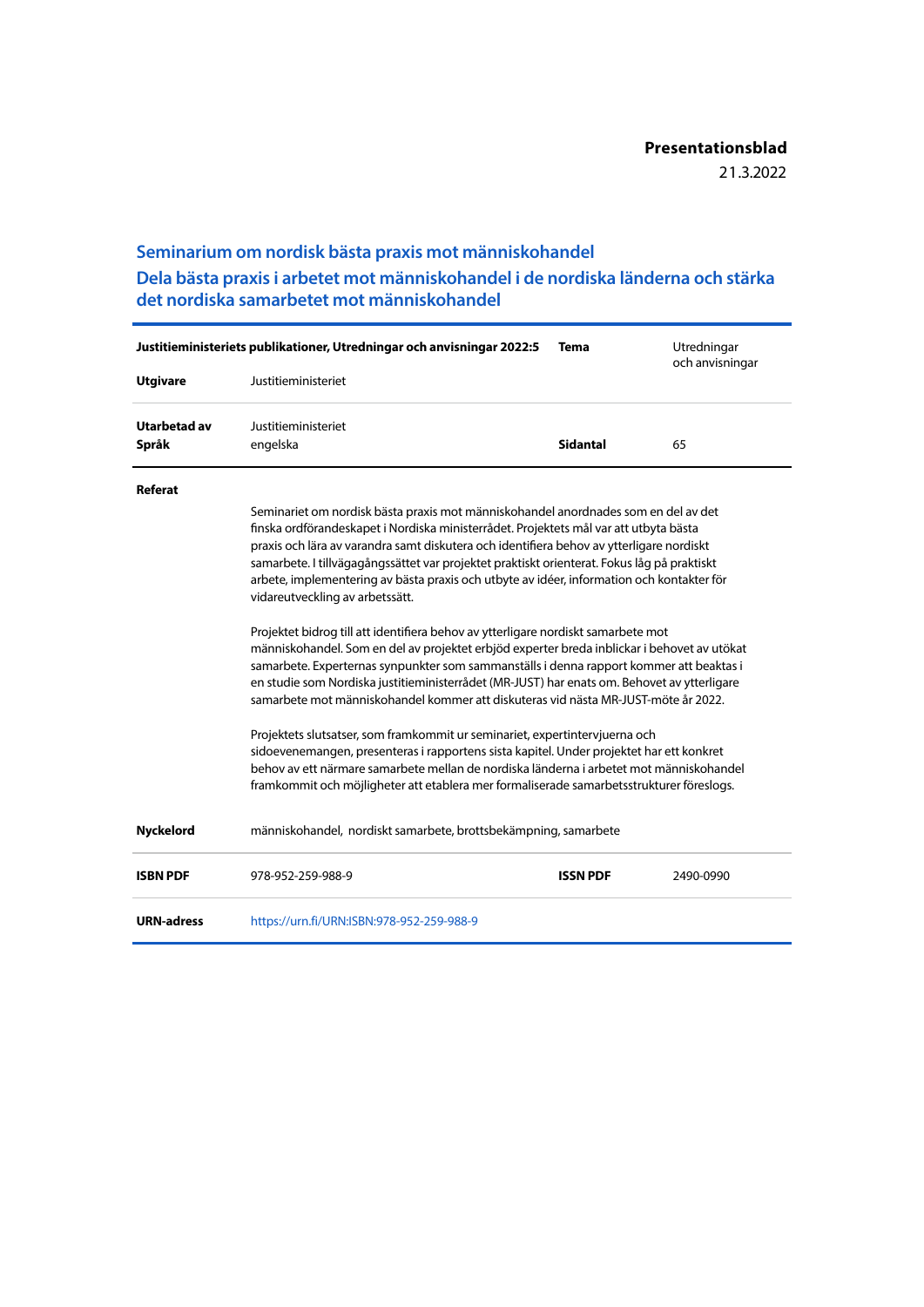# **Table of Contents**

| 1              |               |                                                                                                    |
|----------------|---------------|----------------------------------------------------------------------------------------------------|
|                | 1.1           |                                                                                                    |
|                | 1.2           | Part I - Joint Efforts in the Work against Trafficking in Human Beings                             |
|                |               | What should Governments do more to prevent trafficking in human beings?<br>1.2.1                   |
|                |               | 1.2.2                                                                                              |
|                |               | Iceland: Creating the new Icelandic National Action Plan against trafficking in human<br>1.2.3     |
|                |               | beings - How human trafficking became a political priority and what are the successes?             |
|                |               | Finland: The National Rapporteur on Trafficking in Human Beings - How Independent<br>1.2.4         |
|                |               | Reporting Mechanism Strengthens the Work against Trafficking in Human Beings?                      |
|                |               | Sweden: National Referral Mechanism - A support and protection process for victims of<br>1.2.5     |
|                |               |                                                                                                    |
|                |               | 1.2.6                                                                                              |
|                | 1.3           |                                                                                                    |
|                |               | Norway: Norwegian Police Competence Group coordinating police efforts against human<br>1.3.1       |
|                |               |                                                                                                    |
|                |               | Sweden: Work against trafficking in human beings for the purpose of sexual exploitation<br>1.3.2   |
|                |               | Denmark: Working with North African minors trafficked into criminal activities<br>1.3.3            |
|                |               | Finland: The multidisciplinary approach in tackling labour trafficking<br>1.3.4                    |
|                |               | Denmark: The Danish Centre against Human Trafficking as the central coordinating unit and<br>1.3.5 |
|                |               |                                                                                                    |
|                |               | Norway: Laura's House: a shelter providing comprehensive support for victims of human<br>1.3.6     |
|                |               |                                                                                                    |
|                | $1.4^{\circ}$ |                                                                                                    |
| $\overline{2}$ |               |                                                                                                    |
|                | 2.1           |                                                                                                    |
|                | 2.2           | The Nordic countries as helpers for victims of human trafficking - challenges                      |
|                |               |                                                                                                    |
|                |               |                                                                                                    |
| 3              |               |                                                                                                    |
|                | 3.1           |                                                                                                    |
|                | 3.2           |                                                                                                    |
|                | 3.3           |                                                                                                    |
|                | 3.4           |                                                                                                    |
|                | 3.5           |                                                                                                    |
| 4              |               |                                                                                                    |
| 5              |               |                                                                                                    |
|                |               |                                                                                                    |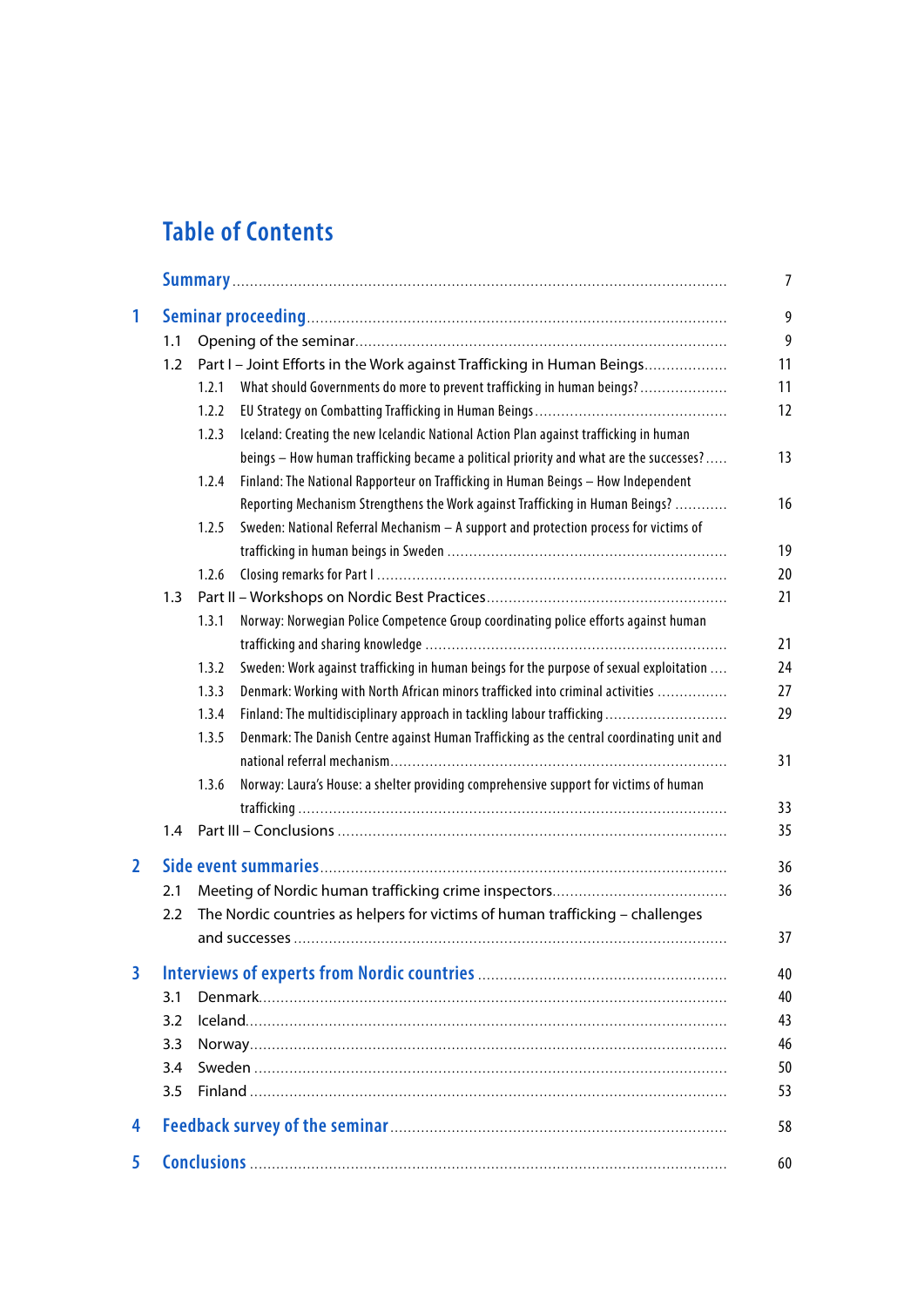#### <span id="page-7-0"></span>**SUMMARY**

The Seminar on the Nordic Best Practices against Trafficking in Human Beings was organized as part of the Finnish presidency of the Nordic Council of Ministers. The seminar was curated by the Ministry of Justice, the Ministry of the Interior, the Ministry for Foreign Affairs and the Government Anti-Trafficking Coordinator of Finland, with support from the Nordic Council of Ministers. The programme of the seminar was planned and carried out in close cooperation with experts from all Nordic countries.

Nordic cooperation against human trafficking was one of Finland's priorities during the presidency. The anti-human trafficking agenda of the seminar also promoted the priority of socially sustainable Nordic region in the Vision 2030 and is in line with the priorities of the Nordic Council of Ministers in the cooperation programme for justice sector on combating cross-border crime for the years 2019-2022. Combating cross-border crime is seen as the most important priority area for Nordic cooperation in a [study](https://pub.norden.org/nord2021-060) conducted by the Nordic Council and the Nordic Council of Ministers.

The objective of the project was to exchange best practices and learn from each other as well as discuss and identify needs for further Nordic cooperation. In addition to the seminar, these themes were discussed in two separate side events that were organized by the Helsinki Police Department and Finland's National Assistance System for Victims of Human Trafficking and in separate expert interviews.

The approach of the project was practice-oriented. The focus was on practical work, implemented best practices and sharing of ideas, information and contacts for further development of ways of working.

The project contributed to identifying needs for further Nordic anti-human trafficking cooperation. At the seminar and the side events as well as in the interviews, experts offered a broad insight into the needs for enhanced cooperation. Experts' views compiled in this report will be taken into account in a study that the Nordic Council of Ministers of Justice (MR-JUST) has agreed on. The MR-JUST has called for mapping the needs for further anti-human trafficking cooperation in order to discuss necessary measures in the next MR-JUST meeting in 2022.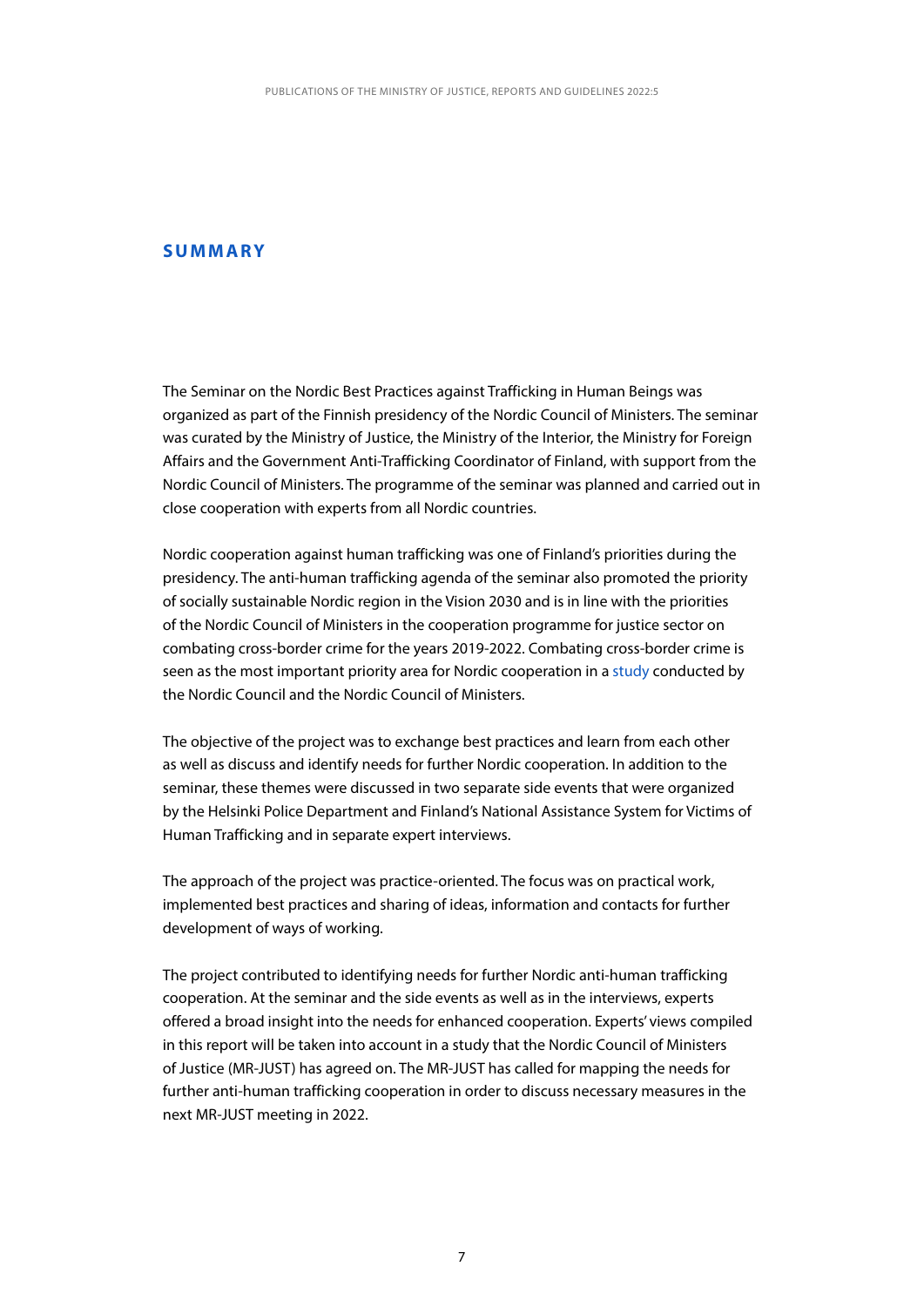The Seminar on Nordic Best Practices against Trafficking in Human Beings, held on 18 November 2021, brought together 85 experts in the areas of prevention and combatting trafficking in human beings from Nordic countries, Estonia and international organizations in Helsinki. Parts I and III of the seminar were streamed online and 216 online participants from all Nordic countries and beyond registered to follow the seminar online. The seminar reached an audience of 300 altogether. Both authorities and actors of the civil society working to combat trafficking in human beings were represented.

Part I of the seminar gave a big picture on the work against trafficking in human beings in different European contexts including the European Union and Nordic Countries. Part II consisted of workshop sessions where participants present in Helsinki shared their expertise on the countries' best practices. Part III concluded with the results from the workshops, greetings from side events and conclusions of the seminar.

The seminar was not limited to a specific form of human trafficking, a specific group of victims or a specific part of the process but these topics were discussed simultaneously. Information and expertise shared at the seminar will support professionals in their work on prevention of trafficking in human beings.

In connection with the seminar, two side events were organized in Helsinki on 17 November 2021. Helsinki Police Department organized a meeting for Nordic human trafficking crime inspectors where investigation procedures, cross-border phenomena in human trafficking and case examples were discussed. Finland's National Assistance System for Victims of Human Trafficking organized a workshop for Nordic experts to discuss challenges and successes in victim assistance. Results of the side events are included in this report.

The conclusions of the project, emerging from the seminar, expert interviews and the side events, are presented in the last chapter of the report. During the project, a concrete need for closer cooperation among Nordic countries in the work against trafficking in human beings became apparent and possibilities to establish more formalized cooperation structures were suggested.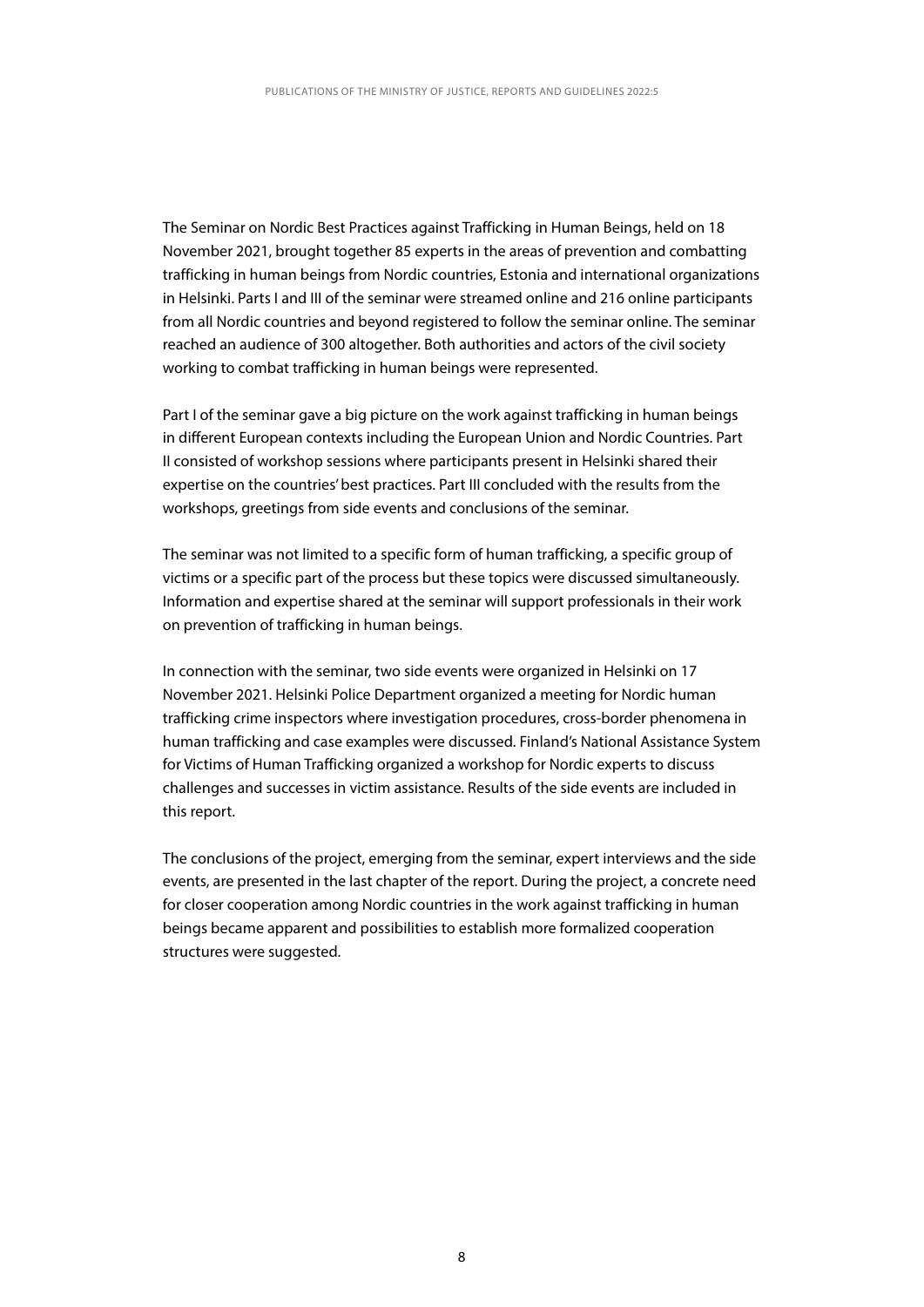# <span id="page-9-0"></span>**1 Seminar proceeding**

# **1.1 Opening of the seminar**

#### **Minister of Justice of Finland, Anna-Maja Henriksson**

Minister of Justice of Finland, Anna-Maja Henriksson, emphasized that the efforts of the whole society are needed to combat trafficking in human beings. Cross-sectoral approach and strong international cooperation are key elements in successful anti-trafficking efforts.

Henriksson stressed that Nordic cooperation against human trafficking is one of Finland's priorities during the Presidency of the Nordic Council of Ministers in 2021. Suggestions concerning closer cooperation that come up during the seminar, would be taken into account when charting the needs for closer cooperation. The Nordic Ministers of Justice would discuss the necessary measure based on these studies at their next year's meeting.

Henriksson emphasized the Finnish Government's strong will to move forward with the work against trafficking in human beings through a collaborative work by various ministries and agencies. The Finnish Action Plan against Trafficking in Human Beings for 2021–2023 aims at stepping up anti-trafficking efforts and improving the position of victims. To promote the cross-sectoral approach, the Government has appointed a Government Anti-Trafficking Coordinator for the current government term.

Various anti-trafficking measures have been taken in different Ministries. For example, the Ministry of Justice is examining ways to improve the status of victims of human trafficking in the criminal procedure. The Ministry of the Interior is taking a number of measures to prevent and detect trafficking in human beings and promote the recovery of victims. The Ministry of Social Affairs and Health is working to ensure that victims of human trafficking receive the services they are entitled to under legislation. Under the leadership of the Ministry of Economic Affairs and Employment, a project is exploring means to combat the exploitation of foreign labour.

More information: Finland fights human trafficking - Action Plan against Trafficking in Human Beings, 2021–2023, <https://julkaisut.valtioneuvosto.fi/handle/10024/163326>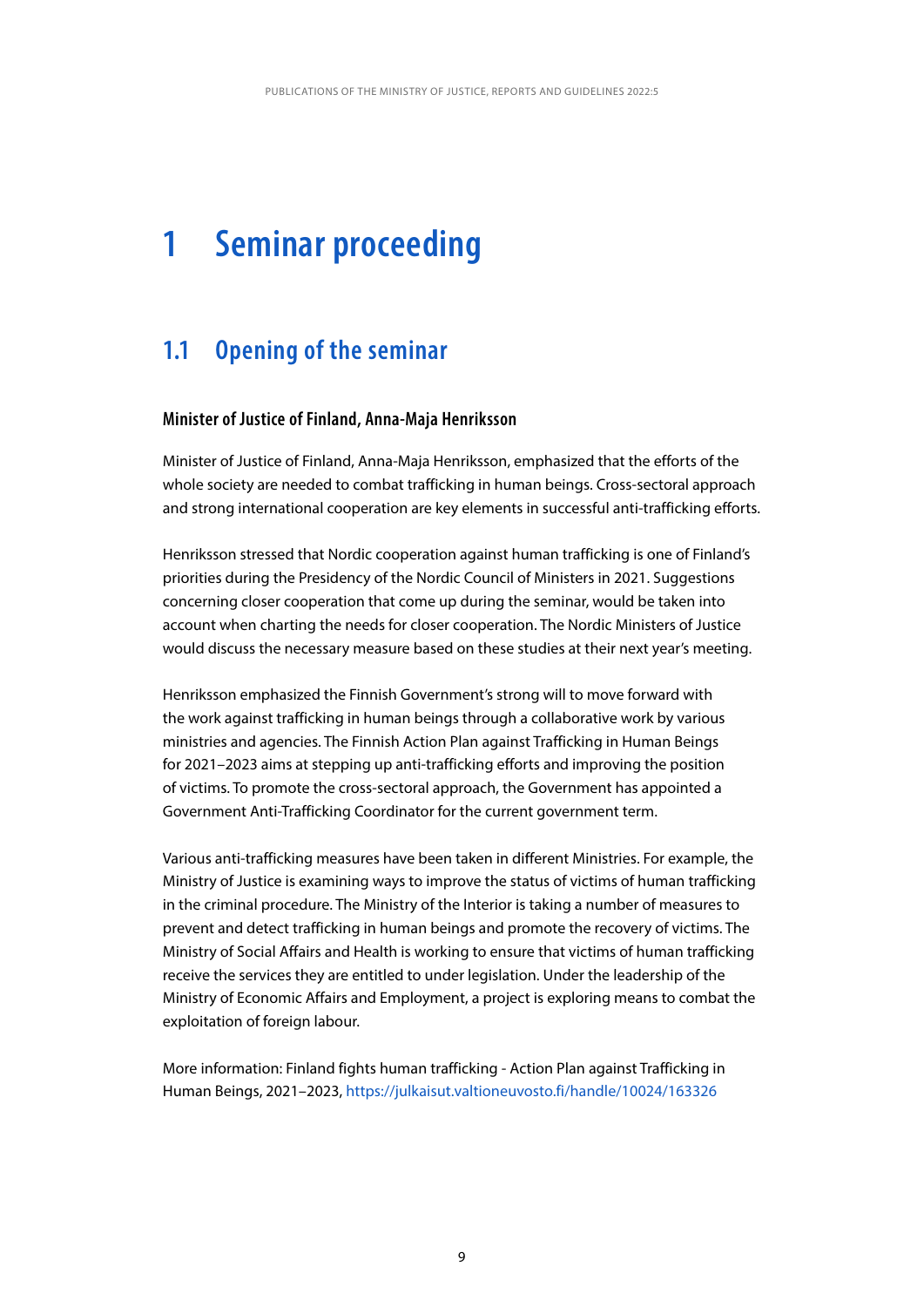#### **Minister of the Interior of Finland, Maria Ohisalo**

In her speech, Minister of the Interior of Finland, Maria Ohisalo stressed the need for joint international efforts to combat trafficking in human beings.

Ohisalo emphasized the importance of policy decisions in promoting anti-trafficking work and described how strong political will has contributed to establishing better conditions for anti-trafficking work in Finland. Solutions at the level of policy are especially necessary when constructing and developing the interdepartmental aspects that are explicitly involved in anti-trafficking work.

In the administrative branch of the Ministry of the Interior, several parties are involved in combating human trafficking, including the police, the Border Guard and the Finnish Immigration Service.

The Government has allocated funds to the police for establishing a special task force to combat and prevent trafficking. The task force has actively networked with other authorities both in Finland and abroad. Its operations have successfully detected serious criminal offences in various parts of Finland involving strong indications of human trafficking.

The Border Guard is currently investigating the prospects for expanding its investigative powers with respect to human trafficking offences.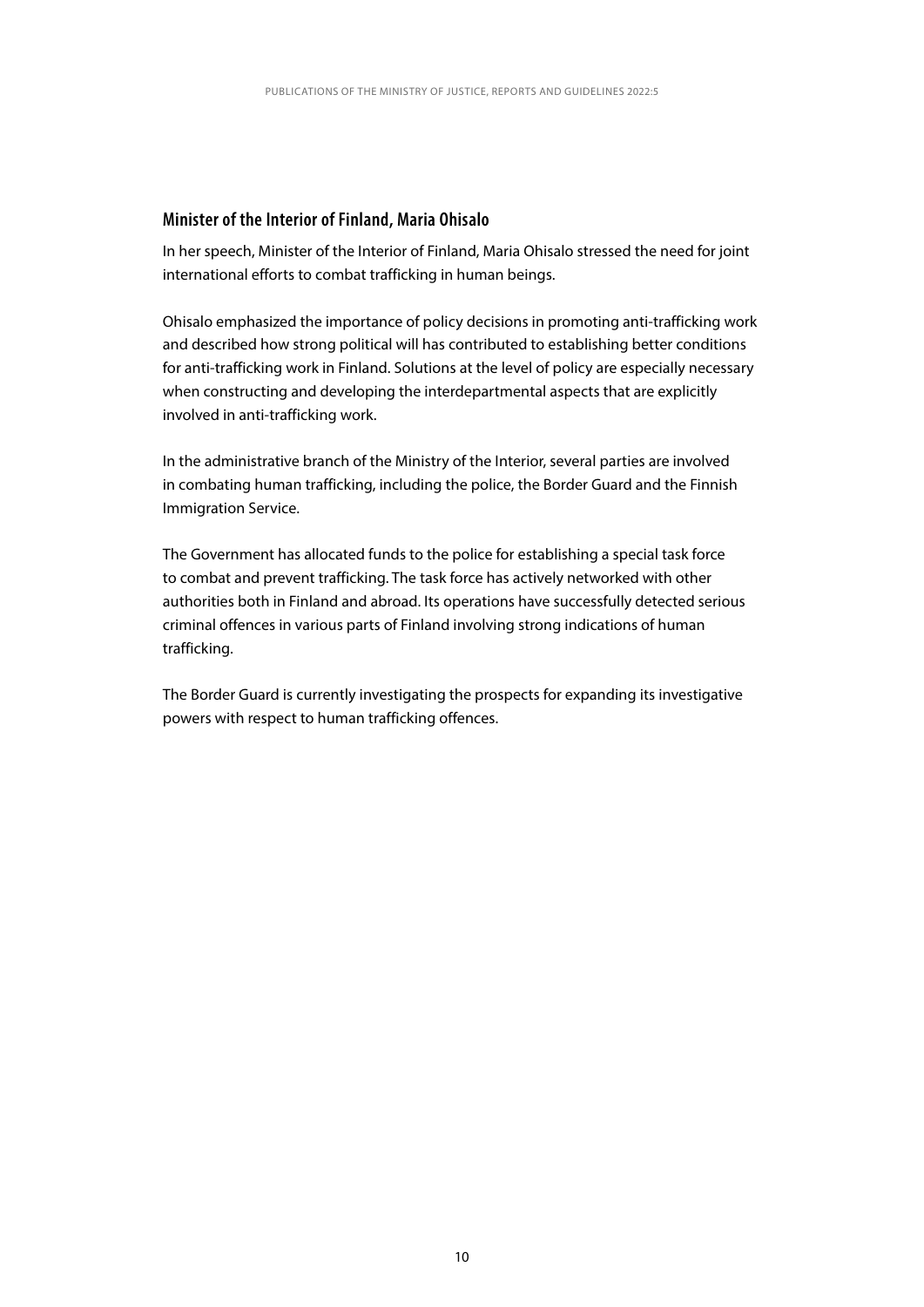# <span id="page-11-0"></span>**1.2 Part I – Joint Efforts in the Work against Trafficking in Human Beings**

# **1.2.1 What should Governments do more to prevent trafficking in human beings?**

#### **Itohan Okundaye, Member of the International Survivors of Trafficking Advisory Council (ISTAC)**

Okundaye stressed the importance of hearing the survivors of trafficking in human beings in all anti-trafficking efforts. The survivors should be involved in all law making and policy-making processes. Based on their own experiences, the survivors have a specific understanding and can provide deeper views on what can be done to combat human trafficking.

Okundaye argued for establishing a Nordic survivor advisory council. The Nordic survivor advisory council should be heard every time when the Nordic countries gather on antitrafficking matters. Members of a survivor advisory council should be appointed taking into account their specific knowledge and the goals of anti-trafficking work in the area. Local survivor councils do not exist in the Nordic countries yet.

Okundaye called for more cooperation among Nordic governments, which is ever more necessary in the post-pandemic time. Nordic countries should carefully look into the effects of the pandemic in human trafficking and address the new challenges with targeted strategies. In particular, the issues of impunity and demand should be better addressed.

When enforcing the criminal liability, new forms of trafficking need to be addressed. Victims are increasingly trafficked online. Impunity has to be addressed also in the labour market and more active labour inspection is needed.

Due to the pandemic, the position of those most vulnerable has become even more vulnerable than before which entails a higher exposure to recruitment into human trafficking. International cooperation is needed to address the root causes of trafficking, such as famine and lack of shelter or necessities. The pandemic has also affected to an increase of demand in many countries.

Okundaye emphasized that all actors of the society, such as leaders, communities, non-governmental organizations and religious leaders should be involved in the antitrafficking cooperation.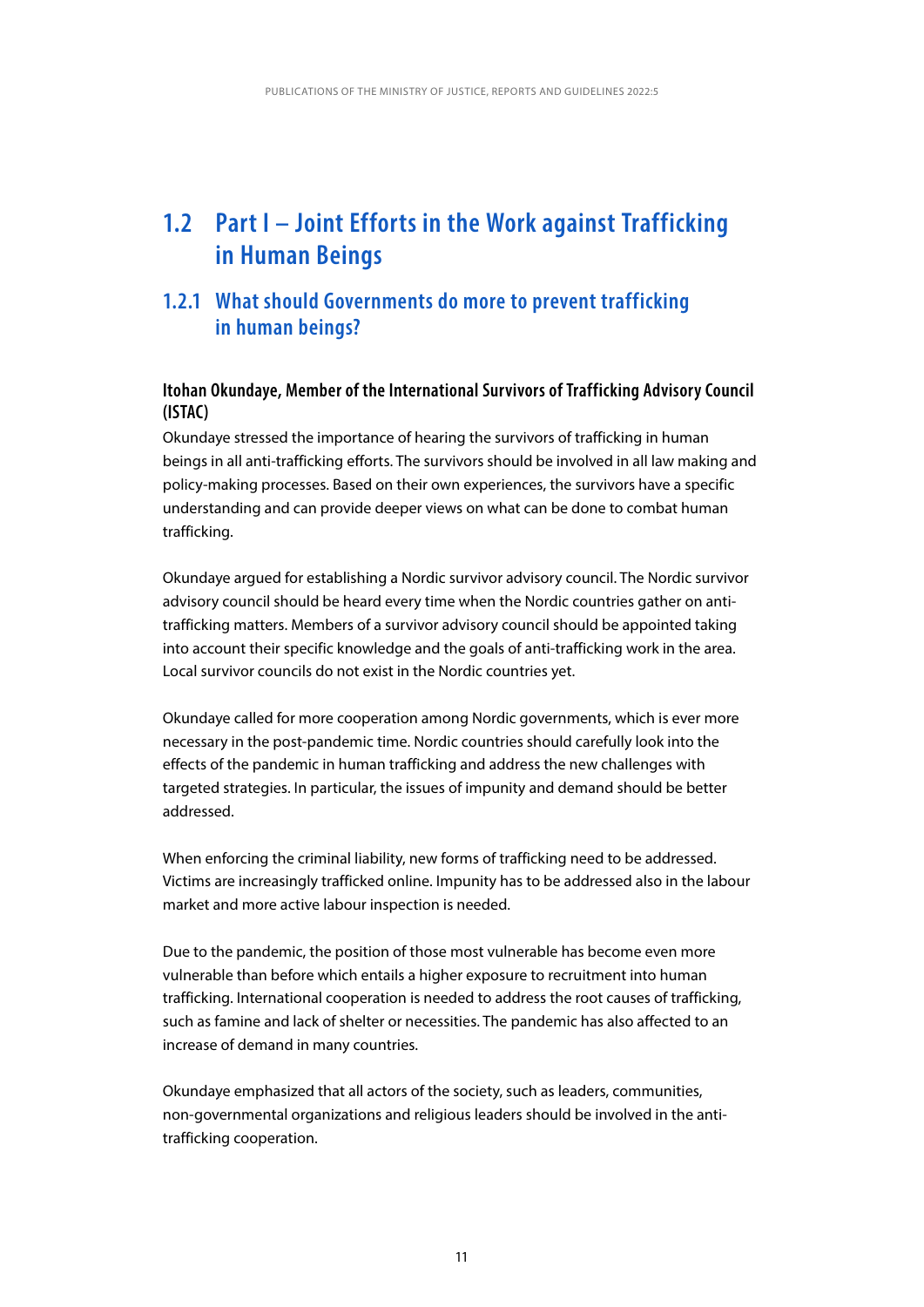<span id="page-12-0"></span>Okundaye reminded that anti-trafficking measures have to be included even in the supply chains and procurements. There should be supply changes to make sure that that supply chains are responsible.

Okundaye concluded by stressing the importance of cooperation among Nordic countries and among all actors of the society. Okundaye called for concrete actions to assure that no one is deprived of their fundamental rights through the suffering that trafficking in human beings implies for the victim.

#### *Recommendations for a more inclusive anti-trafficking response*

- The survivors of trafficking in human beings should be involved in all antitrafficking efforts, including law making and policy-making processes.
- A Nordic survivor advisory council should be established. The council should be heard every time when the Nordic countries gather on antitrafficking matters.
- The Nordic countries should carefully look into the effects of the pandemic in human trafficking and address the emerging challenges with targeted strategies.
- In particular, the issues of impunity and demand should be better addressed in relation to different forms of trafficking. New forms of trafficking need to be addressed, including increasing trafficking online.

# **1.2.2 EU Strategy on Combatting Trafficking in Human Beings**

#### **Diane Schmitt, EU Anti-Trafficking Coordinator**

The new EU Strategy on Combatting Trafficking in Human Beings for the years 2021 until 2025 provides a comprehensive response and a cross-sectoral approach to trafficking from prevention to prosecution and conviction of traffickers while ensuring that victims are protected at all stages.

Schmitt acknowledged that the members of the Nordic Council of Ministers are very experienced in the area of anti-trafficking and hoped for input from the Nordic countries regarding the implementation of the different aspects of the EU strategy.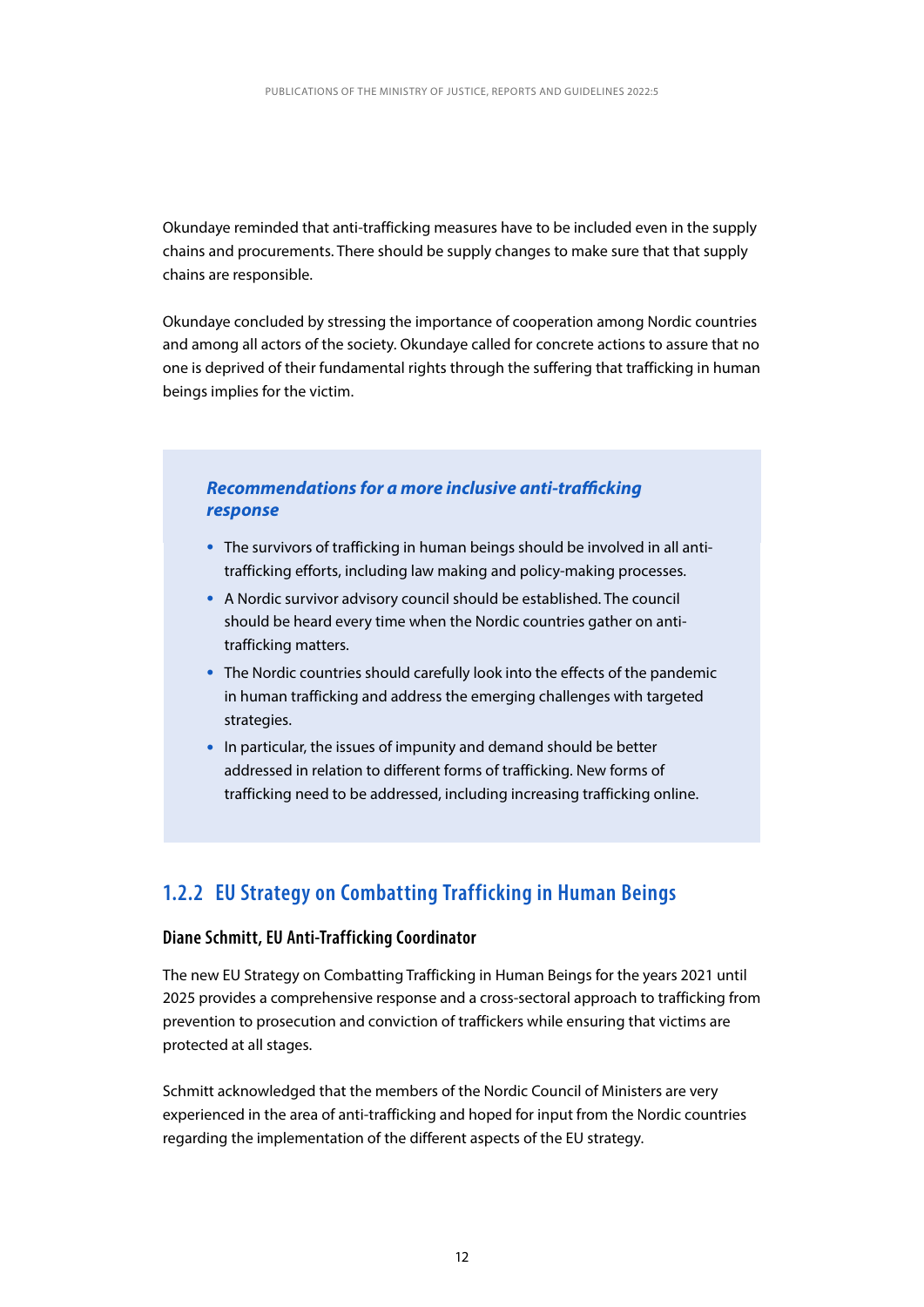<span id="page-13-0"></span>Evaluation of the EU anti-trafficking directive is one the main priorities under the new strategy, with the possibility to consider new legislation based on the results of the evaluation. Schmitt hoped for the Nordic countries' input in a public consultation on the legislative project, especially regarding criminalization of the use of services of trafficked victims. Schmitt stressed reducing the demand as one of the priorities of the strategy.

She also drew attention to the importance of prevention and mentioned that the European Commission is organizing a prevention campaign targeting high risk sectors together with national authorities and civil society organizations.

Dialogue with internet and technology companies is essential to reduce the increasing use of online platforms for all phases trafficking. The changing business models of traffickers must be broken both offline and online.

To tackle the culture of impunity, the European Commission will enhance law enforcement and judicial cross-border cooperation. The European Commission and Eurojust will facilitate the creation of a focus group of specialised prosecutors against trafficking in human beings.

In the area of supporting and empowering victims, the strategy seeks to improve the early identification of victims. The European Commission is funding training for different actors and seeks to promote setting up a European referral cooperation mechanism.

More information: The EU Strategy on Combatting Trafficking in Human Beings 2021-2025 [https://ec.europa.eu/home-affairs/system/files\\_en?file=2021-04/14042021\\_eu\\_strategy\\_](https://ec.europa.eu/home-affairs/system/files_en?file=2021-04/14042021_eu_strategy_on_combatting_trafficking_in_human_beings_2021-2025_com-2021-171-1_en.pdf) [on\\_combatting\\_trafficking\\_in\\_human\\_beings\\_2021-2025\\_com-2021-171-1\\_en.pdf](https://ec.europa.eu/home-affairs/system/files_en?file=2021-04/14042021_eu_strategy_on_combatting_trafficking_in_human_beings_2021-2025_com-2021-171-1_en.pdf)

# **1.2.3 Iceland: Creating the new Icelandic National Action Plan against trafficking in human beings – How human trafficking became a political priority and what are the successes?**

**Hildur Sunna Pálmadóttir, Legal Advisor at the Ministry of Justice of Iceland and Alda Hrönn Jóhannsdóttir, Police Prosecutor at at Suðurnes police**

#### **Need for a high-level political support**

Pálmadóttir and Jóhannsdóttir described patterns and actions that have shown to be effective during the process of creating the Icelandic National Action Plan against trafficking in human beings. They illustrated the importance of multi-sectoral, collaborative approach as well as political will using the progress in Iceland as an example.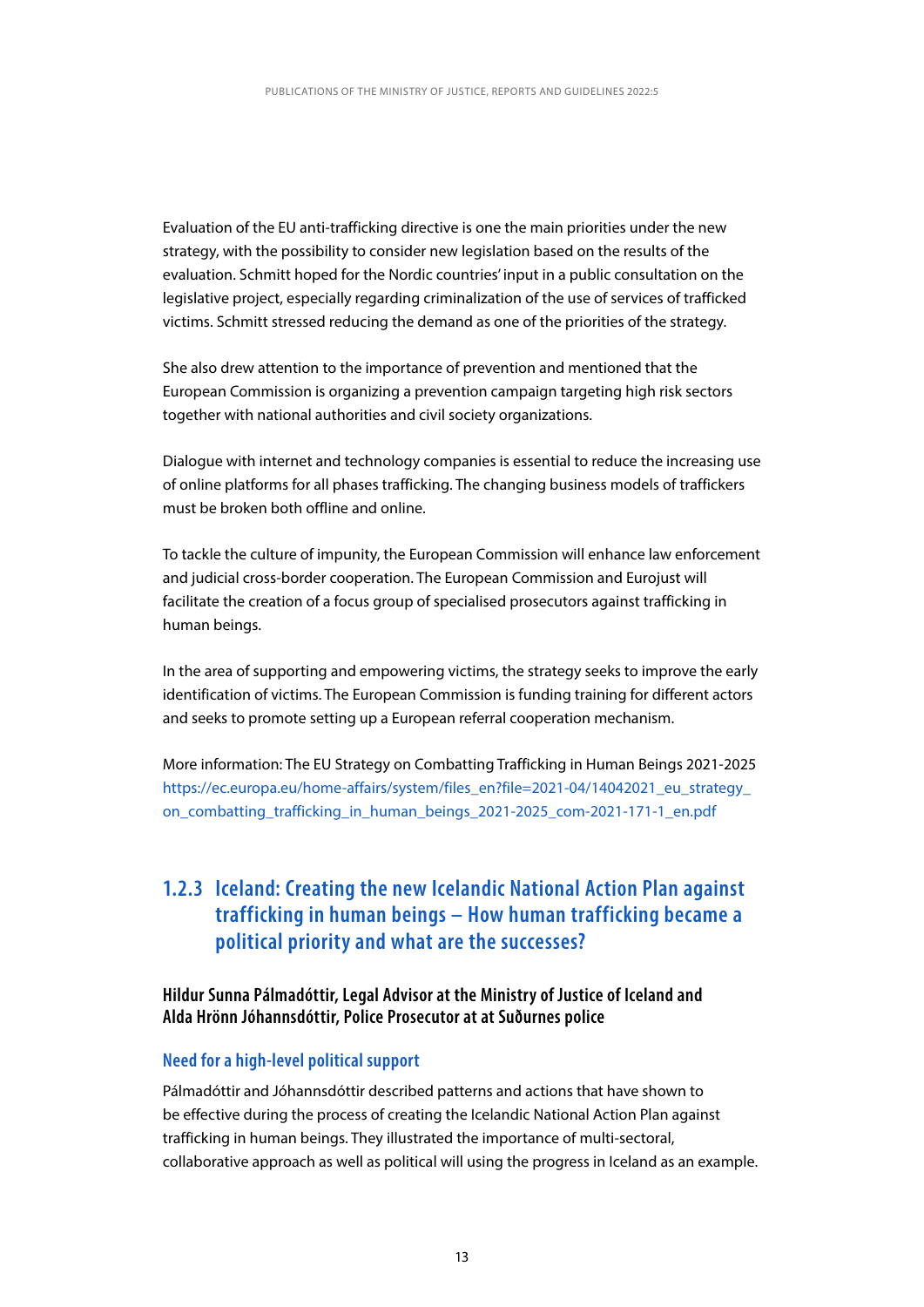The effects of the lack of high-level political support were illustrated by the weak implementation of the first two Action Plans that were in place in 2009-2012 and in 2013- 2016, and the gaps between the periods of validity of the Action Plans. A systematic approach was difficult to develop due to a certain lack of governmental will and funding, lack of cooperation and lack of knowledge.

The third, current Action Plan was established in 2019 and a clear progress can be seen in its objectives, structure and overall political commitment to implement the Action Plan. The turning point for a more systematic and robust anti-trafficking response was characterized by the appointment of a government and individual Ministers whose priorities included assistance of victims of violence and human trafficking as well as gender equality.

#### **Establishing a well-structured, multisectoral response**

The current Action Plan contains ten realistic, generally worded actions with only one of them having a time limit. A wide scope for implementation allows for the ownership of the authorities implementing and developing the actions. The previous two Action Plans contained both 25 actions many of which were not finalized during the validation period.

The current Action Plan is based on the objectives of prevention, protection, prosecution and partnerships. Efficient oversight is secured by a consultation-group consisting of 35 members, both from government entities, NGO's and members from the private sector, gathers at least twice a year to ensure the implementation of the actions. The government supports the implementation by providing funding for the actions and by taking initiatives to update and implement legislation.

Amendments of the article of the General Penal Code on human trafficking have been made to strengthen the protection of victims and increase the probability of indictments and convictions. New forms of exploitation such as forced marriage as well as aiding and abetting were added to the article.

A National Referral Mechanism was established under the responsibility of the Family Justice Centre Bjarkarhlíð and during the trial period its work has turned out to be successful. An online informational hub on human trafficking has been created in cooperation with government agencies and NGOs. Education and training for professionals has been strengthened by different actors such as the Police Academy, the Director of Public Prosecution and the Icelandic Red Cross.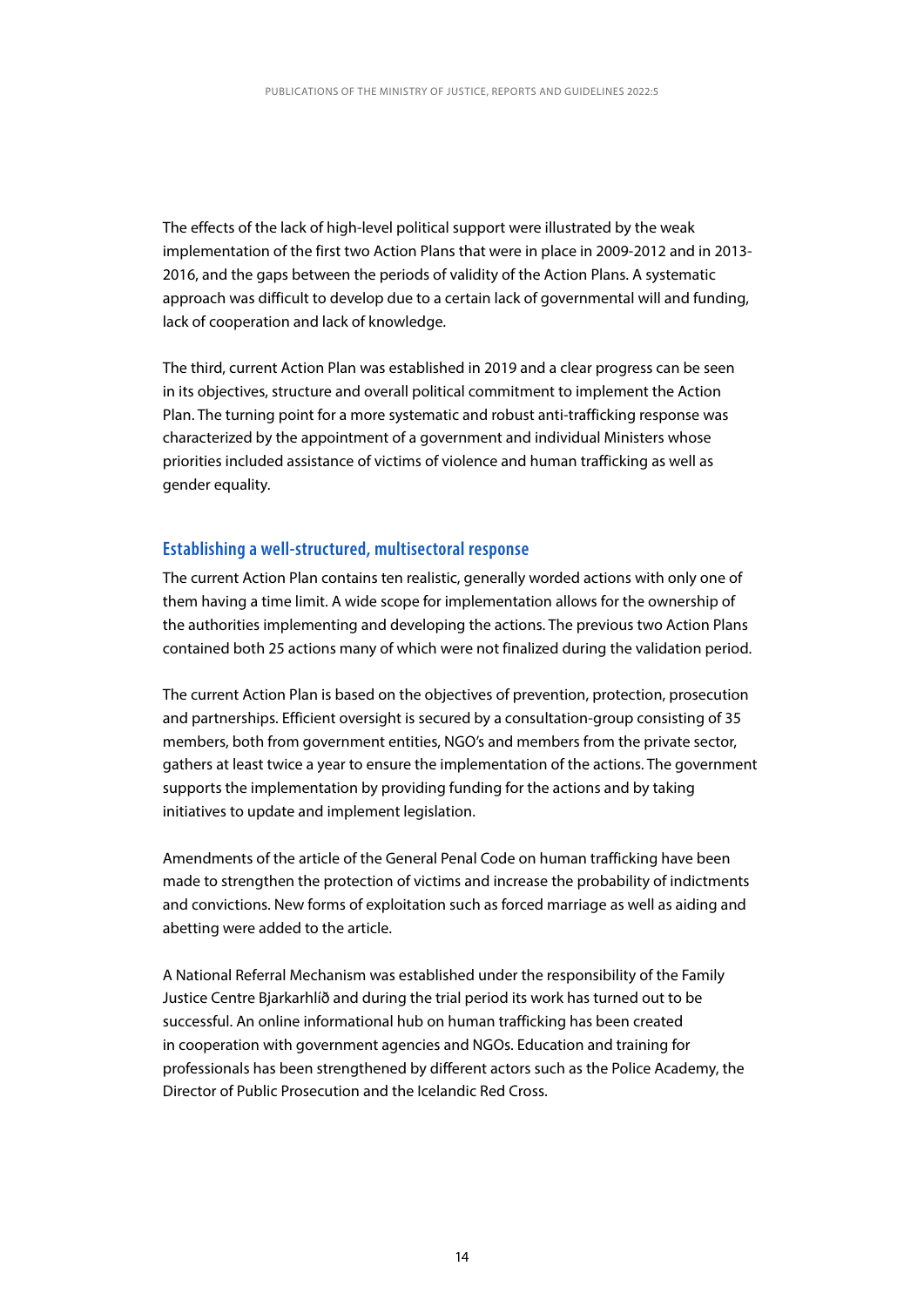Pálmadóttir and Jóhannsdóttir emphasized that combating trafficking in human beings requires a comprehensive response of the whole society. Both co-operation between government entities, NGO's and the private sector and a strong political support are crucial. Under the current Action Plan, the responsibilities of different actors are defined clearly to avoid overlaps and gaps between mandates.

Iceland is building a culture based on ownership, knowledge sharing, partnerships, cooperation and continuous progress in the work against human trafficking. The results of the new approach have already started showing and the first human trafficking case in 11 years has been prosecuted this year.

#### *Success factors of the Icelandic Action Plan against Trafficking in Human Beings*

- High-level political support is a prerequisite for establishing a crosssectoral, collaborative anti-trafficking response.
- All aspects of anti-trafficking work are taken into account: prevention, protection, prosecution and partnerships.
- A comprehensive response of the whole society is strived for. Responsibilities of different actors are defined clearly to avoid overlaps and gaps between mandates.
- Generally worded actions and a wide scope for implementation allow for the ownership of the authorities implementing and developing the actions.
- Efficient oversight is secured by a consultation-group consisting of both government entities, NGO's and members from the private sector that gathers regularly to ensure the implementation of the actions.
- The government supports the implementation by providing funding for the actions when needed and by taking initiatives to update and implement legislation.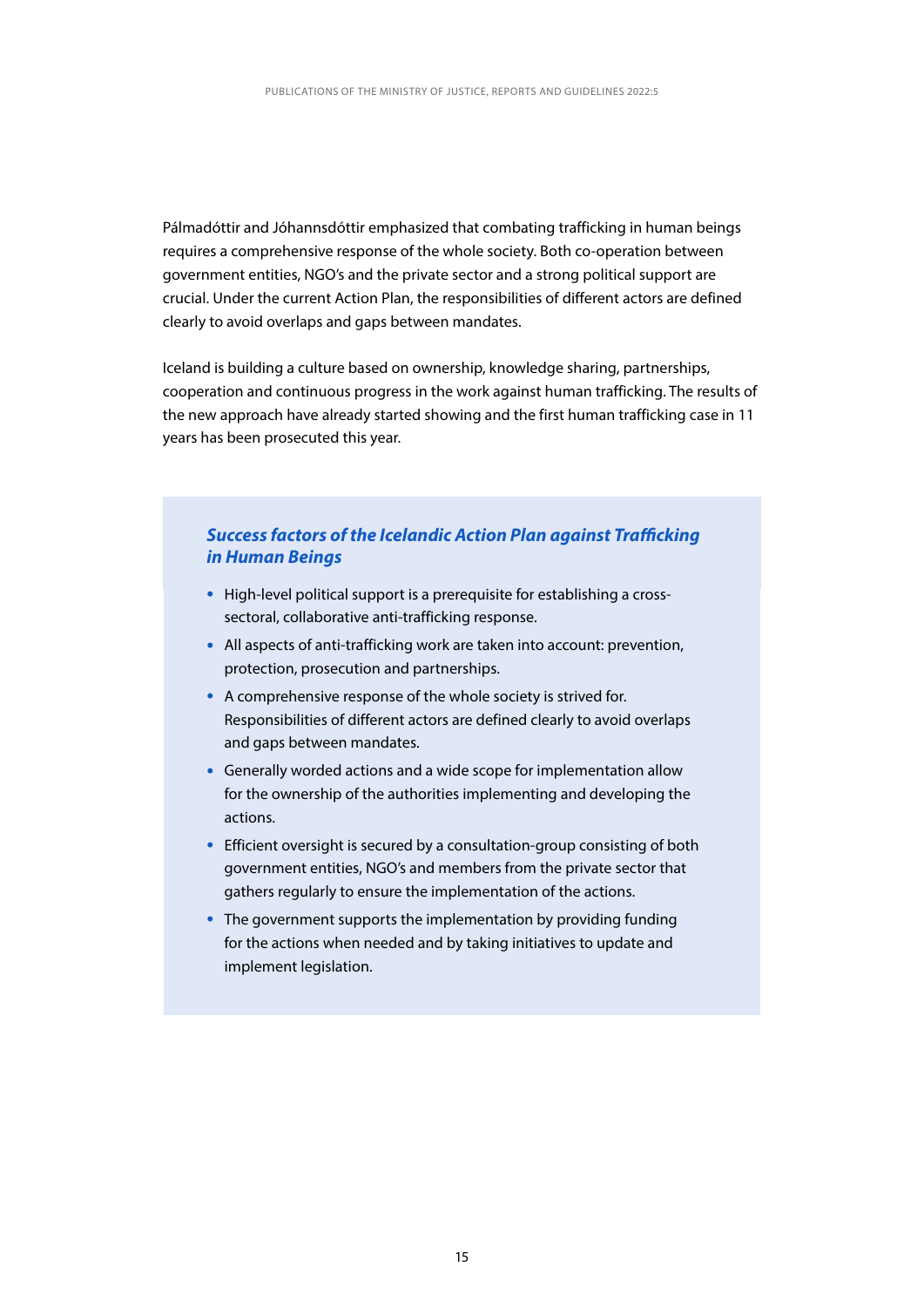# <span id="page-16-0"></span>**1.2.4 Finland: The National Rapporteur on Trafficking in Human Beings – How Independent Reporting Mechanism Strengthens the Work against Trafficking in Human Beings?**

#### **Kristina Stenman, Non-Discrimination Ombudsman, Finland**

**The Non-Discrimination Ombudsman acts as the National Rapporteur on Trafficking in Human Beings**

In Finland, the independent Non-Discrimination Ombudsman acts as Finland's National Rapporteur on Trafficking in Human Beings. Stenman presented the mandate of the Non-Discrimination Ombudsman and the strength of the National Rapporteur mechanism.

The task of the Non-Discrimination Ombudsman is to supervise Finland's compliance with international human rights obligations and the effectiveness of national legislation in this regard. The Ombudsman has a statutory mandate to promote equality and can intervene in discrimination experienced by individuals with a low threshold. Furthermore, the Ombudsman monitors the enforcement of removal from the country and promotes the status and rights of foreign nationals.

The mandate of National Rapporteur on Trafficking in Human Beings is included in the mandate of the Non-Discrimination Ombudsman since 2009. The National Rapporteur's mandate in Finland follows the OSCE recommendations and it has had an important role in bringing the trafficking questions on the political agenda, especially through its reports.

#### **Independent, knowledge-based work has an influence over national legislation**

The efficiency of the National Rapporteur institution is based on its independence and stability outside the direct government policy, which enables a critical approach. The National Rapporteur on Trafficking in Human Beings has a statutory mandate to supervise compliance with international human rights obligations in the field of anti-trafficking. The Rapporteur seeks to actively promote human rights of the victims in an action-oriented way. Non-governmental organizations are important partners of the Rapporteur.

The National Rapporteur has an access to the highest political level due to its legal mandate to give knowledge-based and targeted recommendations to the parliament and the government. The National Rapporteur is thus able to have an impact on national legislation and anti-human trafficking work. The Rapporteur provides an annual report to the government and a wider in-depth report to the parliament every four years. The report to the parliament is discussed in all relevant parliamentary committees, which also hear experts during the reading in committee. A broad discussion in the parliament guarantees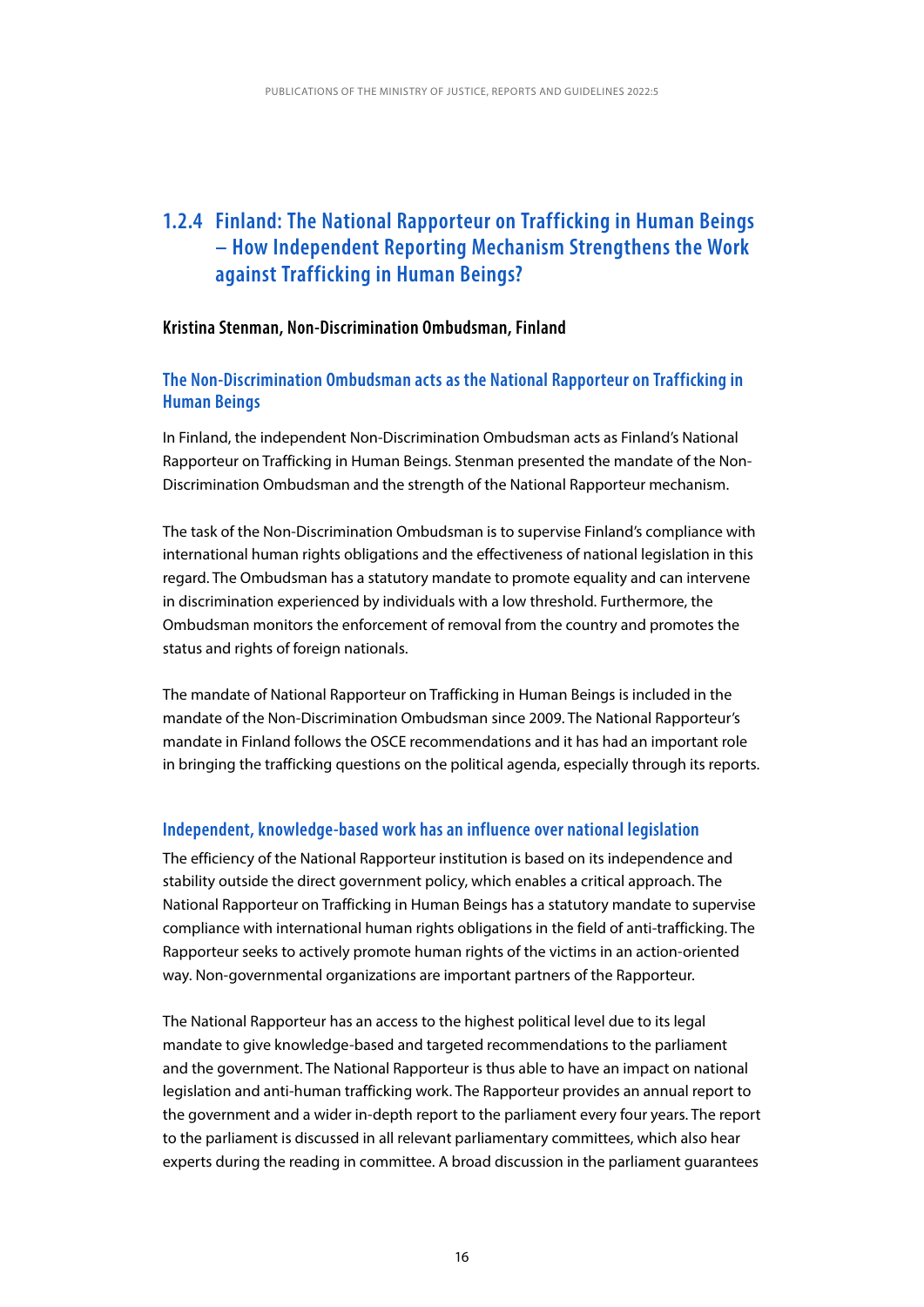visibility to the themes addressed in the report. The plenary session also discusses the report and adopts a statement based on the Rapporteur's report requiring action by the government. The parliament's statement founds a good ground for anti-human trafficking policy development for the following government term.

The Rapporteur has a strong access to information, including individual cases and details of criminal convictions. This enables an efficient assessment of compliance with international agreements on human trafficking and evaluation of the national legislation. Access to classified information is beneficial also in the Rapporteur's task to conduct studies.

The Rapporteur may even take cases to the highest legality control bodies such as the Parliamentary Ombudsman whose decisions are legally binding to the authorities. The Rapporteur's mandate also includes providing professionals with advice, proposals and recommendations, expressing opinions on shortcomings observed in anti-trafficking action even beyond the published reports and studies.

Stenman stressed a need for a concrete Nordic partnership that can make the Nordic countries' voice stronger in the European Union. She stressed that anti-trafficking work should be included in the Nordic agenda of human rights and the Nordic countries' development policies and commitments to sustainable development. She suggested that funding by the Nordic Council of Ministers could be used for common Nordic antitrafficking research.

#### *Success factors of the independent National Rapporteur on Trafficking in Human Beings*

- The National Rapporteur's mandate in Finland follows the OSCE recommendations and it has had an important role in bringing the trafficking questions on the political agenda, especially through its reports.
- The efficiency of the National Rapporteur institution is based on its independence and stability outside the direct government policy, which enables a critical approach.
- The National Rapporteur has a statutory mandate to supervise compliance with international human rights obligations in the field of anti-trafficking. The Rapporteur seeks to actively promote human rights of the victims in an action-oriented way.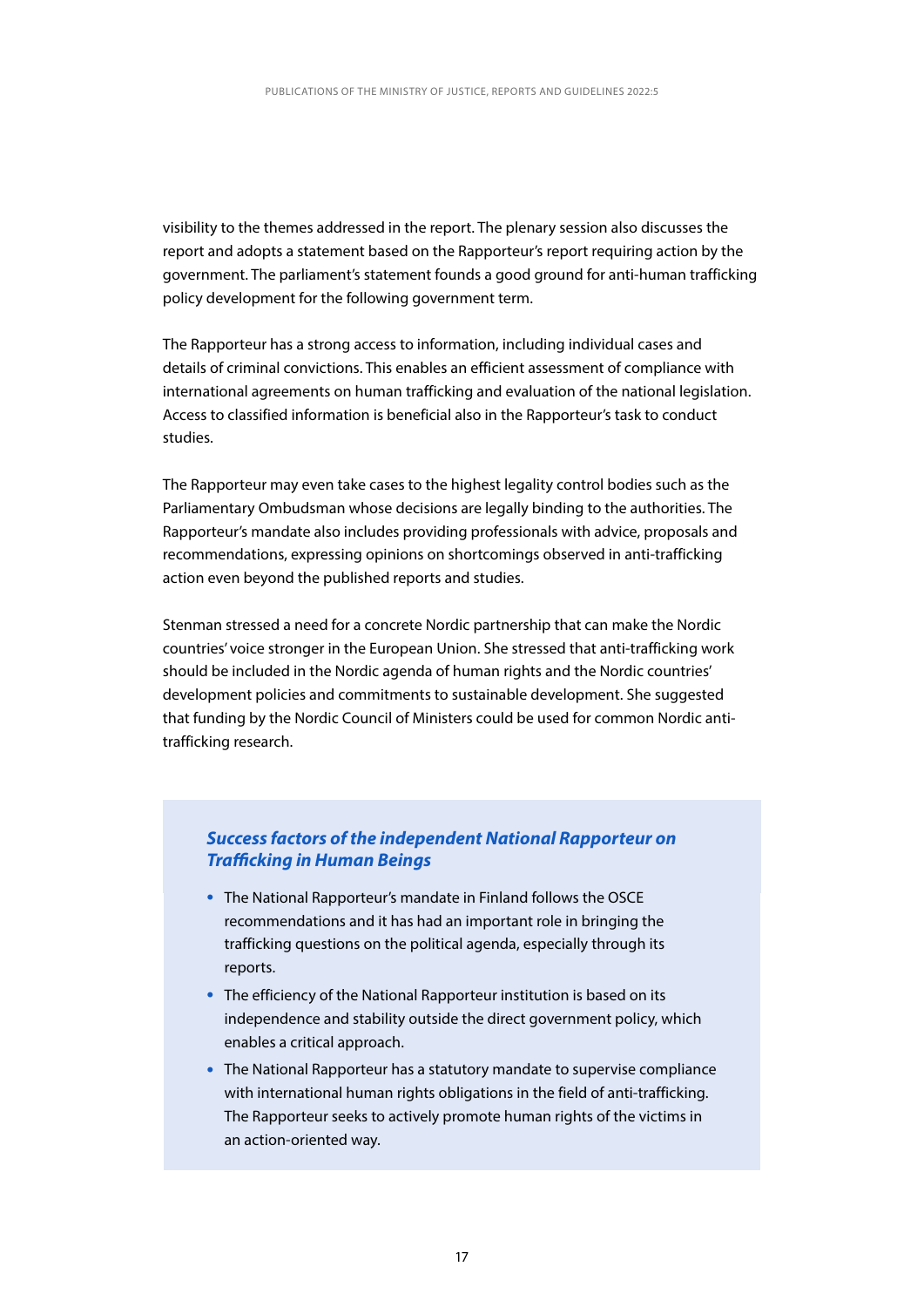- Non-governmental organizations are important partners of the Rapporteur.
- The National Rapporteur is able to have an impact on national legislation and anti-trafficking policy based on its legal mandate to give knowledgebased and targeted recommendations to the government and the parliament. The Rapporteur provides an annual report to the government and a wider in-depth report to the parliament every four years. The parliament discusses the report in all relevant parliamentary committees and in the plenary and adopts a statement which forms a good ground for anti-human trafficking policy development for the following government term. The reporting practice involves the parliament strongly in the antitrafficking policy development.
- The Rapporteur has a strong access to information, including individual cases and details of criminal convictions.
- The Rapporteur may even take cases to the highest legality control bodies such as the Parliamentary Ombudsman whose decisions are legally binding to the authorities.

#### *Recommendations for Nordic cooperation*

- A concrete Nordic partnership is needed to make the Nordic countries' voice stronger also in the European Union.
- Anti-trafficking work should be included in the Nordic agenda of human rights and the Nordic countries' development policies and commitments to sustainable development.
- Funding by the Nordic Council of Ministers would be useful for common Nordic anti-trafficking research.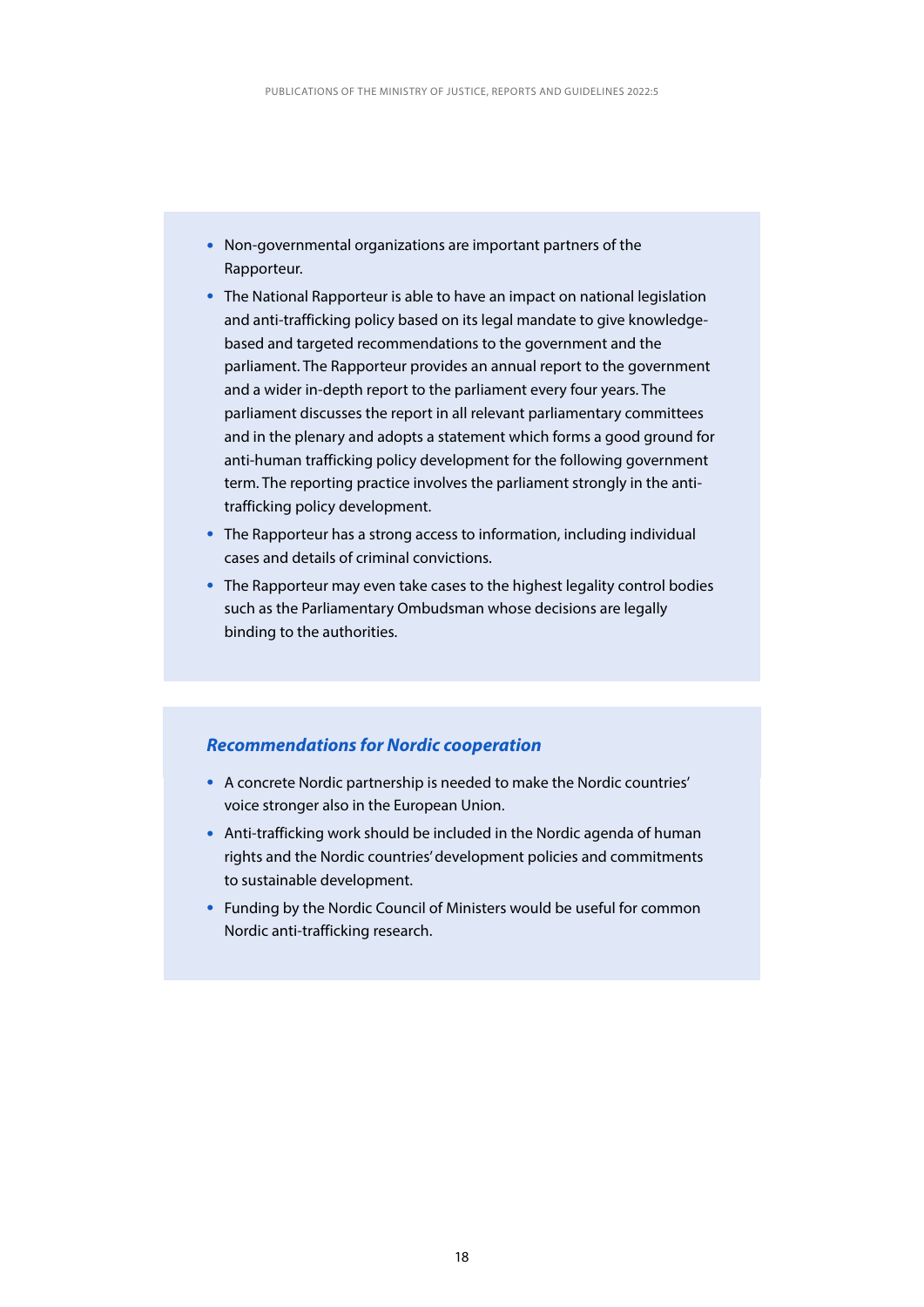# <span id="page-19-0"></span>**1.2.5 Sweden: National Referral Mechanism – A support and protection process for victims of trafficking in human beings in Sweden**

#### **Mats Paulsson, Senior advisor at the Swedish Gender Equality Agency**

#### **Centralized coordination agency**

Paulsson presented the functions of the Swedish Gender Equality Agency and the National Referral Mechanism as a best practice from Sweden. The Swedish Gender Equality Agency is responsible for the national coordination against prostitution and human trafficking. The Agency takes into account the objectives of prevention and addressing the demand in all its work.

Agencies and organizations that get in contact with victims, gather regularly in a structured network called the National Method Support Team to share information and best practices. The Gender Equality Agency also administers a support line for agencies for general guidance on the procedures. The Agency provides funding to the National Support Programme, which is the civil platform for anti-trafficking work.

The Gender Equality Agency works in a close cooperation with regional coordinators who often function as the link between the authorities and the civil society actors. A regional coordinator is appointed in each police region.

Paulsson described how Sweden is addressing challenges pointed out by the Group of Experts on Action against Trafficking in Human Beings (GRETA). A non-punishment clause concerning trafficking for criminal actions entered into force in October 2021. The applicability of the reflection period for the victim to decide whether to cooperate in criminal proceedings will be broadened in 2023 in situations where there is no investigation on human trafficking going on. The Agency is also working to tackle the issues of disappearing minors and low detection of labour trafficking.

#### **Manual clarifying the process and responsibilities in victim support and protection**

The National Referral Mechanism is a manual built upon Swedish legislation, EU legislation and international conventions that seeks to ensure efficient and secure referral of persons who may have been subjected to trafficking in human beings and to offer them support and protection. The manual helps actors to navigate through the support and protection process by clarifying and raising awareness of responsibilities of each actor.

Paulsson presented the six steps of the support and protection process included in the manual. Step 1 concerns identification of victims. The support and protection process in Sweden is primarily based on a preliminary investigation, which is normally initiated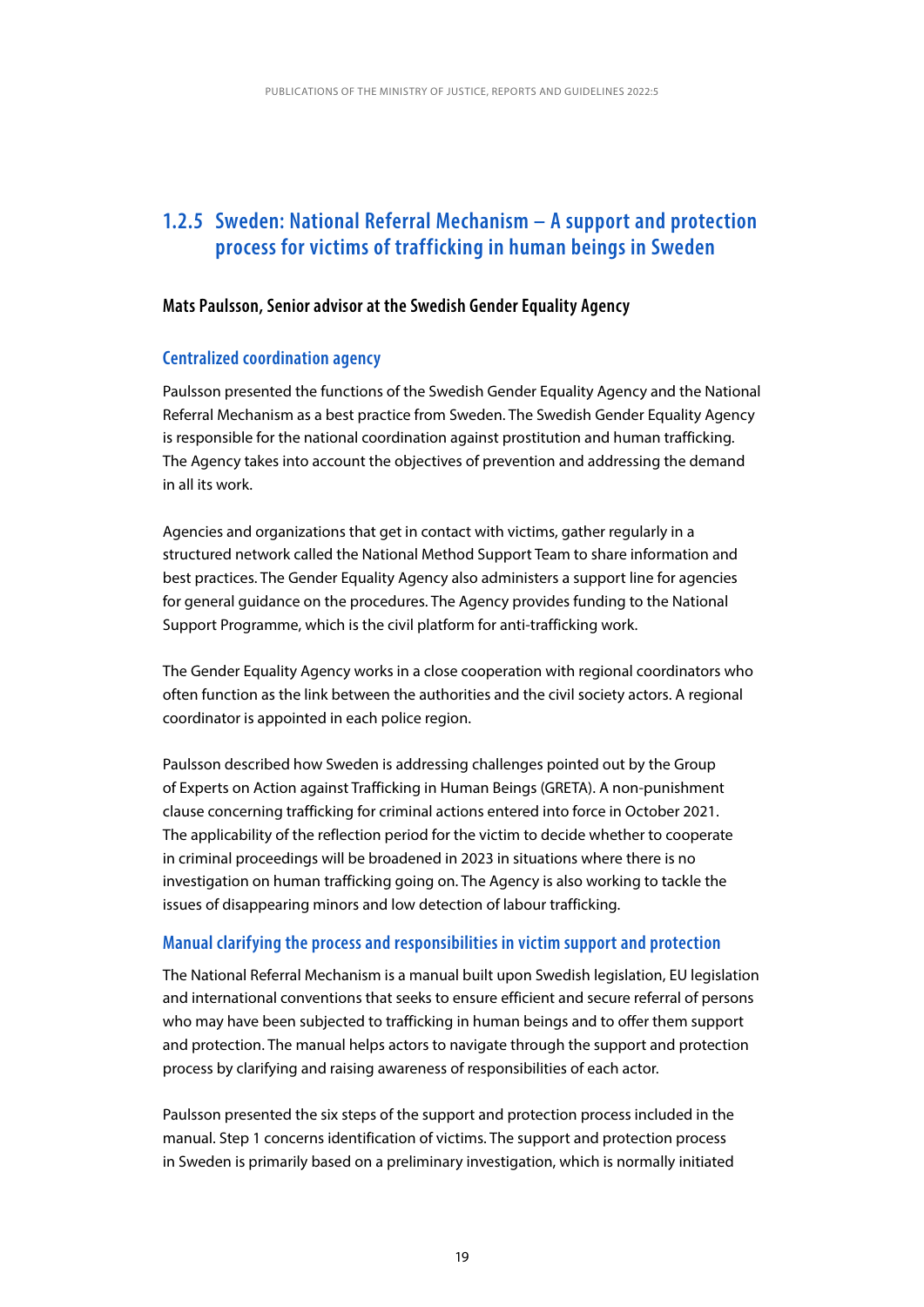<span id="page-20-0"></span>depending on the victim's decision during the 30-day reflection period whether to cooperate in criminal proceedings.

In step 2, emergency protection is provided. In step 3 needs for further social services are evaluated and information on return to the home country is provided.

After the reflection period, in step 4, a plan for long-term support is developed to determine how the victim will be supported in reintegration either in Sweden or in the home country once the legal process is completed. If the victim decides to cooperate in the criminal process, the temporary residence permit linked to the reflection period can be prolonged to six months.

Step 5 concerns support during all phases of the criminal proceedings and step 6 support for a safe return in cases where the victim returns to their home country.

#### *Success factors of the Swedish National Referral Mechanism*

- The National Referral Mechanism is a manual built upon Swedish legislation, EU legislation and international conventions that seeks to ensure efficient and secure referral of persons who may have been subjected to trafficking in human beings and to offer them support and protection.
- The manual clarifies and raises awareness of responsibilities of each actor.
- The regional coordinators play a key role in the process often acting as the link between authorities and civil society actors.
- The Gender Equality Agency, responsible for the national coordination against human trafficking, administers the National Method Support Team where actors working with victims can share information and best practices. The Agency also administers a support line for agencies and provides funding for the civil platform for anti-trafficking work.

#### **1.2.6 Closing remarks for Part I**

The Chair, Member of the Finnish Parliament Eva Biaudet, summed up the first part of the seminar.

Biaudet emphasized that survivors' contribution should be included in the development of anti-trafficking work more tightly. The involvement of survivors is crucial in view of restoring their rights as human beings and their place in the anti-trafficking work.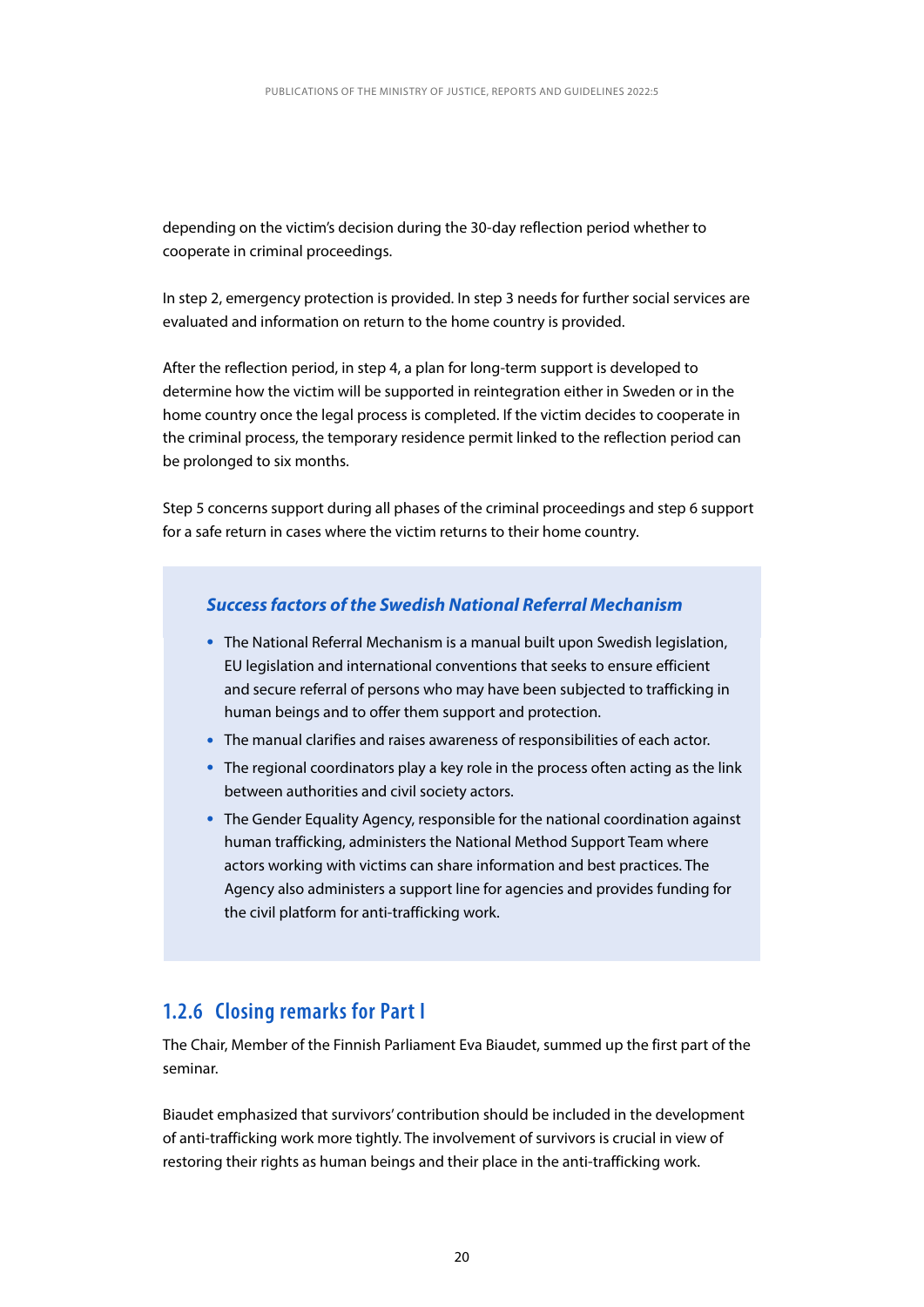<span id="page-21-0"></span>The Nordics should work together with the EU and international organizations against human trafficking. Finland welcomes the EU Strategy on Combatting Trafficking in Human Beings for the years 2021–2025 and supports the European Commission in their efforts implementing the Strategy. Biaudet reminded that anti-trafficking work is a strong remainder of the EU values and promoting them requires concrete funding for the antitrafficking work.

Biaudet underlined that continuous efforts that are needed to keep the anti-trafficking work high on the political agenda. She praised the Icelandic example for showing the impact of both political will and dedicated cooperation of professionals. She praised the Finnish National Rapporteur institution for enabling a critical perspective. Biaudet praised the Swedish National Referral Mechanism for its multisectoral approach and tight links between the regional and national levels.

# **1.3 Part II – Workshops on Nordic Best Practices**

### **1.3.1 Norway: Norwegian Police Competence Group coordinating police efforts against human trafficking and sharing knowledge**

**Speaker: Police superintendent Kenneth Henriksen, The National Police Competence Group against Trafficking in Human Beings, Norway**

**Moderator: Detective Chief Inspector Pekka Hätönen, Helsinki Police Department, Finland** 

**Rapporteur: Senior Specialist Katja Repo, Ministry of Justice of Finland**

Norway has 12 different police districts. Each of them has established an antitrafficking unit. The police competence group acts as a link between the antitrafficking units of different police districts in the country. The group is led by The National Criminal Investigation Service (NCIS) and it consists of police officers and prosecutors. Two representatives from KOM - the Coordination unit for Victims of Human Trafficking are also part of the group. The group's main task is to discuss current trends and to exchange intelligence, experiences from investigations and court cases, to develop new methods and to encourage cooperation. In addition, the group has a responsibility for spreading knowledge within the police about trafficking in human beings. The group has also taken part in educational activities. The group has achieved a stage where it provides a notable added value. The group meets at least once per four months to share knowledge and to promote connecting on a daily basis.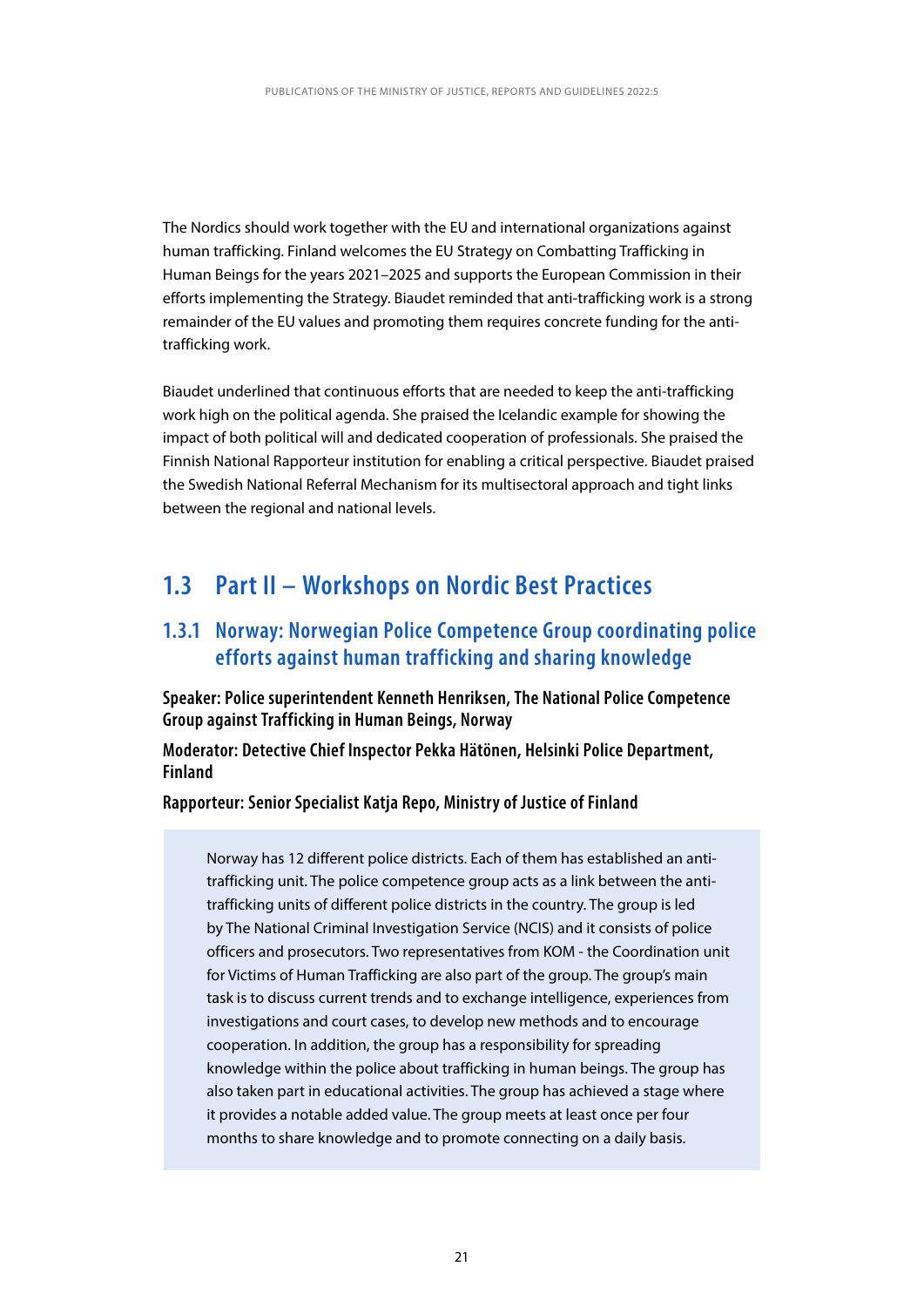From 2020, the Competence group has established national focus areas. The group orders national intelligence products from the Intelligence department in The National Criminal Investigation Service (NCIS). Based on the information, a task force with a mandate to identify effective measures is set up. The competence group is in a good position to identify and implement effective measures nationwide. The group also has changing focus areas, such as exploitation of seasonal workers in the agricultural industry.

To ensure predictability, the group has formed "an annual wheel", which defines the activities during the year. Possible activities include seminars, task groups and international cooperation with a strong focus on competence-enhancing measures. The annual wheel and the national focus areas provide a common direction and predictability for the group's work.

There are many benefits on the group. It formulates a big network of experts from both the police and prosecution side, from all over the country. The composition of the group with both prosecutors and police-experts is seen as a big advantage. Together the group is stronger and more relevant. There is a low threshold to ask for help within the group. The Competence group also is considered an influential authority when considering the need for legislative changes.

Challenges in the group's work stem, for example, from the different priorities and different competences between the police districts. On an individual level, activities in the competence group are additional to the members' full time work in their police district. As for organizational structure, THB cases compete with drug-related crimes for resources since both are under the organized crime department. Regarding the role of the NCIS, they do not take part in investigating or leading THB investigations for the moment, but this is considered necessary in the future. Lastly, the low number of cases results in the lack of experience regarding THB.

#### *Success factors of a police competence group*

- A national competence group is a good practice, especially when local level operation is combined with a national competence group.
- It is important that both police officers and prosecutors take part in the group. The group needs to have a solid knowledge base and consist only of experts.
- To ensure good leadership, the managers should have a solid experience and enough time.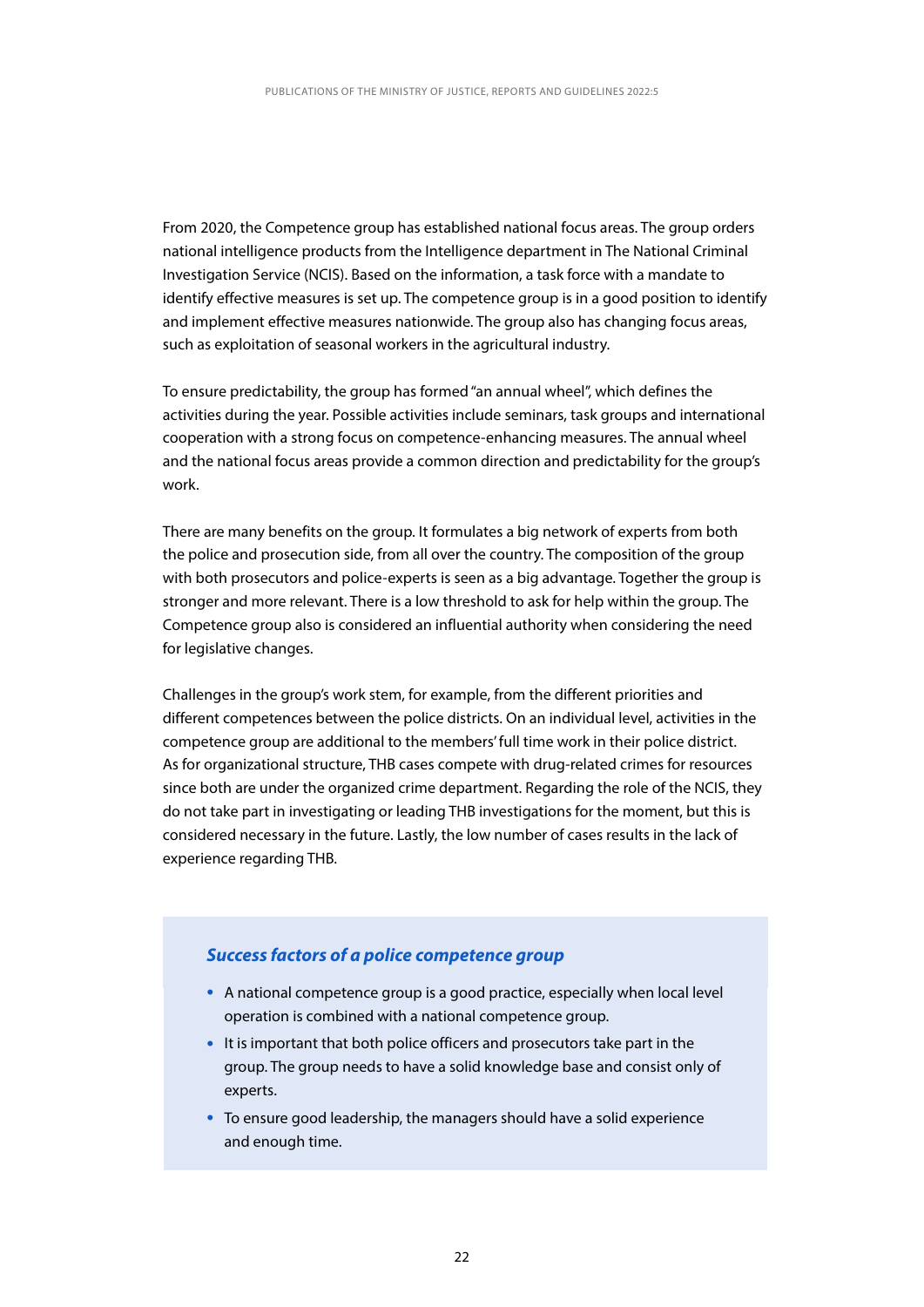- It is important to attach the districts closely to the competence group and pursue a common vision of the group.
- To work systematically, working details, such as travelling expenses, seminars etc., need to be arranged and agreed on beforehand.
- The possibility to consult experts is essential, especially specialists in financial investigation.
- Resources and efforts are needed to improve and make the activity regular.

#### *Recommendations on investigating human trafficking offences*

- Attention should be paid to avoid gaps between the mandates of different authorities that could hinder efficient investigation, e.g. between the labour inspectorate and the police in labour trafficking cases.
- When investigating human trafficking crimes, it should be taken into account that they usually are deeply connected with drug trafficking crimes.
- It should be mandatory to have an educational course on THB for all polices.
- The police investigating trafficking in human beings should also have knowledge of the social and healthcare service system.
- It is important to achieve mutual trust with NGOs that the police works with.

#### *Suggestions for Nordic cooperation*

- A Nordic police competence group would facilitate operational police cooperation among the Nordic countries.
- Combating trafficking online could be one focus area for Nordic cooperation. A major concern is how to prevent and stop online platforms used for THB purposes from operating.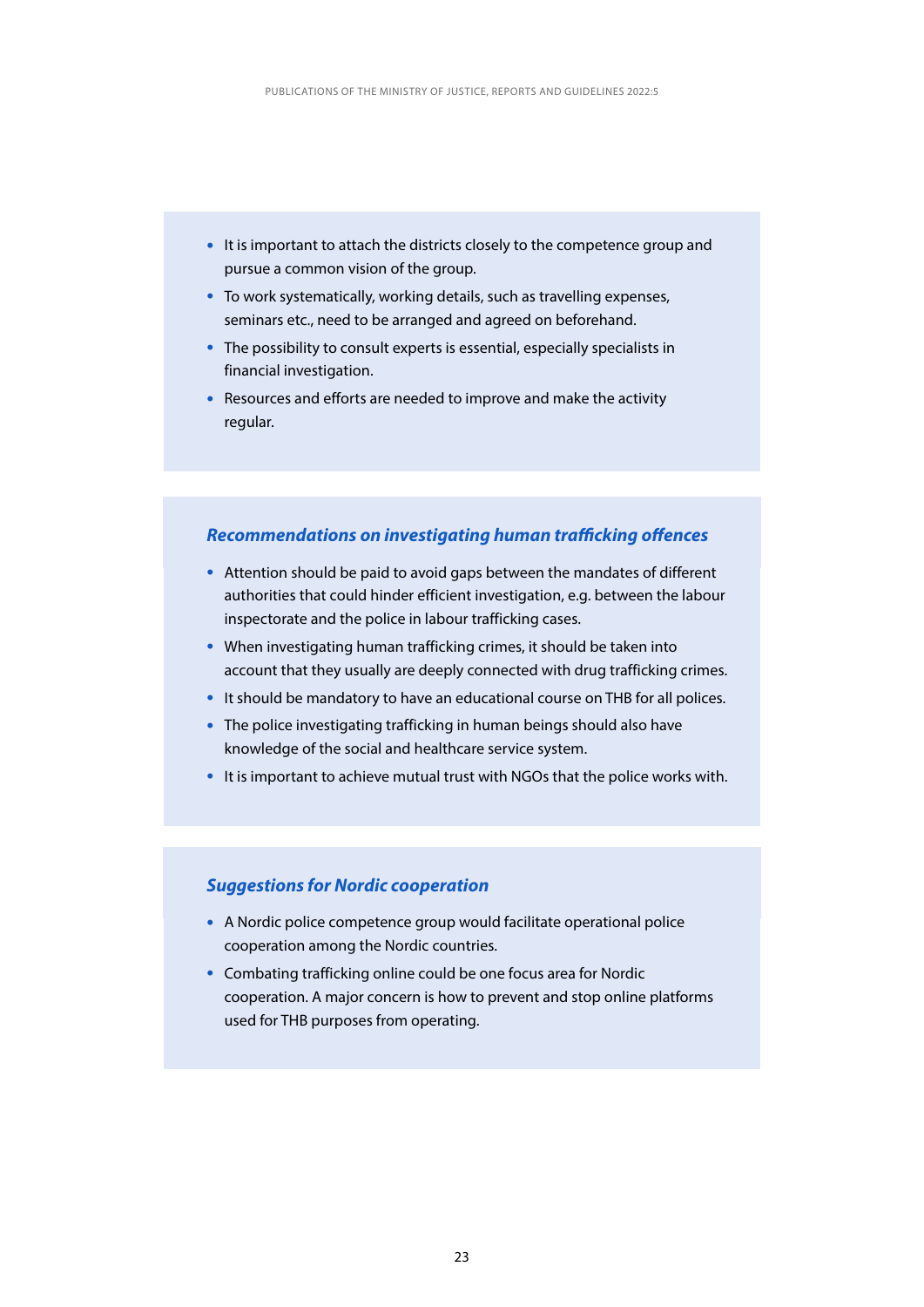# <span id="page-24-0"></span>**1.3.2 Sweden: Work against trafficking in human beings for the purpose of sexual exploitation**

**Speaker: Deputy Chief Prosecutor Anneli Tirud Wallin, Swedish Prosecution Authority Moderator: Senior Specialized Prosecutor Mikko Sipilä, National Prosecution Authority, Southern Finland**

**Rapporteur: Senior Advisor Terhi Tafari, National Assistance System for Victims of Human Trafficking**

The Swedish ban on the purchase of sexual services has existed since 1999 and is an important tool in the work against trafficking in human beings for sexual purposes. Since 2018, people who buy sex from someone who has been trafficked can also be convicted of rape in certain cases. In the workshop, prosecutor Wallin presented such a case and explained what legal tools were used in the process. Issues regarding securing evidence and international operational work were discussed.

The workshop was based on a real case, prosecuted by Prosecutor Wallin, where a sex buyer who purchased sex from a victim of trafficking in human beings was condemned of negligent rape under the Swedish Consent Law.

The case involved an 18-year-old Romanian woman, who had been exploited in prostitution in Sweden. Two Romanian men were convicted of human trafficking. Some of the sex buyers received fines and were heard as witnesses in the trafficking case.

Prosecutor Wallin, however, accused a sex buyer for rape and negligent rape under the Consent Law which was passed in 2018. The Consent Law, or more accurately voluntariness law, states that having sexual relations must be voluntary for both parties. To secure a conviction on rape in a case concerning purchase of sex, the prosecutor has to prove that the sex buyer knew that the victim was coerced to have sex.

In this case, evidence was found after gaining access to the online messages of the sex buyers through cooperation with the Romanian police force. The sex buyer who was later condemned, had left a review on the website, where the exploited woman was being advertised, expressing his dislike of the experience with a clearly overworked and exhausted woman and concluding that he suspected she was being trafficked.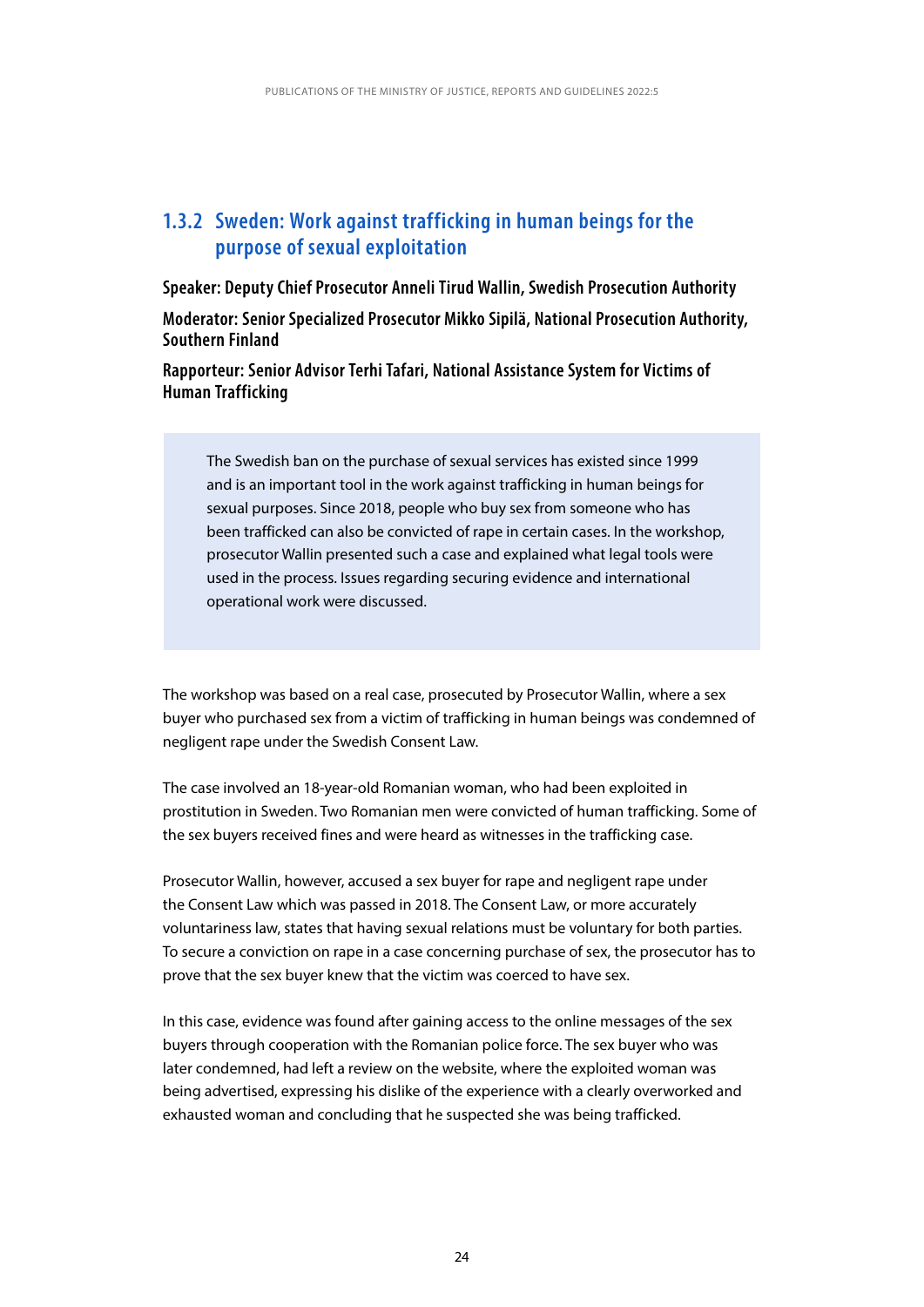The success factors and challenges in combating trafficking for sexual exploitation were discussed in the workshop.

The low number of convictions is a common problem in many other Nordic countries. The threshold of proving that the punter had known or should have known of the exploitation has been high for example in Finland and Sweden. In Sweden, many charges have been pressed under the Consent Act, but most perpetrators end up being acquitted due to lack of evidence.

In Norway, penalizing the purchase of sex seems to have resulted in less recidivism while in Sweden, punters are getting used to the fines that do not have the desired preventive effect. The normalization of being fined, however, aided the fact that the punters cooperated with the police in the example case. In Sweden, there is currently discussion about the possibility of convicting sex buyers to a custodial sentence instead of a fine.

A common challenge is that the victim often is not willing to cooperate in the criminal process. Different controlling systems and even minute amounts of money from the exploiters are likely to keep the victim loyal to the exploiters. Helpers should not underestimate the deep entanglement the victims have with their exploiters, including through spiritual juju-/voodoo covenants. Victims should be helped to overcome what they consider a curse for example, through religious guidance.

In the example case, the prosecutor applied for a temporary residence permit for the victim under the Swedish rules of a non-national victim's right to reside. The victim stayed in Sweden for six months, after which she wanted to return to her native Romania, returning only for the trial.

A victim from whom a sex buyer purchases sex does not get compensation in Sweden, however the victim in the example case received compensation for damages as a victim of negligent rape.

#### *Success factors that made the conviction possible in this particular case on trafficking for sexual exploitation*

- The victim was very cooperative because she was relieved to escape her extremely harsh situation.
- The police were able to form a trusting relationship with the victim.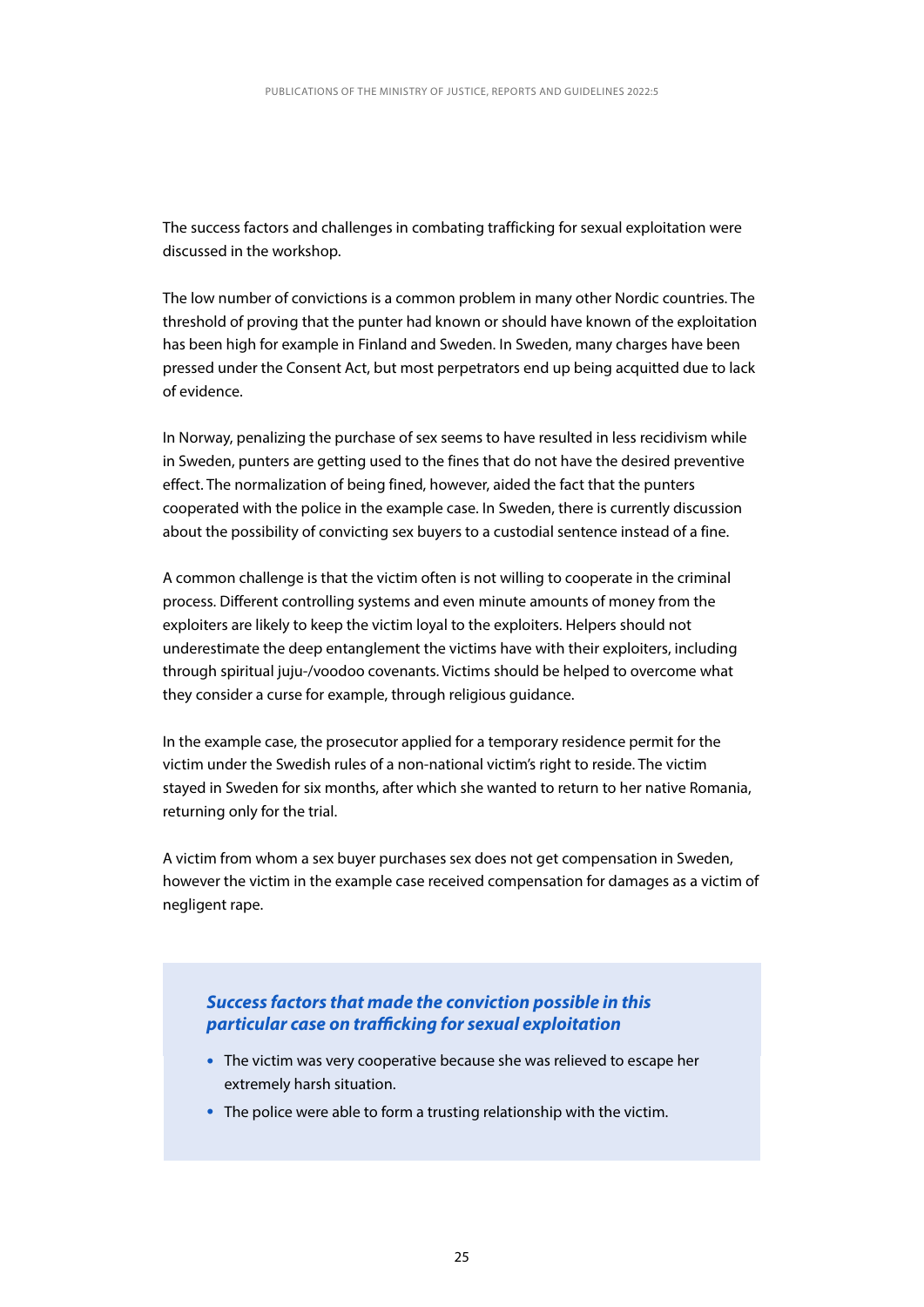- The perpetrators were arrested and placed in investigative custody, during which they were not able to contact or otherwise threaten the victim or her loved ones.
- Good cooperation between the Swedish and Romanian police forces made it possible for the police to gain information.
- The prosecutor and others visited the country of origin of the victim twice to conduct witness interviews and to take film and photographic material of the victim's initial circumstances. These visits to helped the prosecutor to truly understand the difference between the living conditions and why the victim may have voluntarily left her country of origin to sell sex abroad.

#### *Recommendations for measures against trafficking for sexual exploitation*

- To tackle THB for sexual purposes, the demand of sexual services has to be tackled.
- To understand the victims reluctance to cooperate, the deep entanglement of the victim with their exploiters should not be underestimated. Victims might be controlled by different means, including through spiritual juju-/voodoo covenants. Victims should be helped to overcome what they consider a curse.

#### *Recommendations for Nordic cooperation*

- Prosecutor Wallin had cooperated with Finland and Denmark in criminal investigations and thought the cooperation had been smooth. Good tools to use within the European Union are European Investigation Orders (EIO) and European Arrest Warrants (EAW).
- Prosecutors at the workshop agreed that having met each other in person is likely to increase future communication and cooperation and information on significant cases could be exchanged also in the future.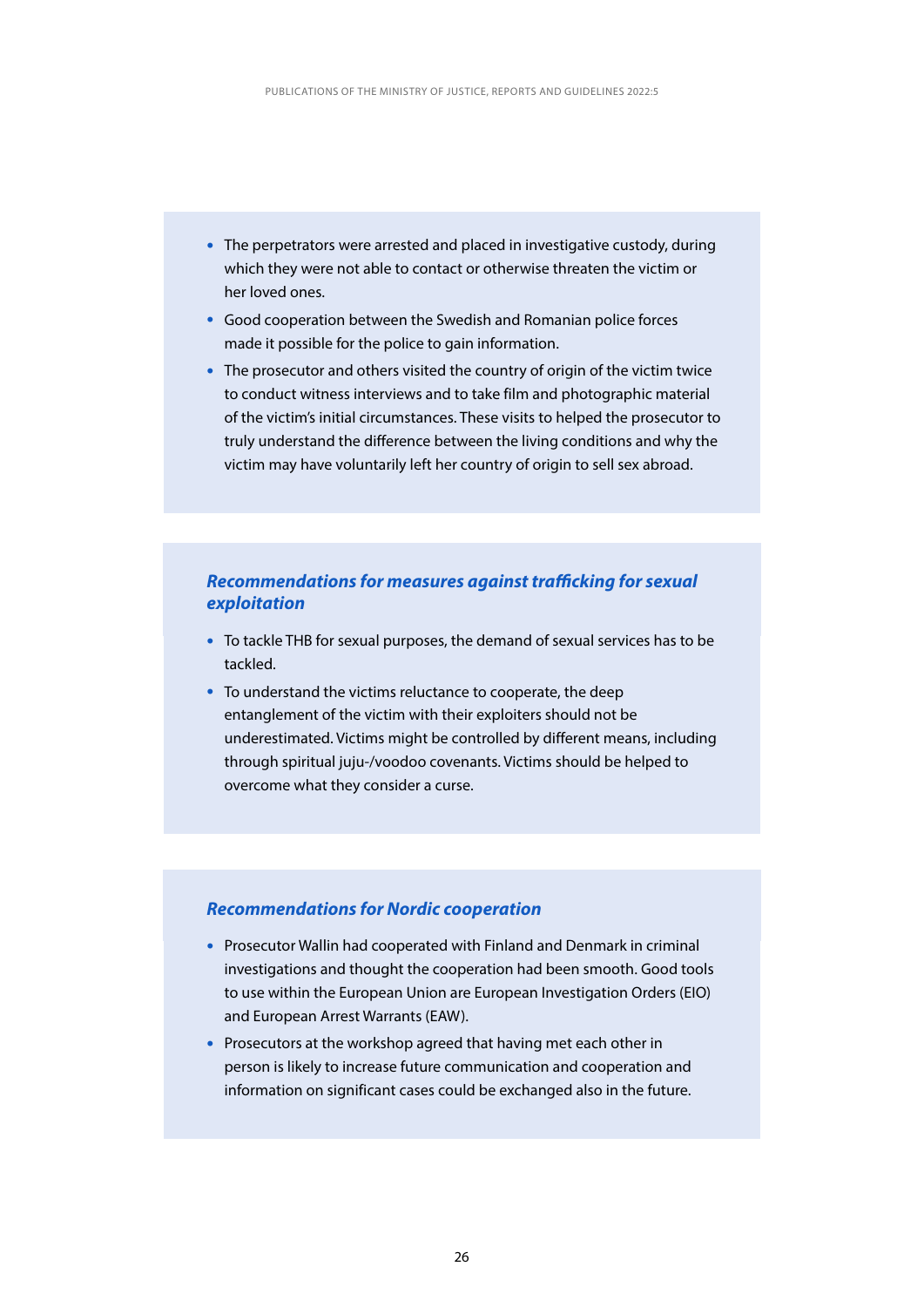# <span id="page-27-0"></span>**1.3.3 Denmark: Working with North African minors trafficked into criminal activities**

**Speaker: Social welfare consultant Mari Børnick-Sørhaug, Danish Centre against Human Trafficking**

**Moderator: Coordinating Senior Adviser Pia Marttila, Victim Support Finland Rapporteur: Deputy Director Katri Lyijynen, Joutseno Reception Centre/National Assistance System for Victims of Human Trafficking, Finland**

The Danish Centre against Human Trafficking has identified a growing concern in Denmark about young men and boys from North Africa who are exploited into criminal activities by internationally established criminal networks. The Centre has worked purposefully to gain more knowledge of this group and this form of exploitation in particular. Several initiatives have been set into place in order to enhance the knowledge of the group within the Centre, as well as to capacity build frontline and second line personnel who might meet the target group.

The Danish Centre against Human Trafficking has been determined to increase its own knowledge of trafficking into criminal actions. After collecting information, the Centre has set several initiatives in place to increase the capacity of the frontline and second line personnel who might meet the target group.

Competence building, information sharing and training are essential. In view of these goals, the Centre has enhanced cooperation with relevant partners.

The Centre has cooperated with the Red Cross asylum department in order to develop a basic and simple screening tool to help staff at the asylum centers screen the boys and young men in this target group upon arrival for indicators of trafficking.

Many actors are involved in cases where a child is a potential victim. High level of coordination between the actors has been addressed by focusing on the specific tasks of the various actors. To maintain transparency in the cooperation, the Centre has made guidelines together with the Red Cross asylum department to ensure a clear division of tasks, for the purpose of ensuring the best interest of the child.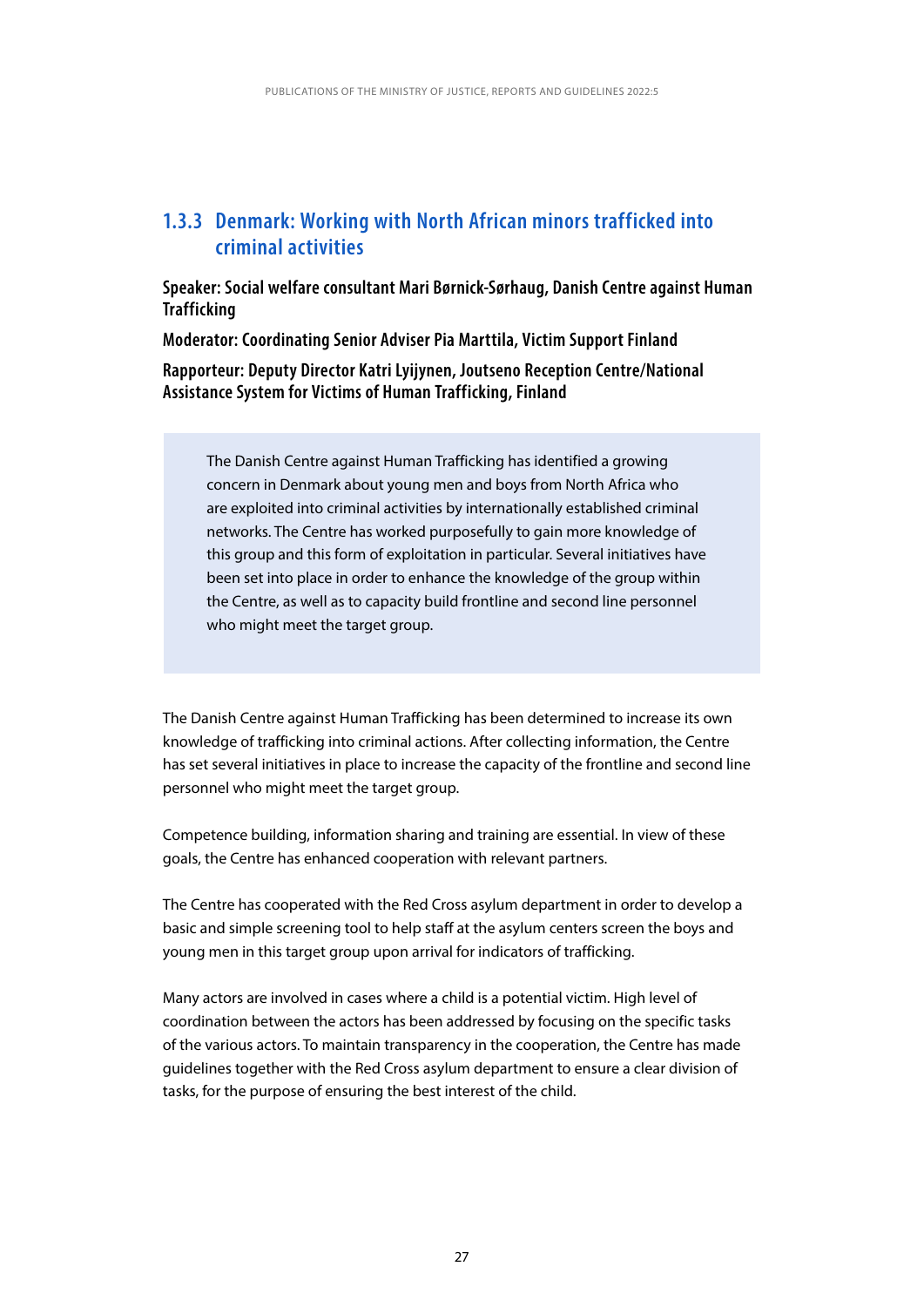In cases where the potential victim is on trial for a criminal offence, challenges are related to the reluctance of most victims to share their stories during the trial due to the pressure of the traffickers. The Centre is currently addressing this challenge by stressing the importance of presenting the exploitation in court. The Centre and other relevant parties need to gain more insight in the criminal proceedings and the police and prosecutors as well as lawyers need to gain more knowledge of this form of exploitation.

#### *Success factors in the response to trafficking into criminal actions*

- Competence building, information sharing and training are essential.
- High level of coordination and clear responsibilities between different actors.
- A leaflet has been developed for motivational interviews with potential victims to be used by caseworkers in the municipality and the asylum system.
- A screening tool has been developed in order to ensure that child victims can be identified in an efficient and timely manner to be used in asylum centres.
- Guidelines for ensuring the best interest of the child have been created

#### *Recommendations for Nordic cooperation*

- The Nordic countries would benefit from sharing more efficiently information on phenomena and the materials already developed in one country, such as screening tools. For example, the materials and information provided by the Danish Centre against Human Trafficking have been useful for experts in Norway.
- Sharing information on a practical level is important because the victims of trafficking into criminal actions are often mobile and the same youngsters move in several Nordic countries. The best ways to share information in a lawful manner and with due regard of data protection should be examined.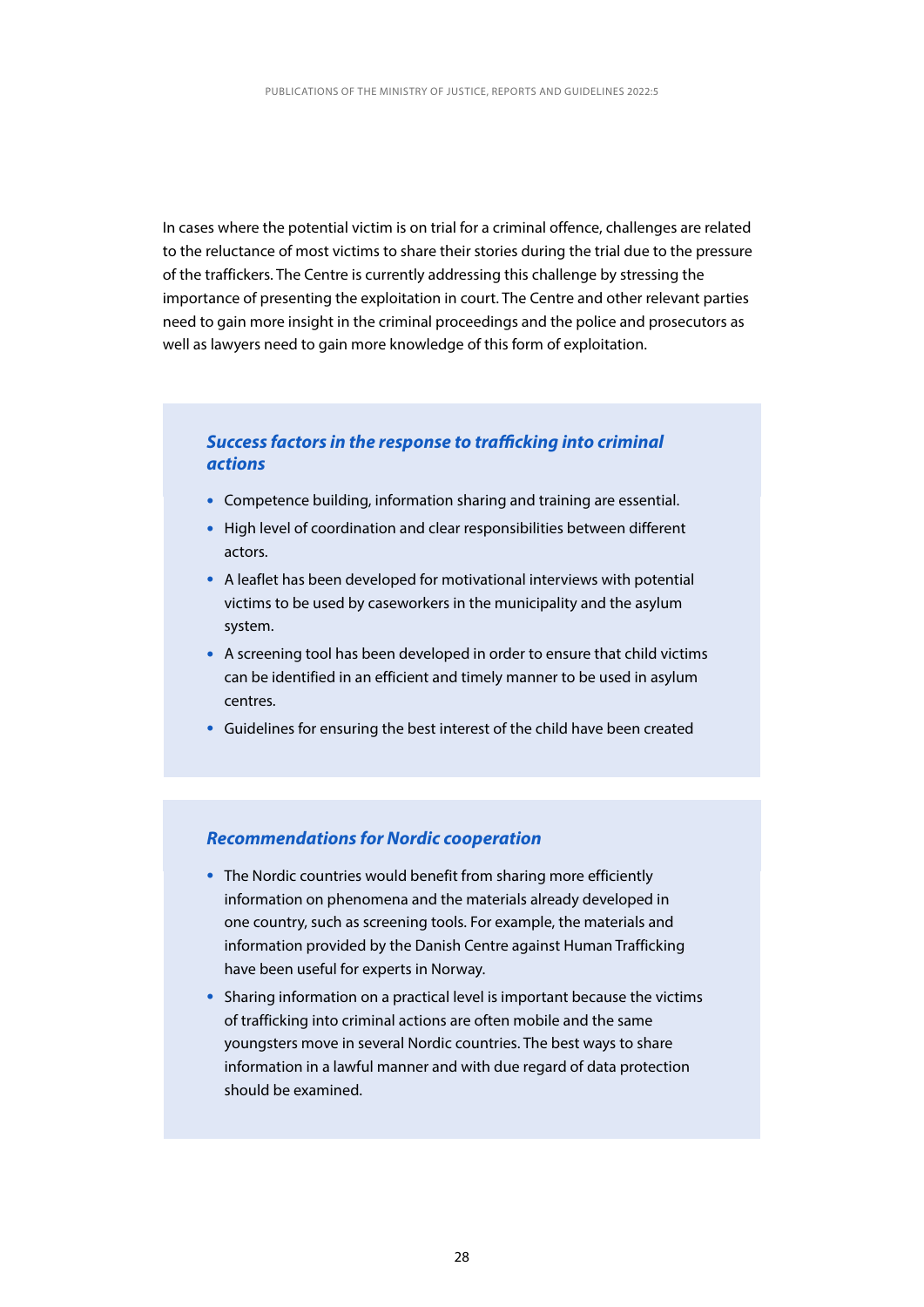### <span id="page-29-0"></span>**1.3.4 Finland: The multidisciplinary approach in tackling labour trafficking**

**Speakers: Director Natalia Ollus, The European Institute for Crime Prevention and Control, affiliated with the United Nations, Coordinating Senior Adviser Pia Marttila, Victim Support Finland, Senior inspector Katja-Pia Jenu, Regional State Administrative Agency for Southern Finland, Detective Chief Inspector Pekka Hätönen, Helsinki Police Department, Deputy Director of Reception Centre Katri Lyijynen, The Assistance System for Victims of Human Trafficking, Senior Specialized Prosecutor Mikko Sipilä, National Prosecution Authority, Southern Finland** 

**Moderator: Director Natalia Ollus, The European Institute for Crime Prevention and Control, affiliated with the United Nations** 

**Rapporteur: Senior Specialized Prosecutor Mikko Sipilä, National Prosecution Authority, Southern Finland**

In comparison to other Nordic countries, labour trafficking is the most commonly identified form of human trafficking in Finland when looking at the number of identified victims. Finland also has more convictions and case law on trafficking for forced labour than the rest of the Nordic countries combined. The workshop discussed the Finnish multidisciplinary approach in tackling labour trafficking by highlighting the role of different actors in ensuring a successful outcome while protecting the rights of the victim. The aim of the workshop was to provide practical tips and share concrete lessons learned with other Nordic practitioners.

The speakers in the workshop presented one single case example in which a Southeast Asian man was exploited in an ethnic restaurant in the Helsinki region. The speakers each highlighted their own role in uncovering, investigating and prosecuting the case and protecting the victim. While the case was fictional, it was based on real case examples which had been combined into one fictional case as a means to protect the privacy of the real victims. The presenters discussed the victim sensitive working methods used by the authorities and victim service providers to ensure the trust of the victim to disclose their experience in the first place and in collecting sufficient evidence of the crime. The presenters also highlighted the close cooperation between the police, the prosecutor and the labour inspectorate and the NGO Victim Support Finland as well as the National Assistance System for Victims of Trafficking throughout the process.

In Finland, the broad interpretation of forced labour emphasizes the comprehensive control of the worker by the employer. In case law, focus has been on the position of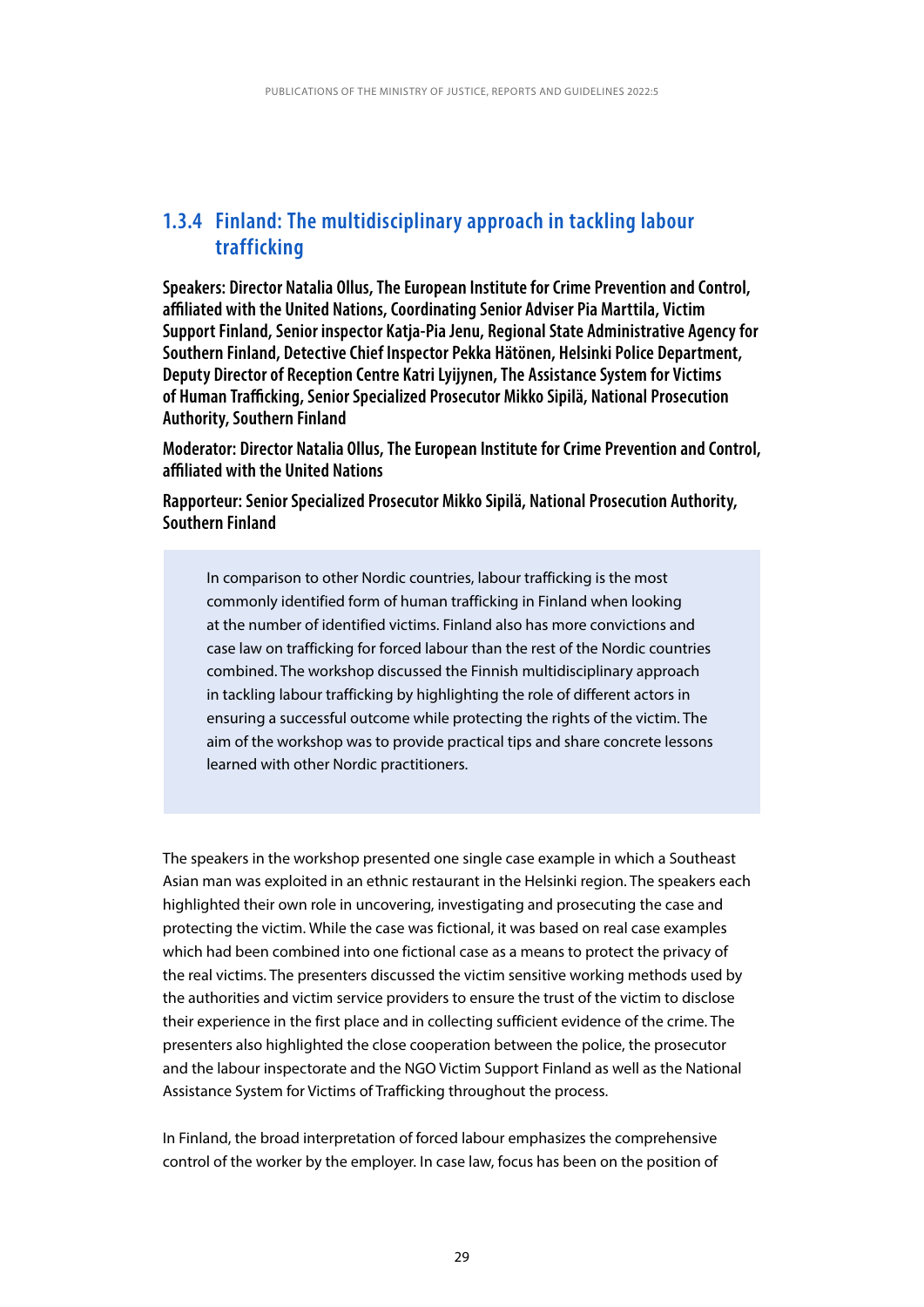dependency and insecure status that can be shown by factors that hinder the person from leaving the workplace, for example.

#### *Success factors of the multidisciplinary approach in tackling labour trafficking*

- The different actors worked together during the process towards common aims: establishing criminal liability and protecting the victim.
- A low threshold first contact can be established with the NGO Victim Support Finland (RIKU). Discussions are confidential and there is no obligation for the victim to report to the police.
- The labour inspectorate has a mandate to inspect salaries and other terms of employment. They have specialised inspectors and can conduct unannounced inspections.
- The possibility to carry out joint inspections by the labour inspectorate and the police enables immediate action.
- The victim was met by trained police officers and referred to the National Assistance System for safe housing. Sensitive interviews with support from Victim Support Finland and legal aid were conducted.
- Suspects were detained to prevent influence on the victim. Evidence, such as actual working hours were validated, and the suspects' assets were seized.
- The prosecutor has an active role in investigation even though they do not lead the investigation. The prosecutor has a right to ask for certain measures and usually participates in planning the investigation together with the investigative authority.
- The National Assistance System assist victims directly or cooperates with other victim support providers (municipalities, NGOs) in assisting potential and identified victims of trafficking.

#### *Recommendations for Nordic cooperation*

- Sharing information of the best national practices was considered useful.
- As it can be difficult to find impartial, skilled interpreters in one country, Nordic countries can use interpreters from another Nordic country.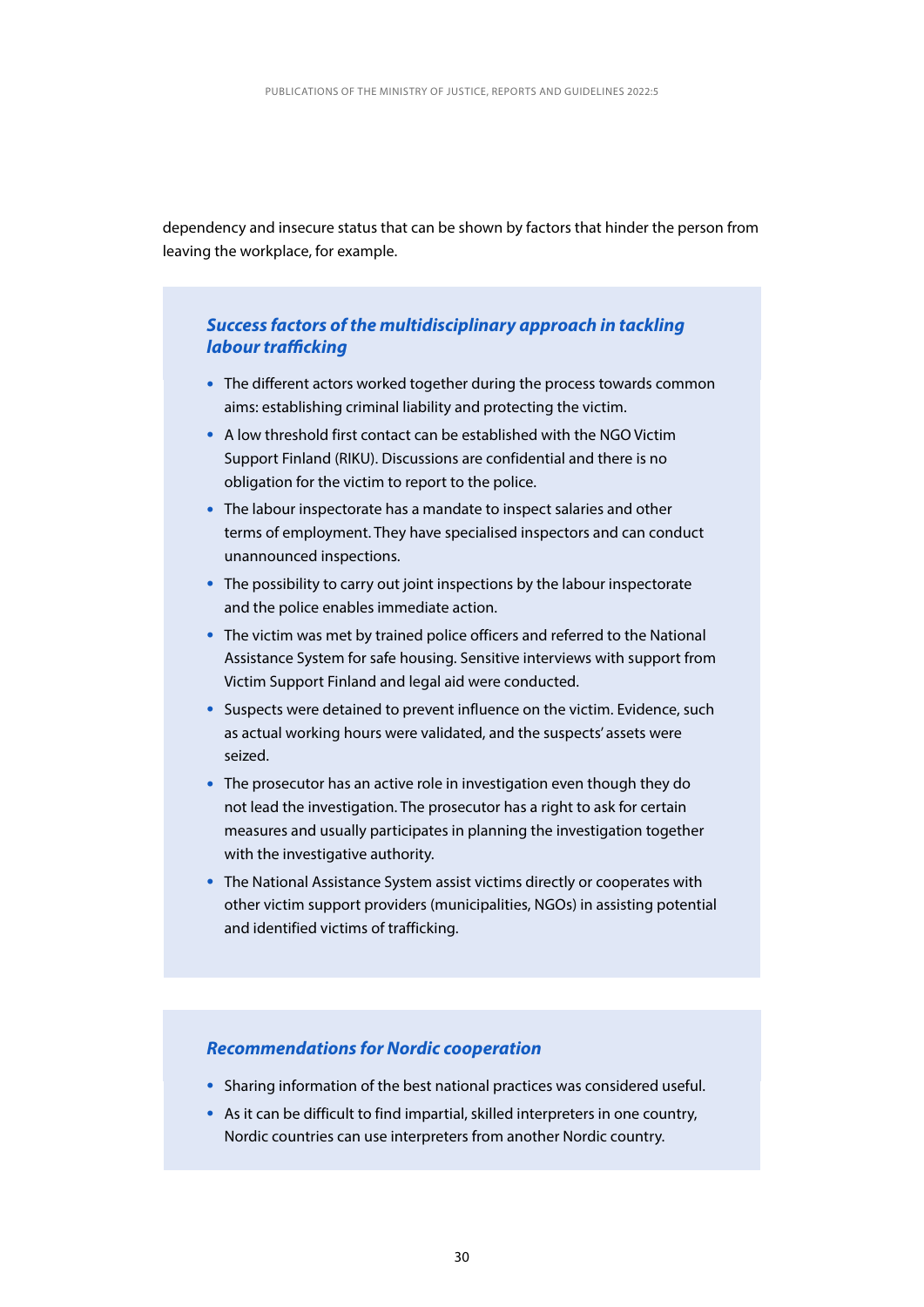## <span id="page-31-0"></span>**1.3.5 Denmark: The Danish Centre against Human Trafficking as the central coordinating unit and national referral mechanism**

**Speaker: Academic Officer Matilde Skov Danstrøm, Danish Centre against Human Trafficking** 

**Moderator: Senior Advisor Terhi Tafari, National Assistance System for Victims of Human Trafficking, Finland** 

**Rapporteur: Senior Specialist Katja Repo, Ministry of Justice of Finland**

The Danish Centre against Human Trafficking is a governmental body, anchored within the national board of social services. The Centre acts as the national coordinating unit between relevant actors, partners and stakeholders. The Centre is comprised of a multidisciplinary group of social workers, academic officers and a lawyer providing legal support. The tasks of the Centre are very versatile which allows it to maintain an overall picture of the phenomena and practice a holistic approach in its operations.

The set-up and tasks of the Centre provide a well-functioning system where an overall picture of the phenomena can be maintained through the day-to-day experience with potential trafficking cases, identifying victims, overall coordination, data collection and sharing of knowledge inside and outside the country.

The Centre is responsible for identification of victims, ensuring a holistic support throughout the country and for collecting and disseminating data and knowledge between different authorities, private parties and NGOs on the situation and new trends of THB in Denmark. The Centre functions also as a national referral mechanism. The Centre is also responsible for working with victims on an assisted voluntary return. In addition, the Centre can also join other authorities during inspections at work places where there is a suspicion of trafficking. The Centre is also responsible for training of relevant stakeholders, such as police officers, NGO's, health care professionals etc.

In the workshop, challenges and best practices related to central coordinating units were discussed.

A challenge is that many factors influence the victims' willingness to participate in the process and the courage to come into contact with authorities is not evident. The victim might be discouraged to cooperate due to the fear of trafficker, fear of authorities, being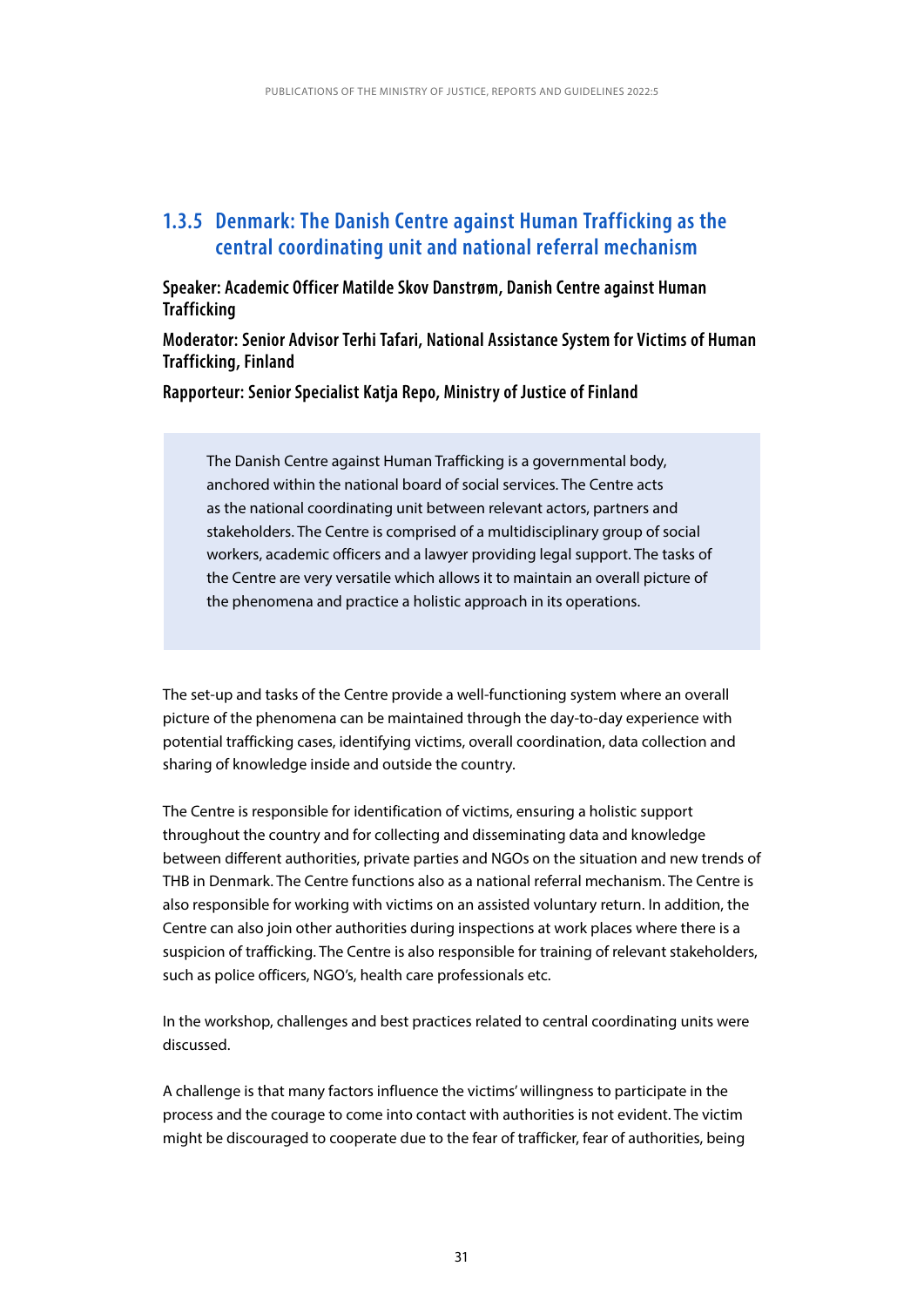transmitted to the home country etc.. Issues regarding social security for victims who do not want to become formally registered might also be a concern.

#### *Success factors of a central coordinating unit*

- A positive day-to-day synergy between practical level and coordinating level.
- A holistic approach and operational working method.
- Cooperation with different authorities. For example, joining inspection authorities during inspections has proven a very effective way of identifying victims.
- A mandate and leverage to address obstacles with authoritative bodies.
- Information sharing in general between different authorities and NGOs.
- Identification and preventive work.
- Trust-building. The victims in Denmark are not obliged to report the crime to the police. It is particularly important to inform the victim about the process and the role of the referral mechanism when the referral mechanism is an authority.
- A clear division of responsibilities between different authorities.
- Formal identification of victims.

#### *Suggestions for Nordic cooperation:*

- A Nordic support system for information sharing on THB related issues would be valuable.
- A network for national coordinating functions in different countries would be valuable.
- It is important to bear in mind the contextual and political differences in the Nordic countries, which will inevitably affect the work against THB.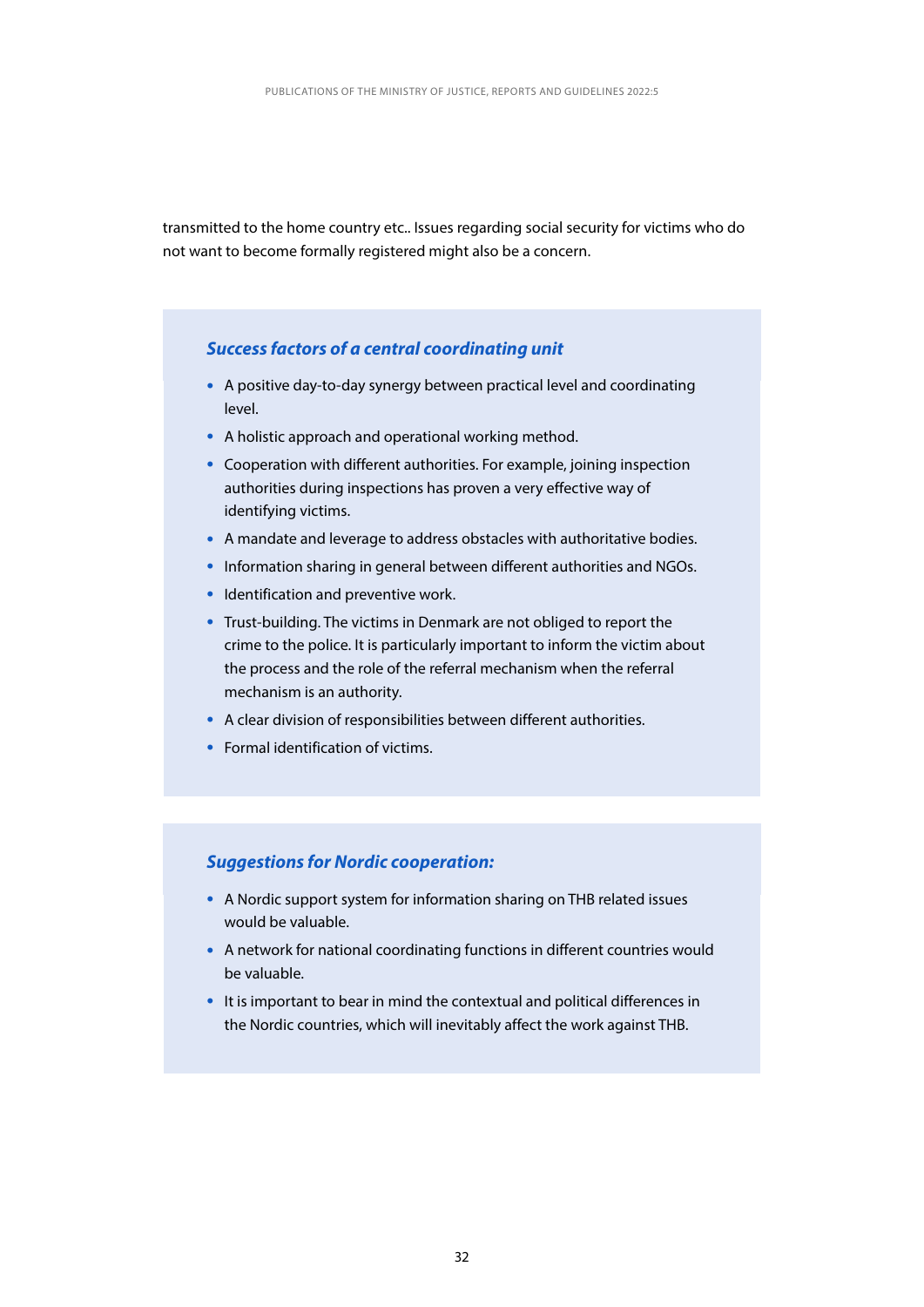## <span id="page-33-0"></span>**1.3.6 Norway: Laura's House: a shelter providing comprehensive support for victims of human trafficking**

**Speaker: Shelter Manager Eva Kristin Aune, Church City Mission Oslo Moderator: Senior Specialist Minna Viuhko, Ministry of Social Affairs and Health of Finland Rapporteur: Senior Officer Anni Valovirta, Office of the NonDiscrimination Ombudsman, Finland**

In Norway, NGO`s play a big part in assisting victims of human trafficking. Laura's House is the Church City Mission's shelter for victims and their children, it has existed since 2009 and is the first of its kind in Norway. The shelter is fully financed by the Ministry of Justice and Public security. Laura's house offers safe apartments and is staffed with social workers 24/7. Victims are referred to Laura's house from ROSA, an NGO with a nationwide responsibility for support and housing regardless of permit, or Human Trafficking Support Oslo (Municipal service). Laura's house has been successful in stabilizing the residents' situations.

Laura's house is specialized in helping the victims with complicated situations and it has been successful in stabilizing the residents' situations. Help with low threshold needs to be available – Laura's house is an example of a specialized unit with a higher threshold, where victims' needs can be addressed in very intense and holistic way.

Laura's house has a strong focus on physical and mental health, especially psychosomatic challenges, and work on stabilizing symptoms of trauma. The professionals seek to meet the residents on their terms and individual needs. Another focus area are the different rights and obligations that residents must relate to as identified victims of human trafficking in Norway. Laura's house provides support and hands-on assistance throughout all of these processes. Work is process-oriented with the goal of maximizing the resident's ability to control their own life situation.

Residence time is very individual and can extend over years. The residents can stay in Laura's house even when their immigration status changes. For example, if a person has had a reflection period and is afterwards in the asylum process, the person can stay in Laura's house. This has been a good practice in stabilizing victims' lives.

The shelter has room for nine individuals, plus their children. The residents have all been women, but it would be accessible for men as well. Norway has a specialized unit to host male victims, and this has led to gender-specialized shelters in practice.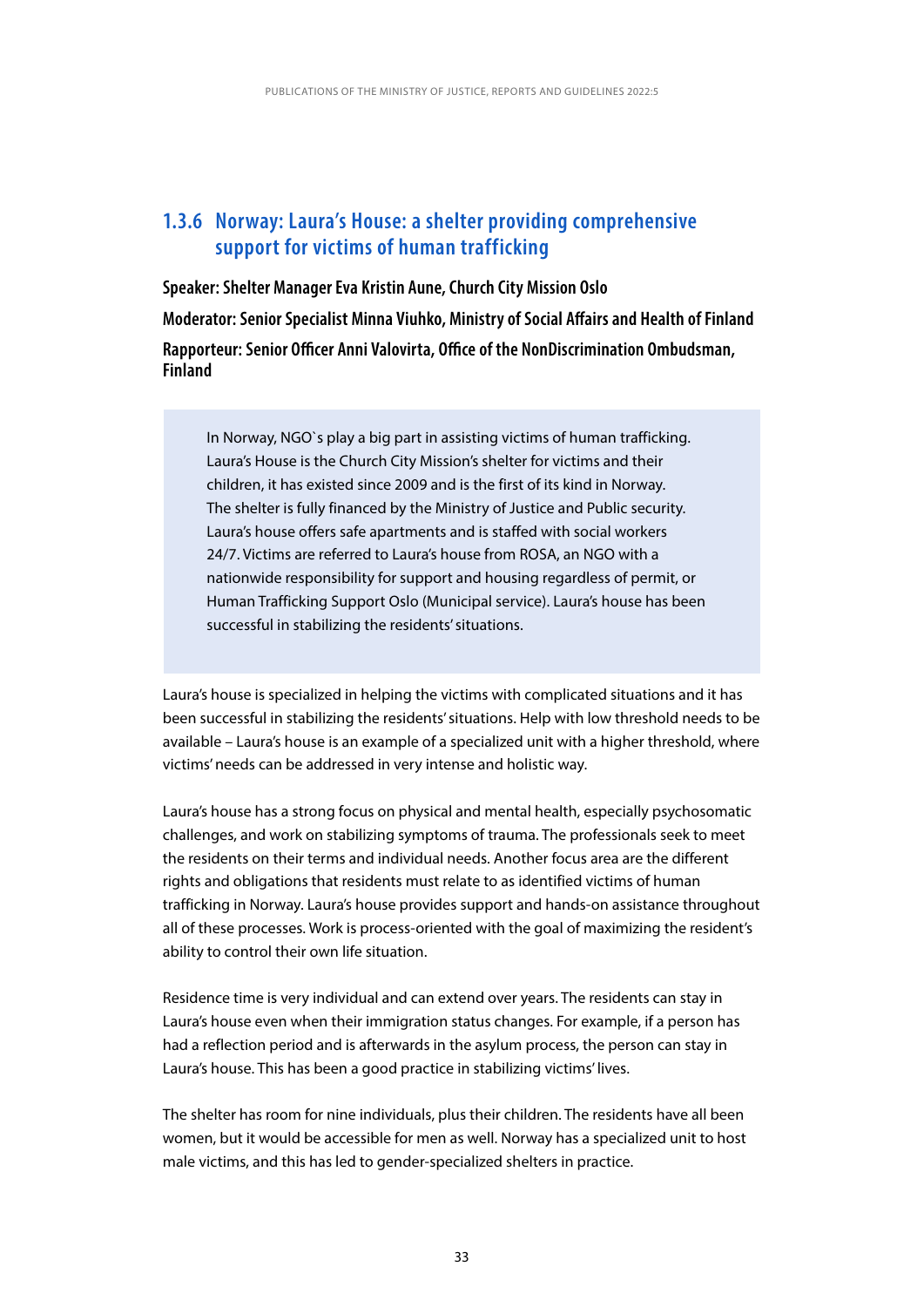#### *Success factors of a support shelter*

- In Laura's house, victims with the most complicated situations can stay a long time in a specialized unit that meets their basic needs and helps them throughout the other processes, such as the asylum process or criminal proceedings.
- The professionals seek to meet the residents on their terms and individual needs.
- Work is process-oriented with the goal of maximizing the resident's ability to control their own life situation.

#### *Recommendations for the Nordic anti-trafficking response*

- Adequate and continuous funding for NGOs was seen as a good practice since NGOs play an important role in every Nordic country in sheltering the victims. The states fund partly or all of the NGO's work.
- A National Referral Mechanism should be established in countries where it does not exist yet. National Referral Mechanisms clarify the role of the shelters in the victim assistance system. They bring structures to assistance and make it more predictable.
- Sharing information on shelters and NRMs in other Nordic countries is important.
- Research on shelters and their functioning would be fruitful. Victim assistance and shelters are organized in many ways in Nordic countries and comparative studies would be helpful to learn from each other.
- A long reflection period for the victim to decide on cooperation in the criminal process would be a good practice that focuses on answering the victims' needs. Victims need time to stabilize their situation and recover from trauma. The durations of allowed stay in shelters and lengths of reflection period vary in the Nordic countries. For example, Iceland already has a long reflection period of nine months.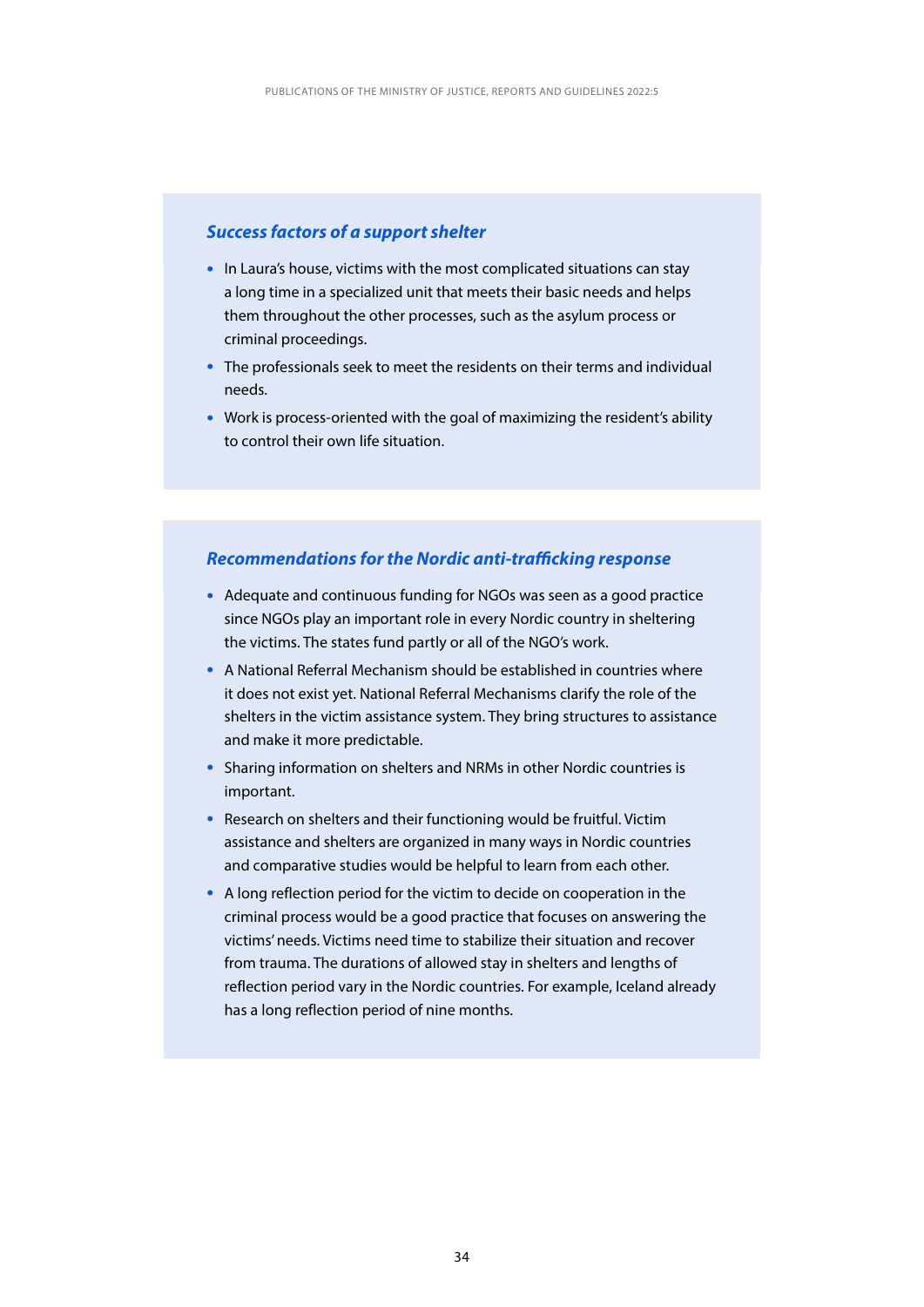# <span id="page-35-0"></span>**1.4 Part III – Conclusions**

#### **Future and next steps of closer Nordic cooperation on prevention and combatting of trafficking in human beings**

#### **Venla Roth, Government Anti-Trafficking Coordinator of Finland**

Roth drew conclusions from the seminar. She stressed the need for international cooperation on a practical level. In Nordic countries, the similarities of society structures create a certain common ground where experiences can easily be shared and possibly applied to use in other countries.

Roth stressed the need for adaptability and preparedness to address the constantly evolving and changing criminal patterns and trends. She emphasised that new efforts are needed to address increasing exploitation online and other emerging trends in the field of human trafficking.

Roth suggested that a formal structure for the Nordic anti-trafficking cooperation should be established in the framework of the Nordic Council of Ministers. Stable structures should support actors in the field.

Roth concluded by pointing at the effectiveness of joint efforts in the anti-trafficking work and wishing that a supportive atmosphere of co-working would be cherished when taking further steps to enhance Nordic cooperation.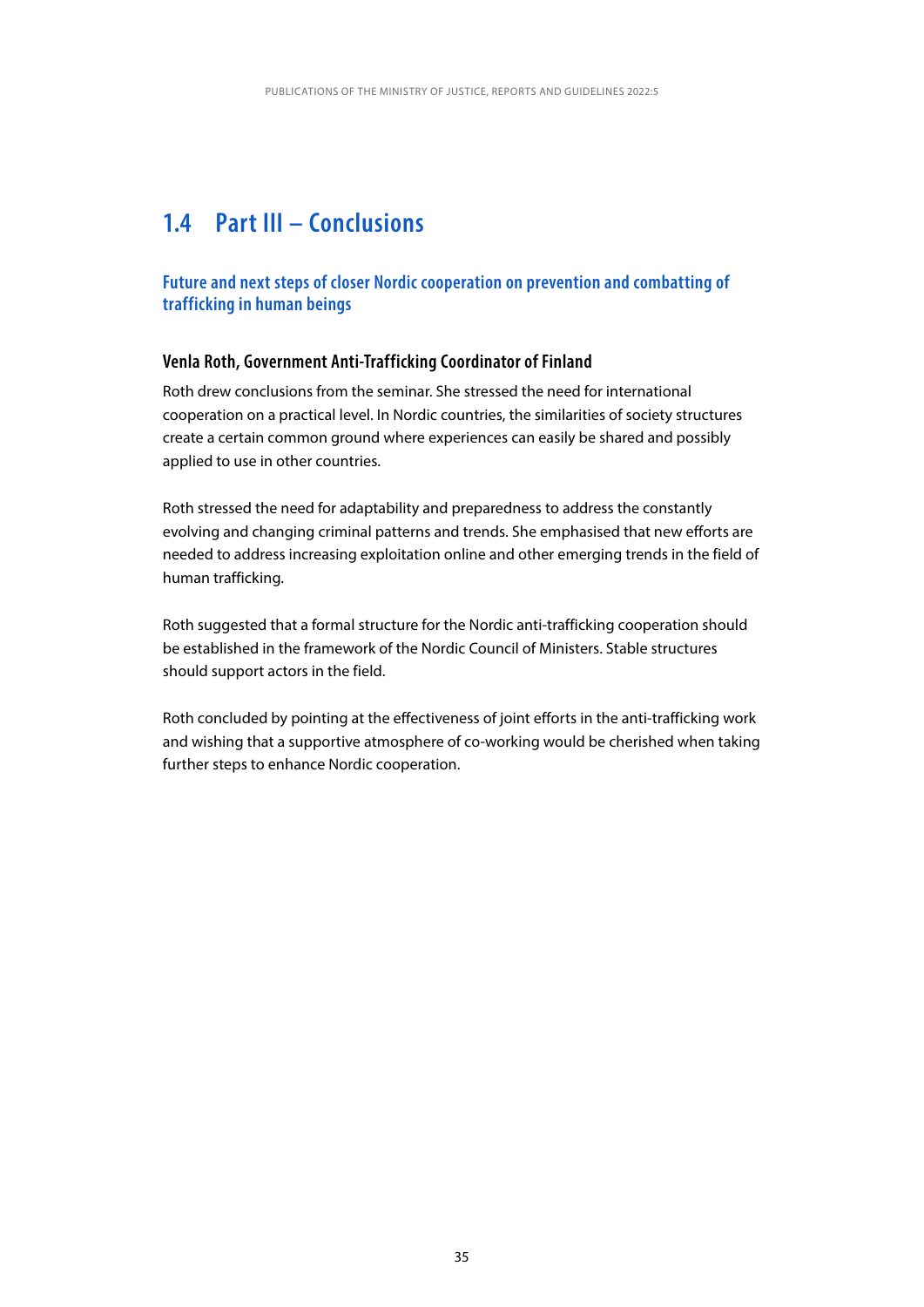# <span id="page-36-0"></span>**2 Side event summaries**

# **2.1 Meeting of Nordic human trafficking crime inspectors**

The national investigation team focusing on the detection and investigation of human trafficking offences in Helsinki Police Department organized a meeting for Nordic human trafficking crime inspectors at Pasila Police Station on 17 November 2021.

Representatives of the police from all Nordic countries and Estonia were invited to the meeting. 21 participants attended altogether, including all invited parties. Most of the participants represented operative actors, investigation leaders and police prosecutors.

#### **Themes of the meeting**

All participants presented the established investigation procedures and anti-trafficking measures taken in their countries. All participant countries have both centralized and regional functions. The structures are different in all countries. For example, the Finnish model consists of an operative investigation team that supports the national expert network, whereas in Norway, the expert network is responsible for operative functions and the national function takes care of analysis and intelligence. The strengths of different forms of operation were discussed and suggestions for further development were shared.

In the second part, the participating countries presented topical and cross-border phenomena related to trafficking offences. Presentations provided information about on-going operations and current forms of committing trafficking crimes. Ways to collect criminal proceeds and transfer them to the countries of origin were also presented. Two countries told about the investigations of trafficking offences committed by the same criminal group that operated in both countries. These countries had used information shared from each other's investigations in their own investigations.

The last part consisted of excercises based on real cases. The participants were divided into groups where participating countries were represented as broadly as possible. While recapping the results of the exercises, participants discussed the similarities and differences in the countries' perceptions of different forms of trafficking in human beings. The processes of preliminary planning of investigation in different countries were also compared.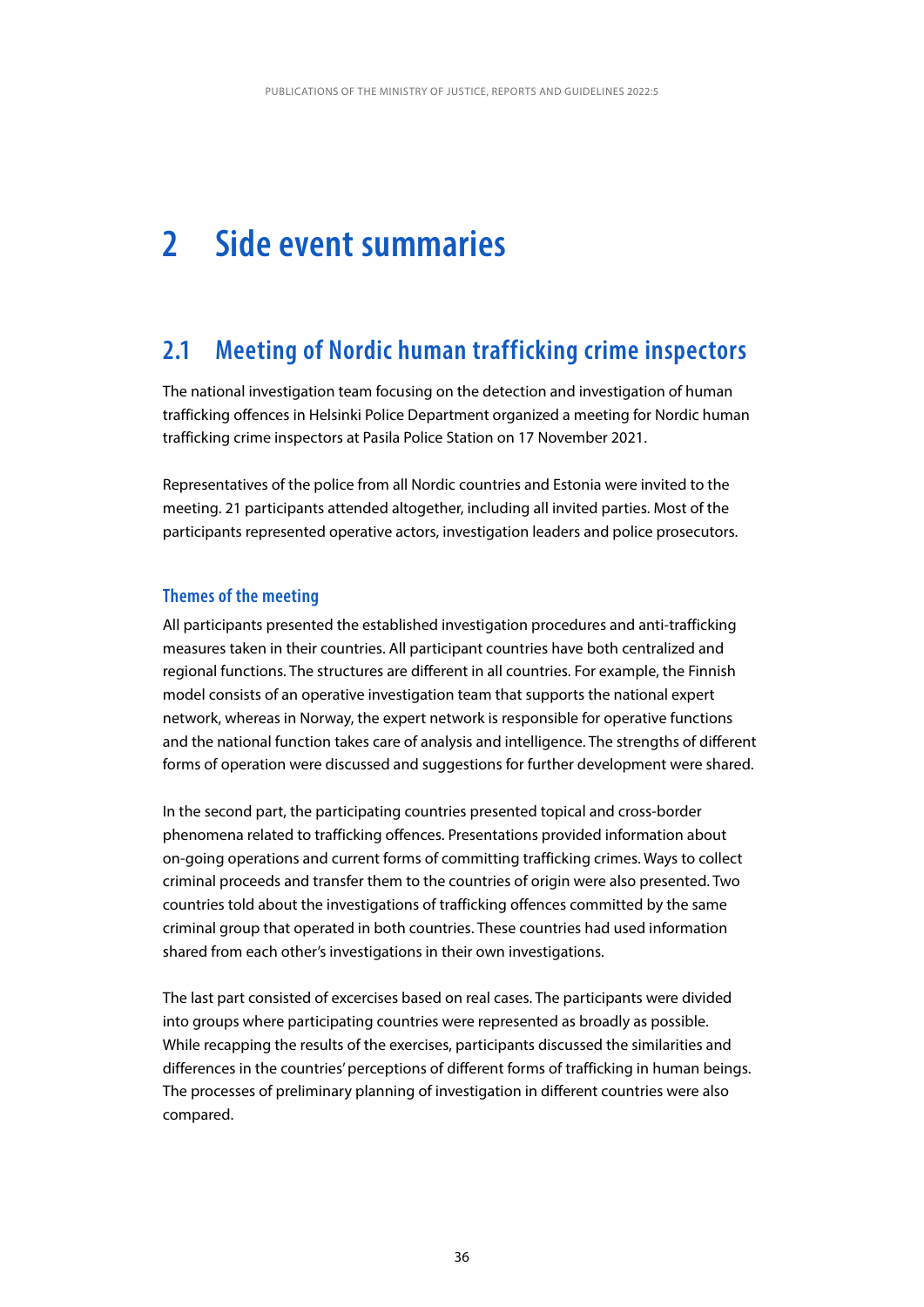#### <span id="page-37-0"></span>**Outcome**

The meeting was highly successful. A broad understanding of the Nordic dimensions of the phenomenon, the structures of trafficking crime prevention and possibilities for cooperation was achieved. Following the discussions during the meeting, it was decided that the possibility to establish a Nordic police expert group would be explored. The network would support Nordic police cooperation in terms of networking and information sharing as well as in operational activities. Information about present phenomena and operations could be shared quickly and precisely among operative actors. The participants appointed a working group that will look into the opportunity to establish such a network in 2022.

#### *Next steps for Nordic cooperation*

- A working group was appointed that will explore the possibility to establish a Nordic police expert group in 2022.
- The police expert group would support Nordic police cooperation in terms of networking and information sharing as well as in operational activities.

# **2.2 The Nordic countries as helpers for victims of human trafficking – challenges and successes**

Finland's National Assistance System for Victims of Human Trafficking organized a workshop for Nordic experts to discuss assistance for victims of human trafficking in the Nordic countries on 17 November 2021. At the same time, this event celebrated the 15th anniversary of the Finnish Assistance System for Victims of Human Trafficking.

In the workshop, experts from all the Nordic countries discussed what works and what could be better in victim assistance in Nordic countries. The workshop focused in particular on victims in especially vulnerable position. Thirty-four participants attended.

The workshop revealed that the challenge in every country often is the identification and this is especially the case in the most challenging cases of THB – for example begging, forced criminality, cases where the victim has some kind of disabilities or for example substance abuse. Different authorities and actors often or mainly look at the situation of an individual person from their own professional point of view and because of this, the overall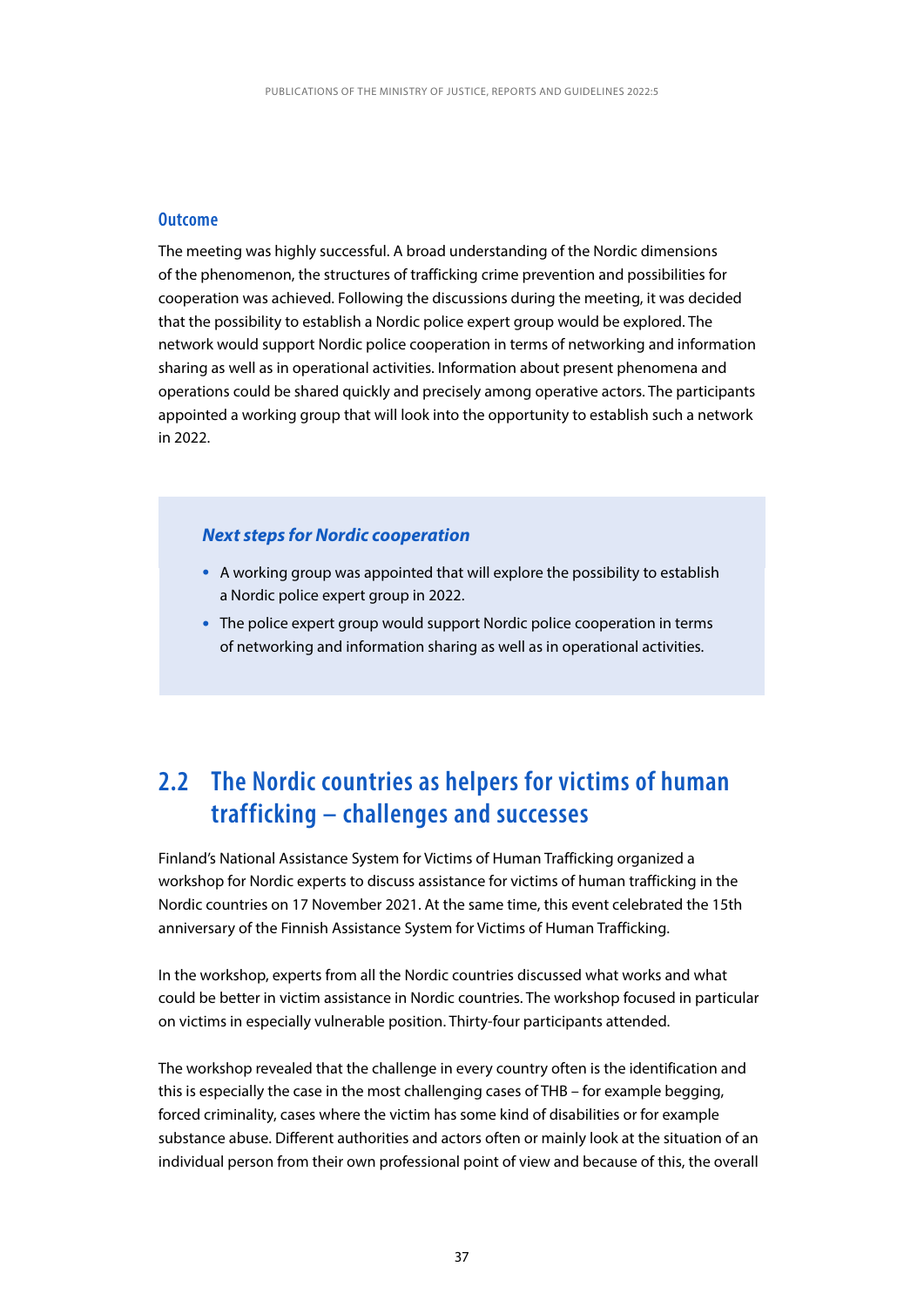picture may be missing. The victim may for example receive drug treatment but at the same time may not be seen as victim of THB and because of that, does not receive any support, advice or assistance for their overall situation.

If a person is identified, we still do have systems and services in place in Nordic countries to effectively help the victim. There is information and competence available in our countries on THB and on victim assistance but the problem often is that you already have to have some knowledge and awareness of the issue in order to seek and find more information.

The workshop also concluded that there are regional differences in access to help in every country. A victim may quite commonly have better chance to be identified as a victim of THB and to receive appropriate assistance for example in the capital region than in other parts of the countries. The question is, how to train authorities around the country so that they are aware of the phenomenon and of the rights and the needs that victims have. The Nordic countries could possibly benefit from sharing their experiences on how to train professionals as effectively as possible and from sharing their experiences on the structures to assist victims of trafficking.

The workshop discussion raised the issue of the security of stay for the victims. Is the reflection period given to a potential victim or is it possible to receive a reflection period only when the victim already is actually identified as a victim of trafficking? There seems to be differences between the Nordic countries and thus this could be a potential area of knowledge sharing and sharing of experiences on how issuing the reflection period is arranged and what are the results of these different models.

The experts also noted that there often is quite or very high threshold to issue a residence permit for a victim of THB and the permit is often or strictly connected to the criminal process. This may result as a low motivation for the victims to tell their story and to be identified and it may also sometimes raise a question what is the point in identifying.

The experts commonly agreed that that we need more capacity building in our countries on exploitation in criminal activities and on non-punishment principle. Possibilities to share information, knowledge and experiences were seen. The Nordic countries could learn together. A wish was already expressed to organize a Nordic seminar around these topics.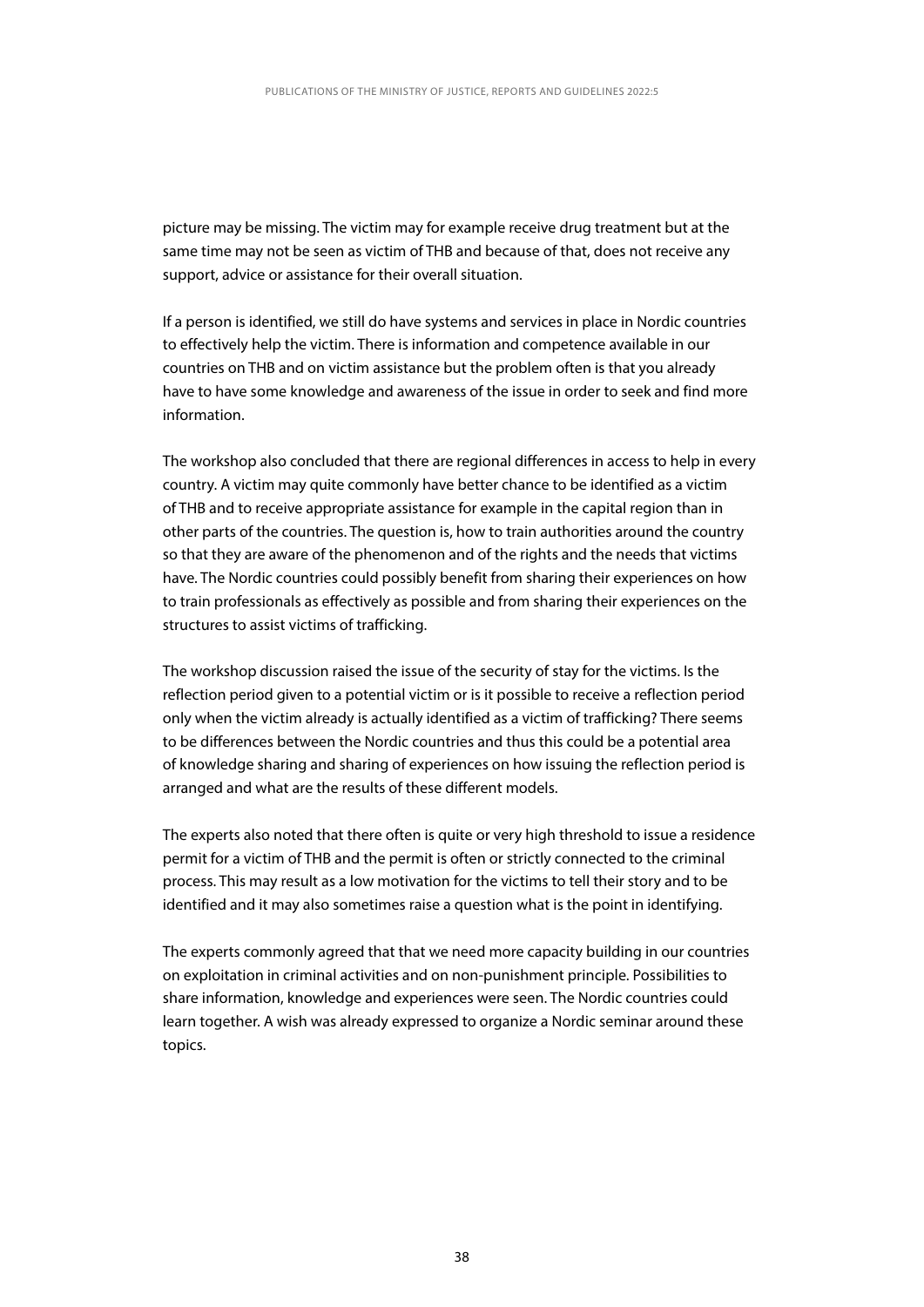#### *Suggestions for Nordic cooperation*

- It would be beneficial to share information and experiences, for example, on how to train professionals effectively and on the structures of victim assistance.
- Capacity building on exploitation in criminal activities and on nonpunishment principle is needed.
- It could be fruitful to compare the different ways to organize the security of stay for the victims in the Nordic countries. Is the reflection period given to a potential victim or is it possible to receive a reflection period only when the victim already is actually identified as a victim of trafficking?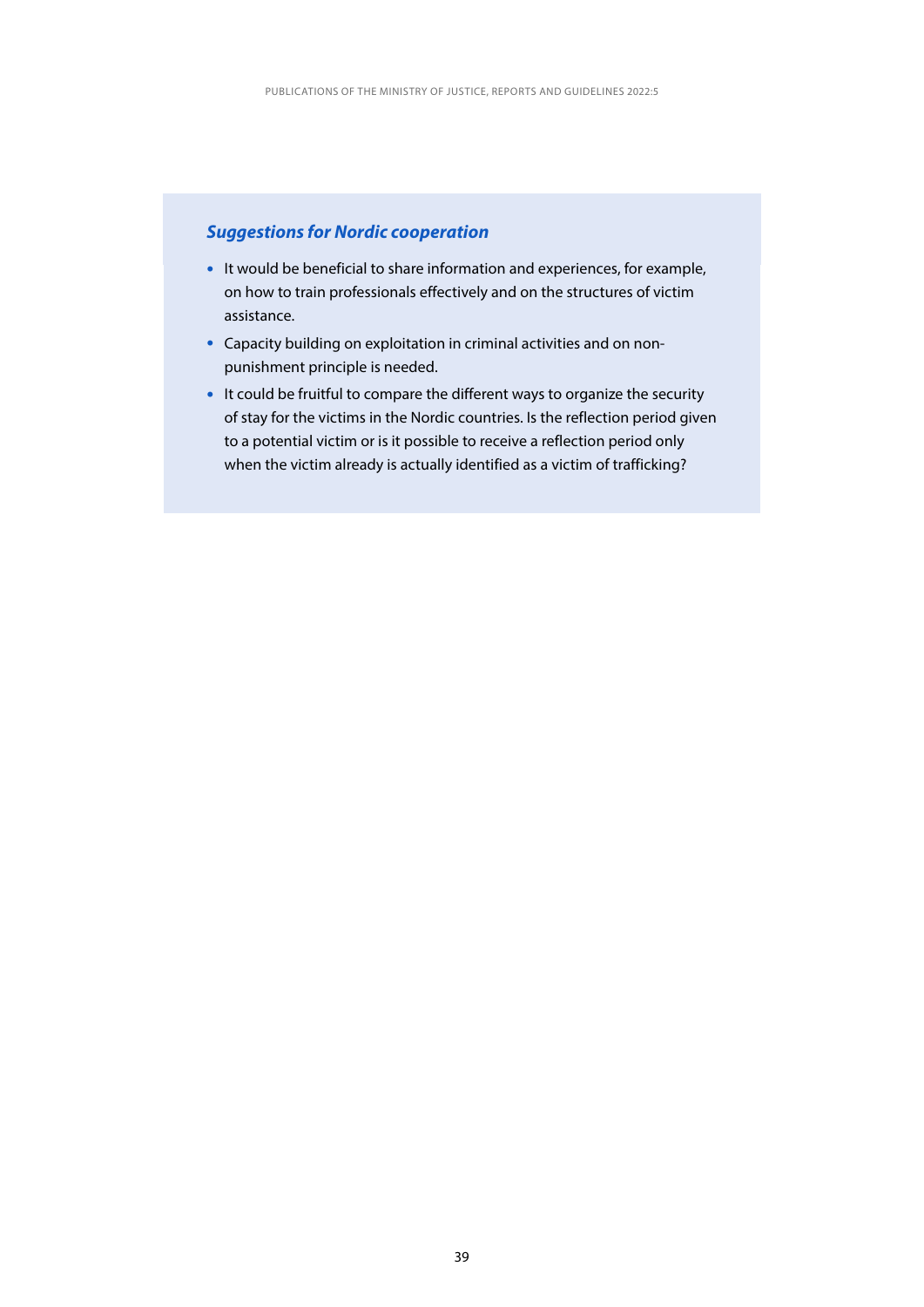# <span id="page-40-0"></span>**3 Interviews of experts from Nordic countries**

# **3.1 Denmark**

**Mari Børnick-Sørhaug, Social welfare consultant, Danish Centre against Human Trafficking Matilde Skov Danstrøm, Academic Officer, Danish Centre against Human Trafficking**

The current tendencies and measures in the field of trafficking in human beings in Denmark, including the effects of the Covid-19 pandemic, have recently been mapped in the annual report of the Danish Centre against Human Trafficking for 2020.<sup>1</sup> The report draws attention to the rise of new forms of criminality especially online and the increased risk to be recruited into trafficking for those in particularly vulnerable positions.

The experts from the Danish Centre against Human Trafficking mentioned that the low number of prosecutions is a common challenge that the Danish Government is seeking to address in the new action plan against human trafficking next year. Continuous efforts are needed to build the cases in the field of trafficking crimes.

The experts mentioned as some of the best practices in Denmark, the coordinating function that the Danish Centre against Human Trafficking has and the Danish approach developed to better identify and support victims of trafficking for criminal actions. Both practices were presented at the seminar.

#### **Cooperation to support the operational actors in the field needed**

The experts called for enhancing Nordic cooperation that actually benefits the operational actors in the field, including both authorities and the civil society. Modes of cooperation should aim at providing practical support. More profound, practical content for cooperation is needed beyond general level discussions and mere comparing of different formal mandates.

<sup>1</sup> Menneskehandel i Danmark 2020. Årsrapport. [https://socialstyrelsen.dk/udgivelser/](https://socialstyrelsen.dk/udgivelser/menneskehandel-i-danmark-arsrapport-2020) [menneskehandel-i-danmark-arsrapport-2020](https://socialstyrelsen.dk/udgivelser/menneskehandel-i-danmark-arsrapport-2020)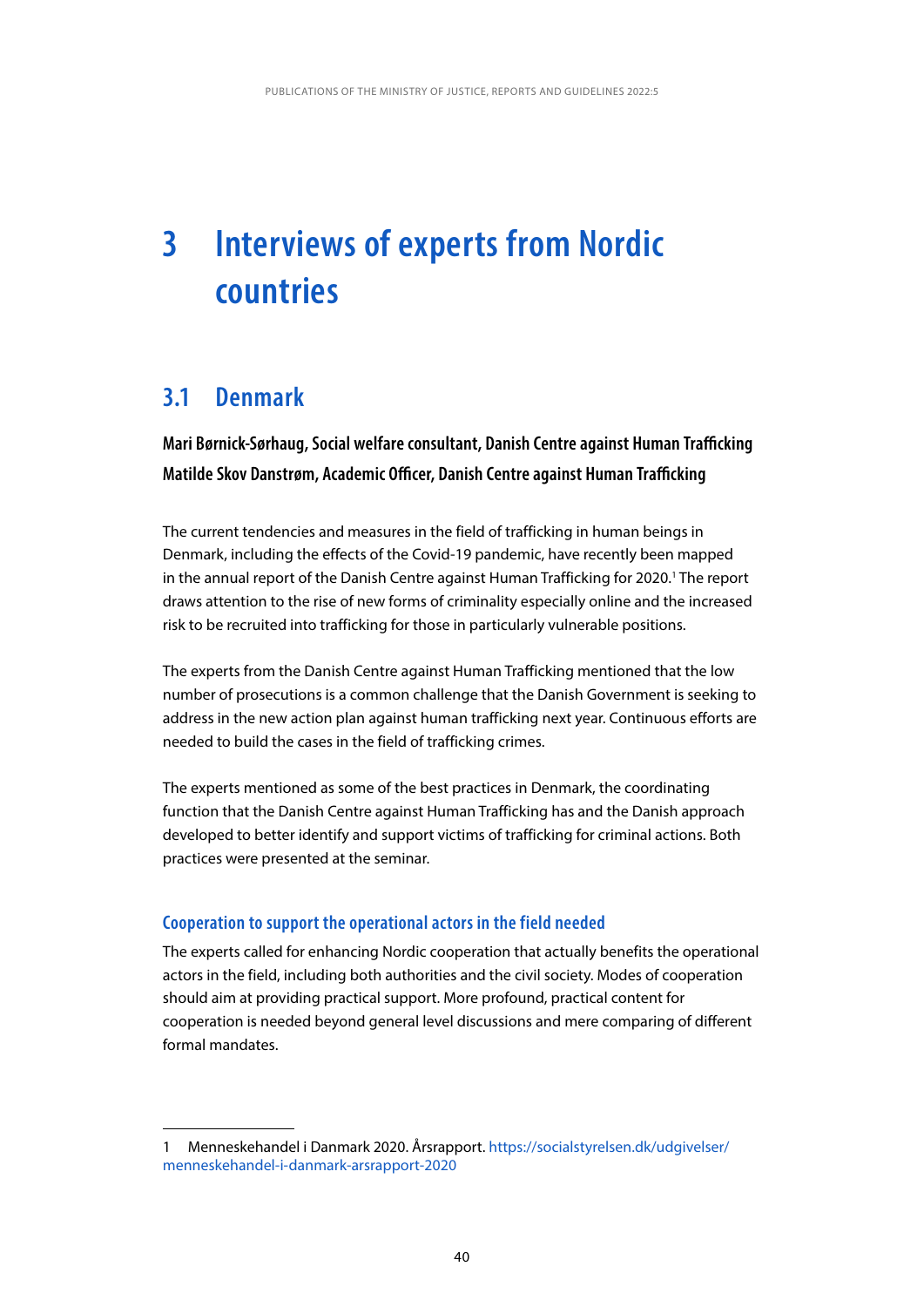The similar profiles of the Nordic countries as primarily receiving countries and in many ways similar society structures enable a hands-on approach to the cooperation aiming at practical benefits.

As useful modes of cooperation, the experts suggested sharing data and information on phenomena as well as establishing contact networks.

Sharing of information is necessary to keep each other up-to-date regarding tendencies and patterns that often are very similar in the Nordic countries. Even same persons move in the Nordic area both when it comes to victims and perpetrators. A broad understanding of trends will help actors in different sectors to identify similar phenomena their countries. Learning from specific cases in other countries is essential.

Establishing contact networks is very important to facilitate sharing of information and lower the threshold to consult colleagues abroad. Because of the different organizational set-ups it is not always clear who to contact. Currently, there is no structured cooperation network but relations are based on individual, informal contacts. Coordination is needed to maintain accurate contact lists. Experts recalled that international meetings and seminars are also important in enlarging contact networks and getting informed of points of contact in different countries.

Experts mentioned combating trafficking online as one possible theme for Nordic cooperation and recalled that private online actors should be taken into account when planning the response to online abuse.

#### **Cooperation structures have to adapt to changing challenges**

Experts stressed that international cooperation is definitely needed to combat trafficking in human beings. Being a dynamic phenomenon, our response to THB should be flexible enough to adapt to new forms of trafficking. This adaptability should be taken into account also in the Nordic cooperation efforts.

The functionality of cooperation structures in relation to its objectives should be regularly evaluated. Short-term and long-term objectives could be set to direct Nordic cooperation towards desirable goals such as continuous sharing of information and supporting the operative actors in the field.

Only clear and functional cooperation structures that add value to the work that is already being done in Nordic countries, should be established. Unnecessary administrative fora should be avoided. The experts envisaged that national anti-trafficking coordinators could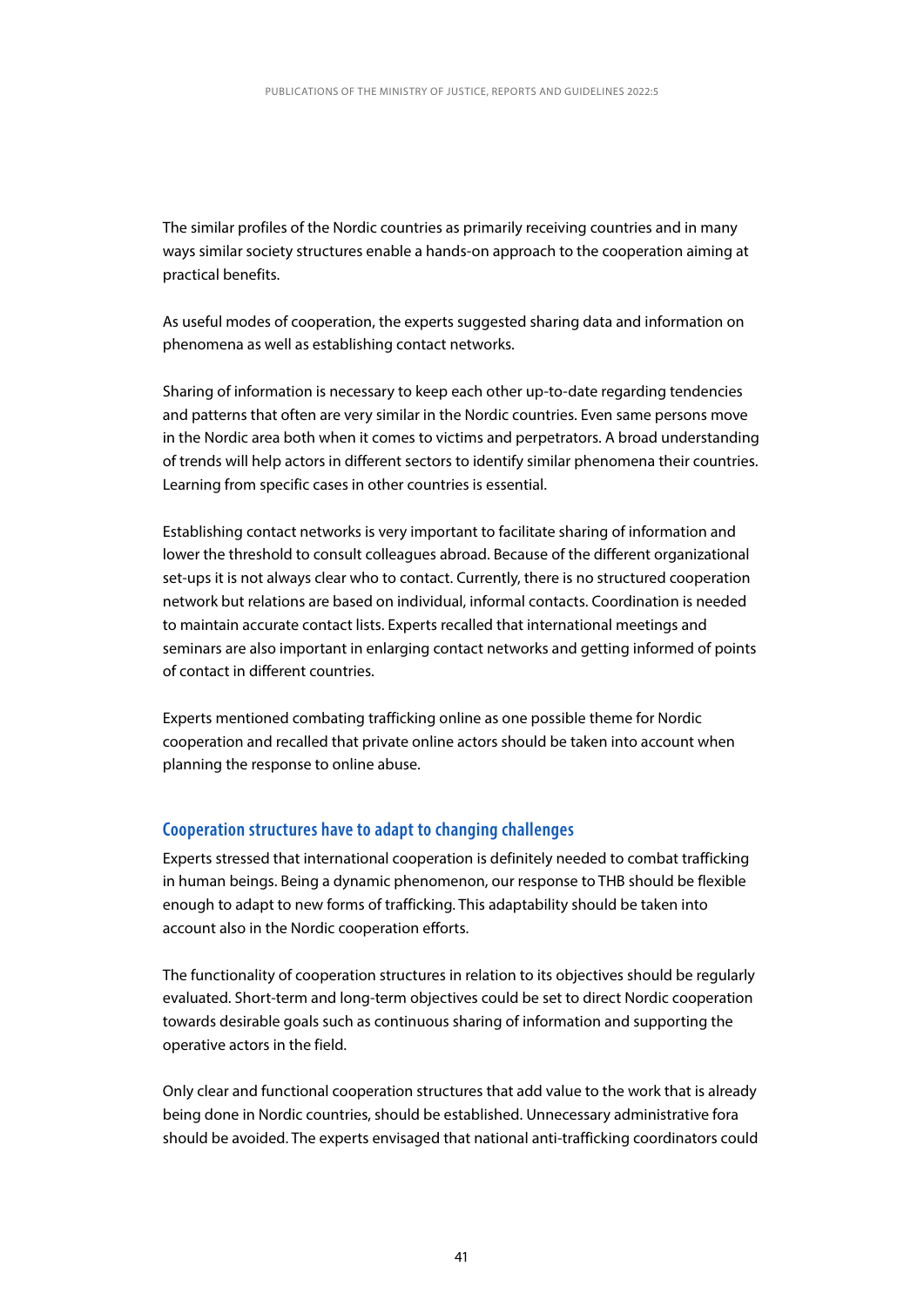have a focal role in collecting and sharing data. Cooperation among operative actors would also be essential.

Time and resources are needed to maintain Nordic cooperation structures. Experts considered possible funding by the Nordic Council of Ministers for pilot projects very useful. For example, when it comes to combating trafficking online, a possible pilot project could aim at building technical infrastructure and evaluating useful tools that could also work in the use of the private sector.

The experts recalled the importance of having the support a political level for the Nordic anti-trafficking efforts.

#### *Recommendations for Nordic cooperation*

- Cross-border cooperation is needed to combat human trafficking. Cooperation structures should be flexible enough to target the changing patterns and phenomena in trafficking crimes.
- Nordic cooperation should benefit the operational actors in the field, including both authorities and the civil society.
- Sharing of information is necessary to keep each other up-to-date regarding tendencies and patterns that often are very similar in the Nordic countries. A broad understanding of trends will help actors in different sectors to identify similar phenomena their countries. Learning from specific cases in other countries is essential.
- Establishing contact networks is very important to facilitate sharing of information and lower the threshold to consult colleagues abroad.
- Funding by the Nordic Council of Ministers for pilot projects would be very useful. For example, a Nordic pilot project combating trafficking online would be useful to discover technical infrastructure that could be employed in online anti-trafficking efforts.
- High-level political support from the Nordic Council of Ministers is extremely important for the Nordic anti-trafficking efforts.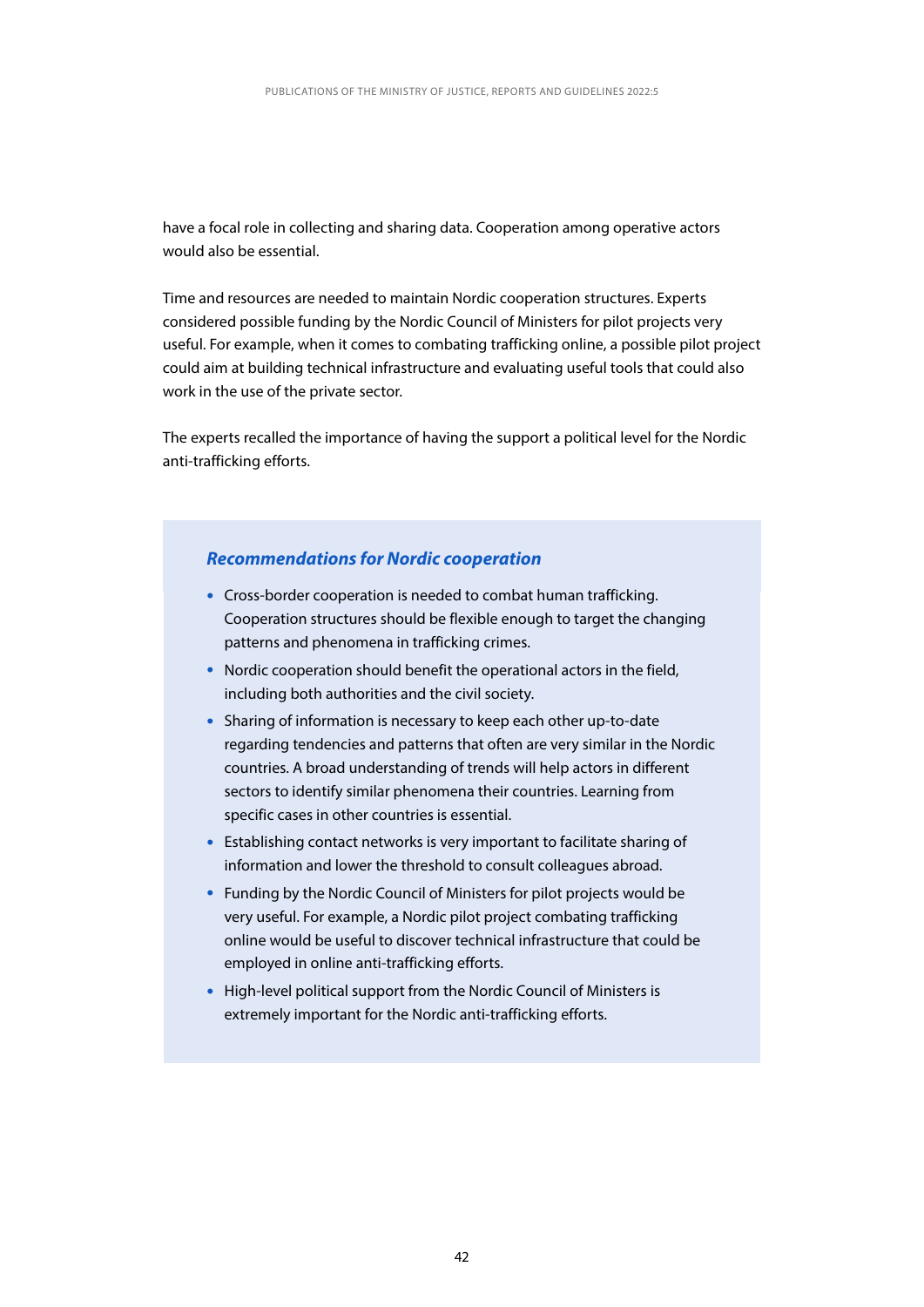# <span id="page-43-0"></span>**3.2 Iceland**

# **Hildur Sunna Pálmadóttir, Legal advisor, Ministry of Justice Alda Hrönn Jóhannsdóttir, Police Prosecutor, Suðurnes police**

As a best practice in Iceland, the experts referred to the creation of the new action plan against trafficking in human beings and the political, administrative and operative efforts to implement it. This progress was also presented at the seminar. The experts underlined the importance of a coordinating function at the Ministry of Justice in overseeing and managing the implementation of the actions on different operative levels. Likewise, in a Nordic context, cooperation is needed on both the administrative, coordinating level and the operative, practical level to achieve concrete results.

The current challenges in the anti-trafficking work in Iceland are related to finalising the actions of the Action Plan at all stages of the identification, investigation, prosecution and protection processes. Training and guidance for professionals are crucially important to make the pursued practices possible. Professionals in different fields are actively taking part in training sessions. Guidance lists are under preparation and guidance lists from other Nordic countries' have also been looked into in this process. More cases in human trafficking are needed to increase practical experience.

Experts further identified a need to formally establish a task force on human trafficking within the police and the prosecution in Iceland to have clear responsible actors in the investigation process.

The experts considered tighter Nordic cooperation highly beneficial for the national implementation process of the Action Plan.

#### **Working seminars and operational networks to share information efficiently**

The experts considered Nordic cooperation very important for sharing information about phenomena and trends as well as discussing cases and the practices used in the criminal proceedings and protection processes in each country. They also wished for enhancing and formalising contact networks among operational actors, especially by formalising the task force for law enforcement officials.

The experts highlighted the value of international seminars for learning about the phenomena and the best practices used in different countries to combat trafficking. Learning in international seminars by sharing and assessing cases and practices is useful for different actors in Iceland. Online meetings have provided more occasions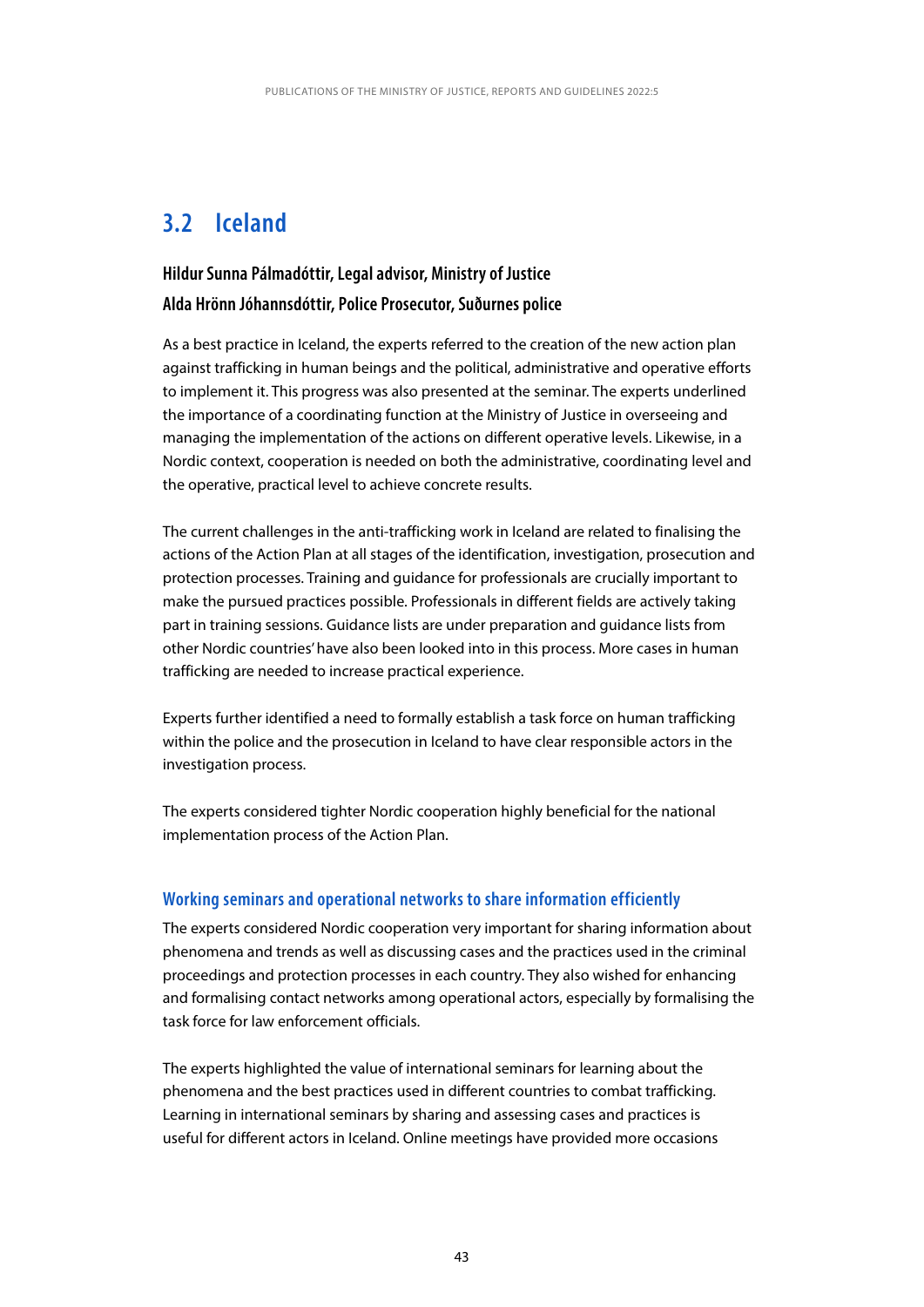to participate. Also physical seminars are important to get better acquainted with the networks personally.

Training seminars with specific content for different operational actors should be organized to provide practical support for the work in the field. It is also important that different actors have a wide knowledge of different aspects of anti-trafficking work in order to have sufficient preparedness to both report about suspicions of crime and refer the victims to the assistance system.

#### **Cooperation should be formalized on both administrative and operational levels**

Among Nordic countries, formalized cooperation is needed on both administrative and operational levels and the Nordic Council of Ministers has an essential role in supporting these cooperation structures.

The experts drew attention to the importance of high level political support by the Nordic Council of Ministers. It is important to include anti-trafficking response on the agenda of the Nordic Council of Ministers, which would drive the Nordic countries to take measures to enhance the anti-trafficking work in the Nordic countries. High-level authority would be especially important in motivating the presidencies to include anti-trafficking response in their presidency agendas.

The Nordic Council of Minister's support for the countries in sharing experiences and information on a more practical level is also essential. The Nordic Council of Ministers could ideally hold coordinating functions assisting in sharing of information and overseeing that meetings are held. Funding would be highly beneficial to enable participation in the seminars which function as a vital educational platform. In addition, the coordinating function at the Nordic Council of Ministers could regularly compile and distribute information about recent developments in the Nordic countries and collect the Nordic countries' contributions to such a report.

The experts saw that the presidencies could also have a coordinating role in planning and calling the Nordic meetings. This would motivate the countries to strive for development, present new findings, analyse the cases and learn from successes and flaws together.

Administrative cooperation is necessary to manage funding and push forward and promote the cooperation measures on the operational level. Coordinating contact points are also needed within operational actors to enhance their ownership and efficiency of the cooperation measures.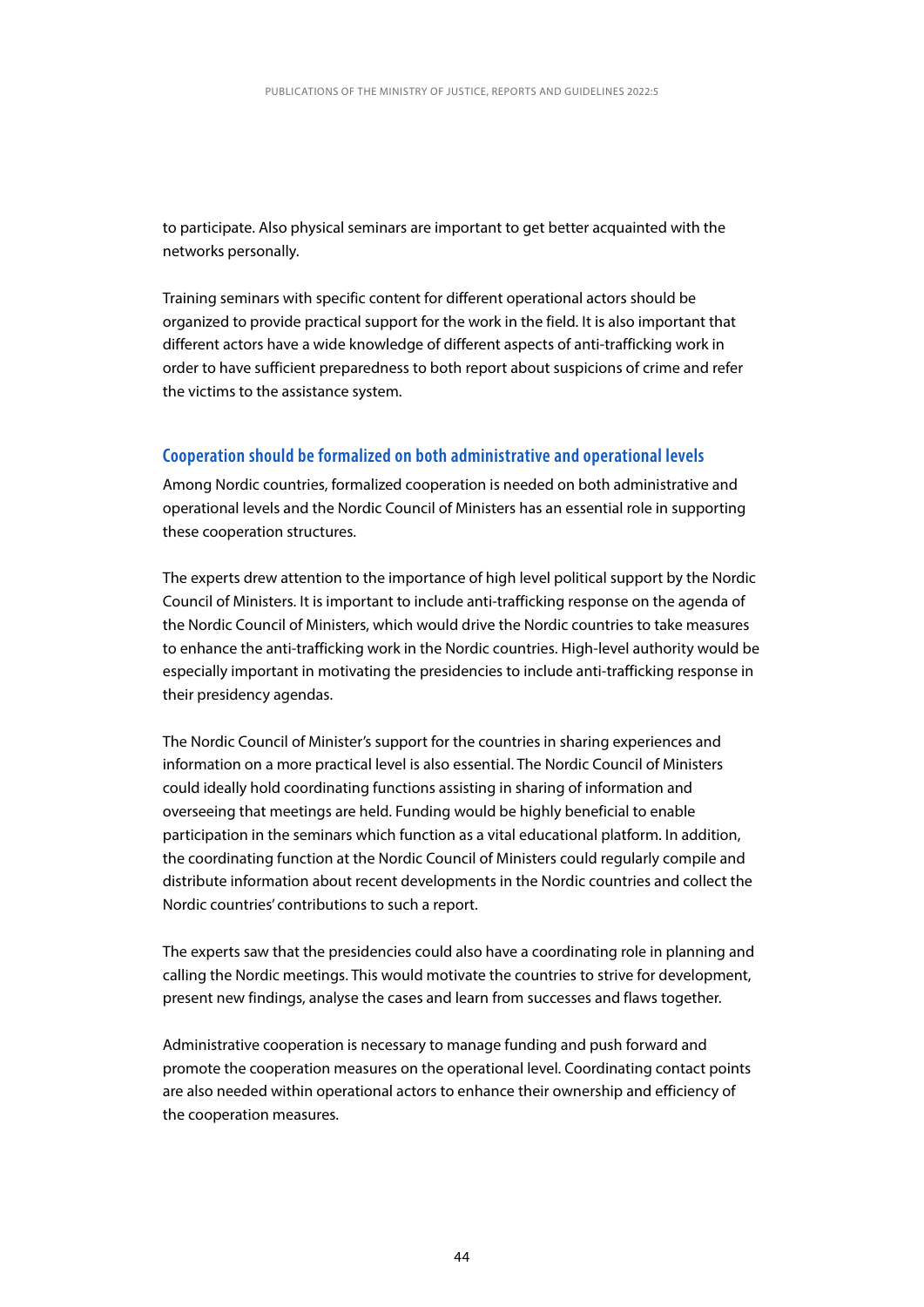On the operational level, a task force for law enforcement officials should be formally established. The existing cooperation among police should be formalized to have the institutional support from the Nordic Council of Ministers and ensure regular sharing of information. With a long-term decision, the task force could be set for five years, for example, including a rotating lead by each Nordic country during the presidency.

Experts considered most useful to formalize cooperation structures first on the administrative level and among operational law enforcement after which cooperation structures for other fields should also be established.

#### *Recommendations for Nordic cooperation*

- Formalized Nordic anti-trafficking cooperation is needed on both administrative and operational levels. The role of the Nordic Council of Ministers is essential in supporting these cooperation structures.
- It is important to include anti-trafficking response on the agenda of the Nordic Council of Ministers, which would drive the Nordic countries to take measures to enhance the anti-trafficking work in the Nordic countries.
- The Nordic Council of Ministers could ideally hold coordinating functions assisting in sharing of information and overseeing that meetings are held.
- The rotating presidency of the Nordic Council of Ministers could also have a coordinating role in planning and calling the Nordic meetings. This would motivate the countries to strive for development, present new findings, analyse cases and learn from successes and flaws together.
- Administrative cooperation is necessary to manage funding and push forward cooperation measures on the operational level. Coordinating contact points are also needed within operational actors to enhance their ownership and efficiency of the cooperation measures.
- On the operational level, a task force for law enforcement officials should be formally established to assure the institutional support from the Nordic Council of Ministers and facilitate regular sharing of information.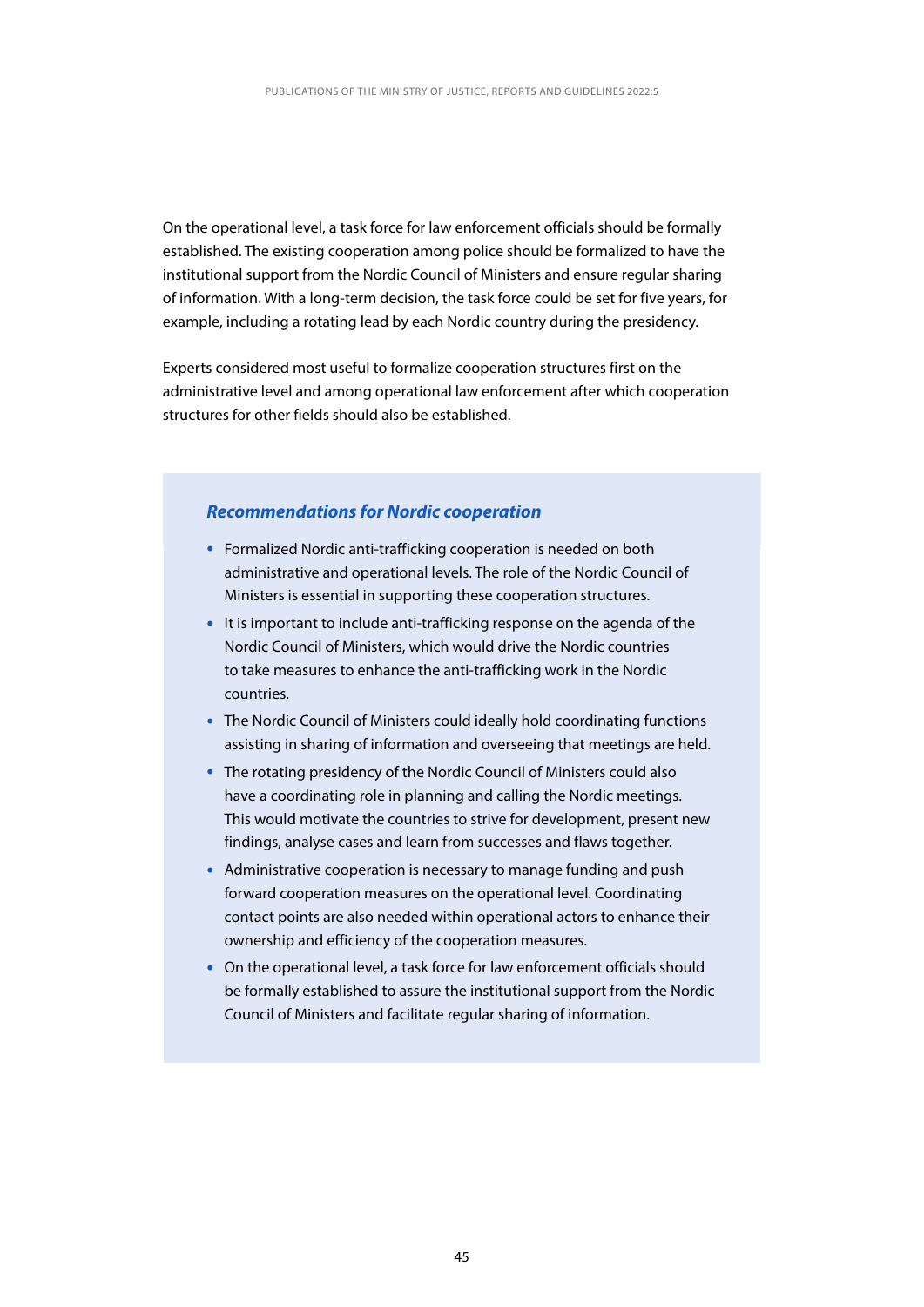# <span id="page-46-0"></span>**3.3 Norway**

**Jan Austad, Specialist director, Ministry of Justice Julie Platou Kvammen, Senior adviser, National Police Directorate, KOM Ingrid Weider Lothe, Senior adviser, National Police Directorate, KOM Kenneth Henriksen, Police superintendent, The National Police Competence Group against Trafficking in Human Beings**

#### **Emerging challenges should be addressed together**

The current challenges in and recommendations for the anti-trafficking work in Norway are mapped in the annual reports of the Coordinating Unit for Victims of Human Trafficking (KOM). KOM leads the cross-sectoral anti-trafficking coordination in Norway. It is administratively placed under the auspices of the National Police Directorate (POD) and it has a separate mandate from the Ministry of Justice and Public Security (JD).

In the report for 2020<sup>2</sup>, emerging challenges have been identified particularly in relation to the Covid-19 pandemic. Detection of trafficking offences and identification of victims have become more difficult as outreach measures have been decreased due to pandemic restriction measures. Assistance measures have also been affected and become slower in some cases. Importance of the reachability of online information measures is growing.

The pandemic has made more vulnerable those who already found themselves in vulnerable situations before. The report points to the increased demand for online abuse and the need to address the situation of children whose vulnerability has increased due to isolation and increased exposure to the internet during the pandemic. The pandemic probably has an effect on increased demand for sexual exploitation in general and labour exploitation as well.

As for successful practices in Norway, the experts referred to the National Police Competence Group and the support shelter Laura's House that were presented at the seminar. The KOM's administrative structure is also considered successful due to its close connections with the police which allow for constructive relations with the criminal justice system. KOM's reports and seminars organized by KOM have been well received in Norway.

<sup>2</sup> Rapport fra Koordineringsenheten for ofre for menneskehandel 2020, [https://](https://www.politiet.no/globalassets/03-rad-og-forebygging/menneskehandel/kom-tilstandsrapport-2020.pdf) [www.politiet.no/globalassets/03-rad-og-forebygging/menneskehandel/kom](https://www.politiet.no/globalassets/03-rad-og-forebygging/menneskehandel/kom-tilstandsrapport-2020.pdf)[tilstandsrapport-2020.pdf](https://www.politiet.no/globalassets/03-rad-og-forebygging/menneskehandel/kom-tilstandsrapport-2020.pdf)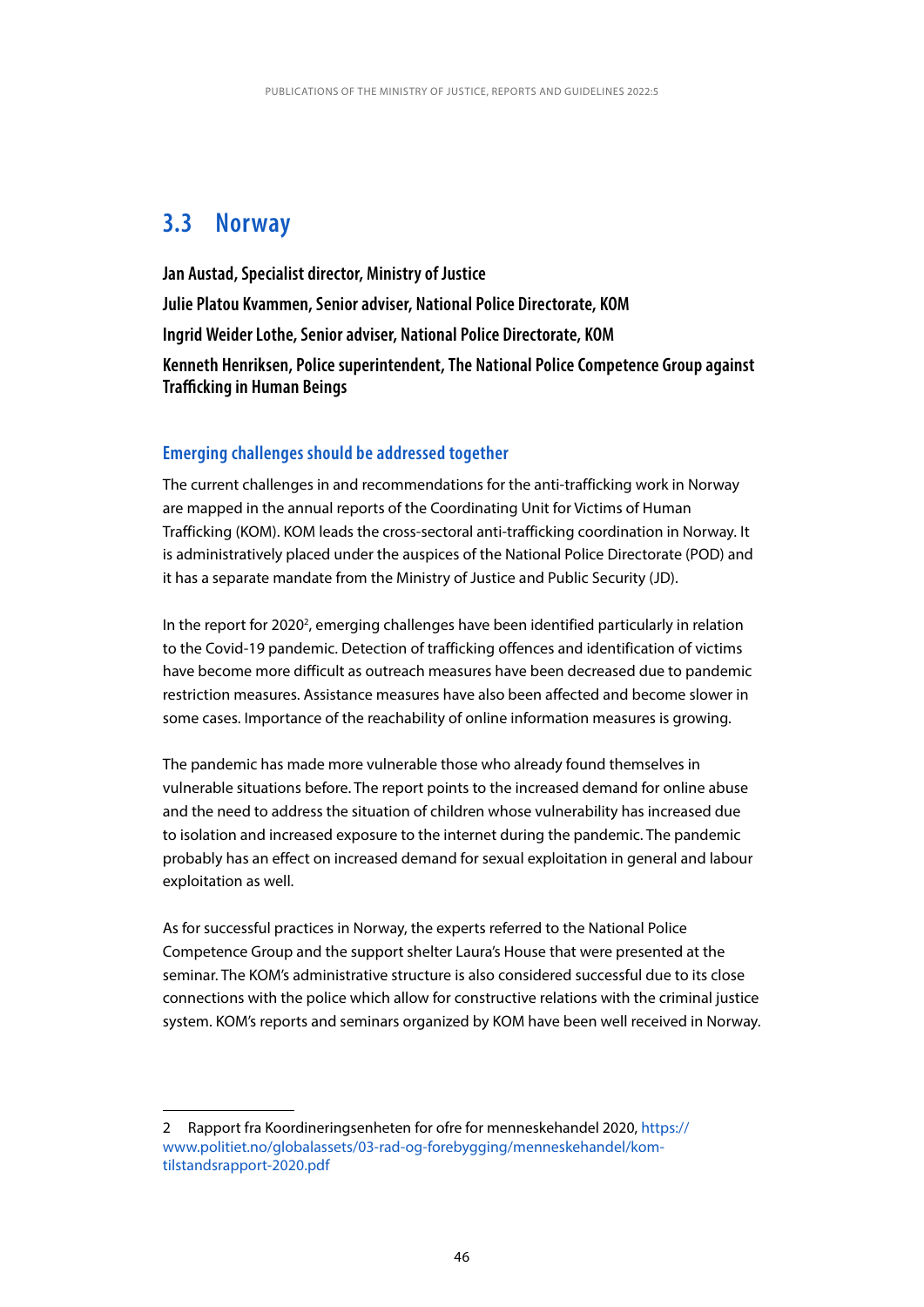The experts from Norway saw a compelling need to enhance Nordic anti-trafficking cooperation to address emerging problems together in a specialized way. The cooperation structure should be clear and understandable for all.

The Nordic countries have a similar profile being destination countries and having similar society structures which is a great common foundation for fruitful cooperation. The five Nordic states could focus on questions specific in the Nordic context by solving the parallel challenges and developing practical ways of working together.

Experts referred the Council of Europe Convention on Action against Trafficking as a legal foundation for the suggested cooperation structure. Article 32 of the Convention requires relevant regional cooperation structures and states the purposes of preventing and combatting trafficking, protecting and providing assistance to victims and investigations and proceedings concerning criminal offences.

#### **A formalized cooperation based on the national coordinators and a strong secretariat**

The experts called for formalizing Nordic cooperation by creating a stable, clear and functional coordination structure. Cooperation was suggested to build on a strong secretariat at the Nordic Council of Ministers and bring together the coordinating units of each Nordic country.

The coordination structure would primarily focus on the network of national antitrafficking coordinating bodies. The coordinators would act as central focus points in each state. Their role would include planning the substance of the cooperation by choosing project themes and stakeholders that would benefit from participating in the projects. The relevant topics to cooperate on would thus be chosen in a specialized and focused way, which is necessary to address the emerging problems in a meaningful, goal-oriented way.

Central coordination is necessary to make sure that cooperation is established on a high competence level serving the relevant needs of professionals. Facilitating cooperation among experts in the field will makes progress possible. To achieve results, a more ambitious approach and agenda for the Nordic anti-trafficking cooperation must be developed.

Central coordination would function as a link between the administrative and operative level actors. Through central coordination, the needs of different stakeholders including agencies and NGOs could be taken into account in a fair manner, which also addresses the gap between authorities and civil society.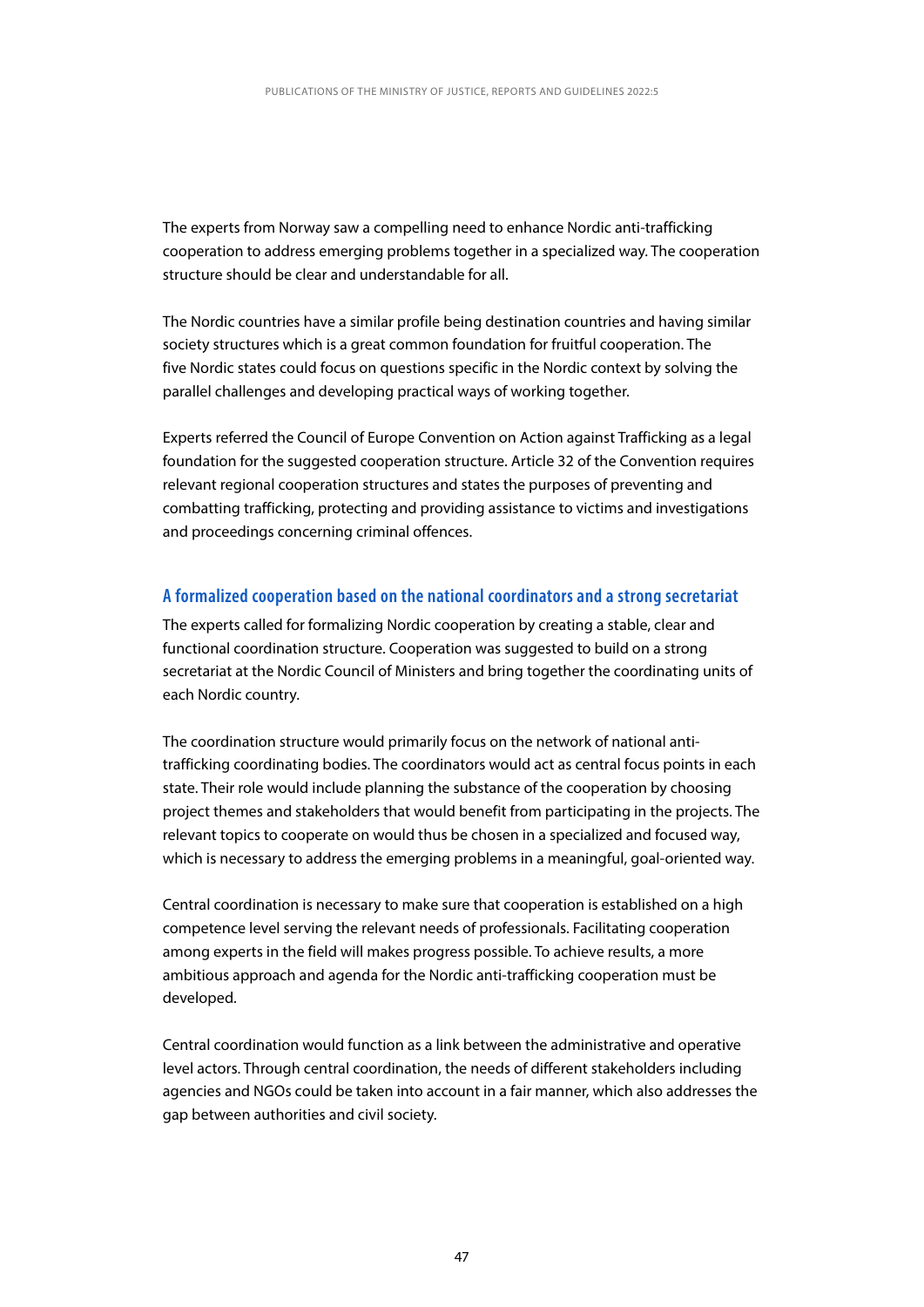Experts saw as a crucial deficiency that there currently is no formal cooperation between the national coordinating bodies. Currently, Nordic cooperation is largely based on informal networks and personal relations and the vast benefit of a formalized approach is missing.

By discussing also the different ways how coordination functions in Nordic countries have been organized, the countries could identify possible benefits of bringing the coordination structures closer to each other.

The coordinators' strong role in substance matters would also facilitate the work of the secretariat of the NCM.

A strong secretariat is needed to ensure the continuity and focus of the cooperation. Ideally, the secretariat of the Nordic Council of Ministers would have dedicated personnel to assist the national coordinators' network and ensure that planned forms of cooperation are actually carried out by the members. Dedicated resources from the NCM would thus be necessary both to uphold the coordination structure including dedicated personnel at the secretariat and to establish concrete projects and measures. The experts referred to the strong secretariat of the CBSS Task Force against Trafficking in Human Beings as an example.

The secretariat should have a clear steering role instead of a rotating lead by NCM presidencies. A rotating lead risks the continuity of the efforts while changing national interests might easily distract the focus.

#### **Both areas of victim assistance and enforcement of criminal liability should be covered**

The suggested cooperation structure should cover the entire field of anti-trafficking questions, both victim assistance and the criminal justice sector.

The cooperation network could organize for example one or more yearly workshops on the topical themes set by the national coordinators. Combining both physical and online meetings would be ideal. To carry out the meetings, financing for travelling would be necessary, as many stakeholders do not have dedicated financing for attending international meetings. Therefore, it would be of utmost importance that the NCM's secretariat could control project funding including funding for travels.

Experts recommended also conducting Nordic research comparing countries' practices and court cases, for example. Results of the research could emerge as concrete suggestions as the coordinators' network could initiate projects taking into account the studies. Research would ideally function alongside the coordinators' network and parallel funding for both would be needed.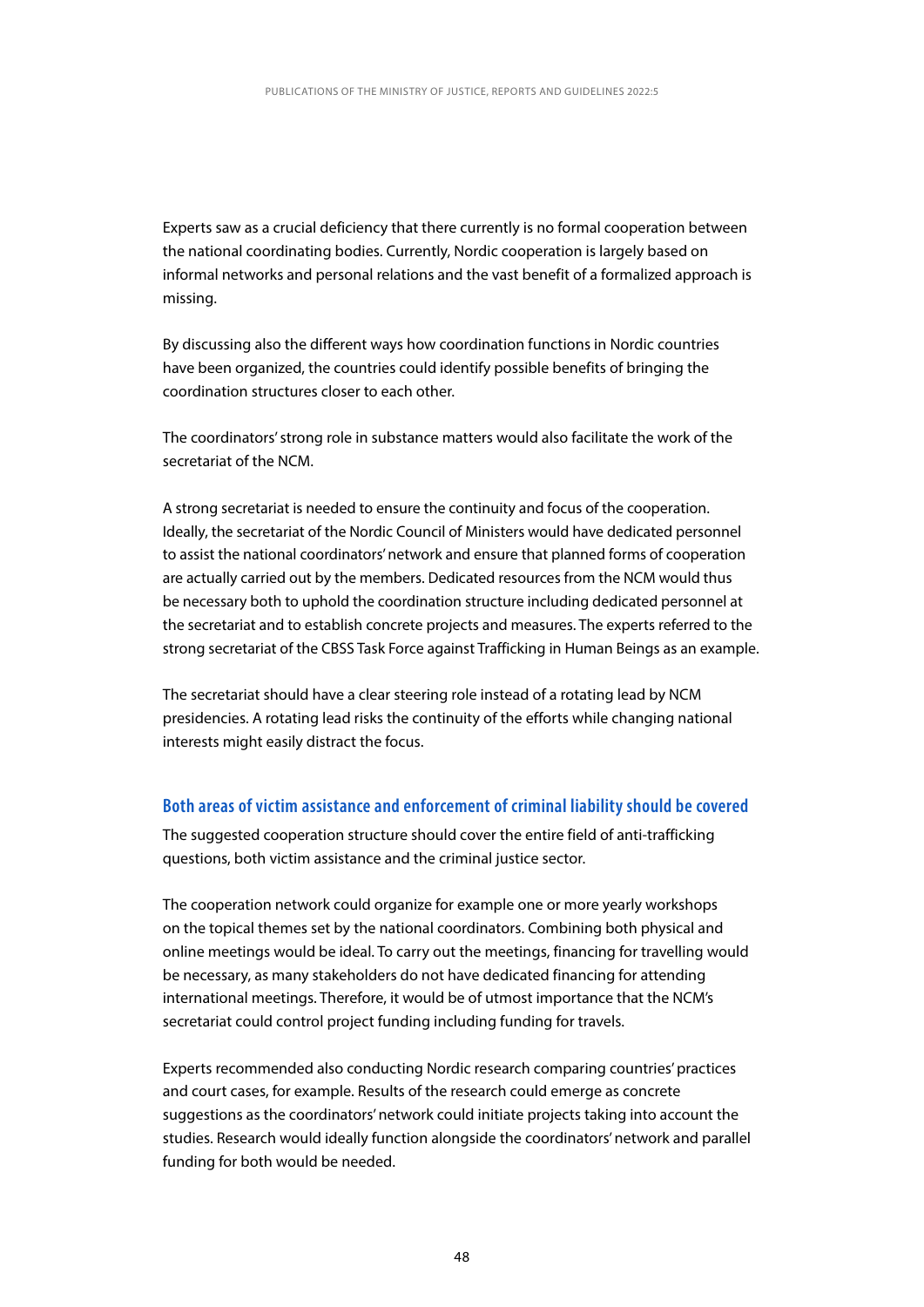As an example of a specific operational actor, experts described how the needs of the police could be answered. Operational cross-border police cooperation should be enhanced. Support is needed to make sure that all police units apply the agreement on Nordic police cooperation that binds them. For instance, financial support could enable establishing joint investigation teams, following the example of Europol JITs. Experts also referred to the intelligence systems as one possible subject of police cooperation.

Experts recalled the importance of keeping anti-trafficking questions high on the political agenda. Anti-trafficking measures are a sensitive political field. Therefore, it would be highly beneficial to include anti-trafficking work in the discussions of the Nordic Ministers to pave the way for a strategic approach and common solutions and practices. Experts reminded that the last meeting of Nordic Ministers of Justice in June 2021 revealed the need to clarify the approach to Nordic anti-trafficking cooperation. Experts pointed out that members of the Nordic Council have also shown interest in anti-trafficking issues.

#### *Recommendations for Nordic cooperation*

- Formalized, clear and stable cooperation structure building on the national coordinators' network and a strong secretariat at the NCM is needed.
- A strong secretariat at the NCM is needed to ensure the stability and continuity of cooperation, to appoint dedicated personnel at the secretariat and to provide dedicated funding for the cooperation network and projects.
- The national coordinators as central focus points enable a centralised, specialised and focused approach that takes into account the needs of all stakeholders. The coordinators should choose relevant topics to cooperate on, focusing on specialized, goal-oriented cooperation that benefits operational actors. The coordinators would name relevant stakeholders to attend each common project, taking into account both authorities and the civil society.
- Within the police side, support is needed to ensure that the agreement on Nordic police cooperation is applied by all police units. With financial support, the establishment of joint investigation teams could be considered.
- Funding for common research projects would provide useful impetus for the Nordic cooperation.
- Including anti-trafficking work in the discussions of the Nordic Ministers would pave the way for a strategic approach and common solutions and practices.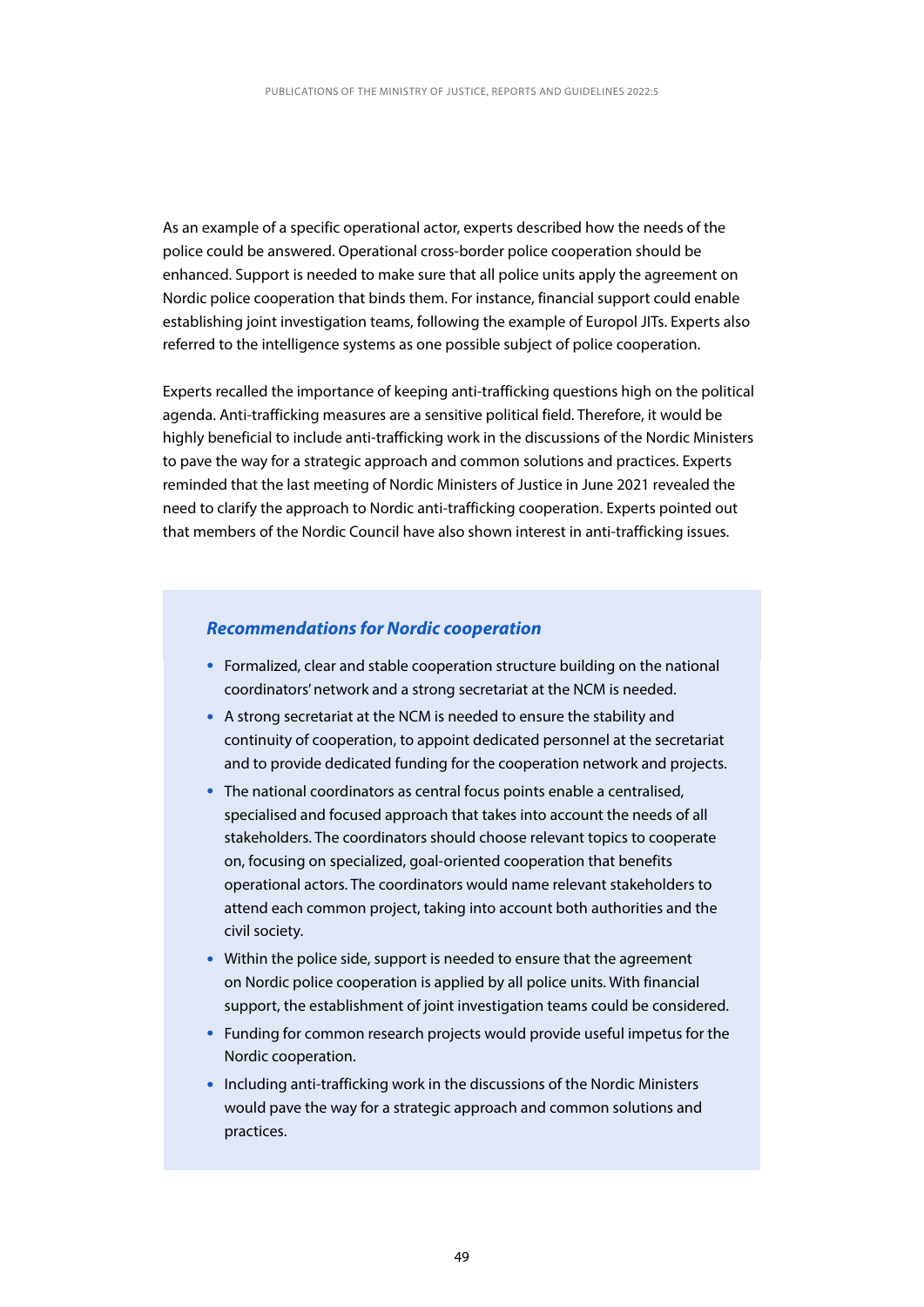# <span id="page-50-0"></span>**3.4 Sweden**

#### **Anna Ekstedt, Ambassador-at-large for Combating Trafficking in Persons**

#### **Expertise on combating different forms of exploitation can be shared**

Ekstedt emphasized the need to address the demand in anti-trafficking efforts and described the work against demand done in Sweden as one of the country's best practices against THB. She presented the Swedish approach to trafficking for sexual exploitation as a tangible example of how the demand can be addressed in legislation.

In Sweden, the exploitation in prostitution is considered a form of violence against women. This approach has also provided an efficient tool in working against trafficking for the purpose of sexual exploitation. Under the new legislation in force since 2018, a person who buys sexual services from a trafficked person can be prosecuted for rape in certain situations.

The new legislation has had a positive effect on the work against the demand both among the population and the authorities. Over 70 % of the population in Sweden support the new legislation. The police and social workers have reported that the new law is an important tool in identifying victims, providing assistance to victims and working with trafficking cases. The Swedish model is being applied for use also in other Nordic countries and other countries. Sweden supports and appreciates that the model developed in Sweden is becoming more and more widespread as a common equality model to combat trafficking for the purpose of sexual exploitation.

As another best practice, Ekstedt mentioned the National Referral Mechanism in Sweden, in particular, the role of regional coordinators ensuring cooperation between law enforcement on one hand and social services and assistance providers on the other.

Current challenges and recommendations for the anti-trafficking work in Sweden have recently been mapped in a report published by the Swedish Gender Equality Agency on prostitution and trafficking in human beings in Sweden.<sup>3</sup>

According to the report, exploitation online as well as the recruitment and abuse of young people online have increased. Challenges remain also in the proficiency of social and

<sup>3</sup> PROSTITUTION OCH MÄNNISKOHANDEL. Slutredovisning av uppdrag att stärka arbetet mot att barn och unga respektive vuxna utnyttjas i prostitution och människohandel, samt kartlägga omfattningen av prostitution och människohandel, [https://www.](https://www.jamstalldhetsmyndigheten.se/files/2021/09/Prostitution-och-manniskohandel-2021-23_2.pdf) [jamstalldhetsmyndigheten.se/files/2021/09/Prostitution-och-manniskohandel-2021-23\\_2.pdf](https://www.jamstalldhetsmyndigheten.se/files/2021/09/Prostitution-och-manniskohandel-2021-23_2.pdf)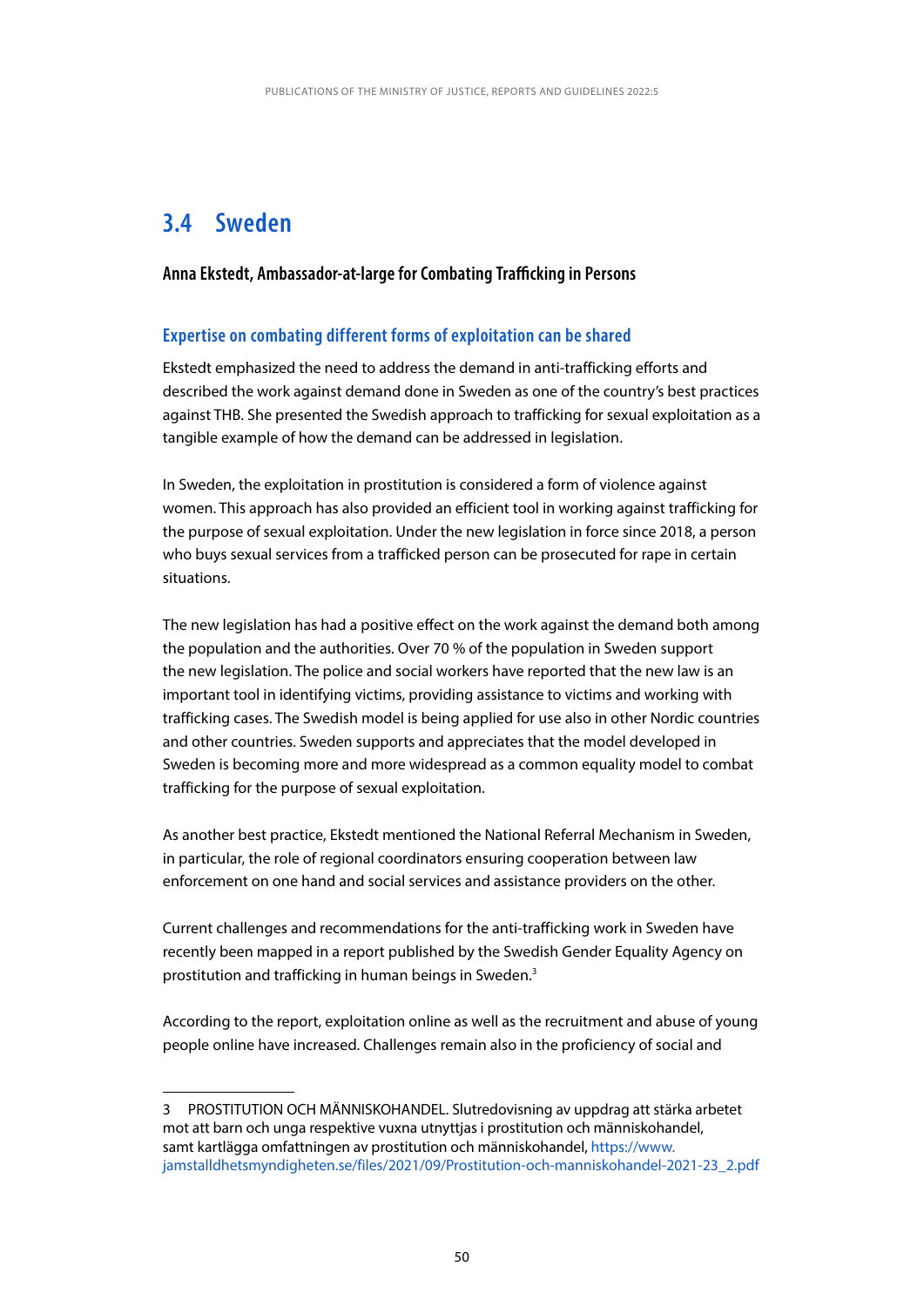health care professionals and legal professionals in victim identification and assistance. Specialized assistance is not equally available between different geographic areas. Sweden has addressed challenges by developing an online education platform. The child perspective and assistance of children and young persons also need to be further enhanced.

Ekstedt mentioned combating of labour exploitation as one challenge where Sweden would profit from learning from other Nordic countries. Sweden has recently launched a delegation to fight against work-related crime which is tasked with increasing knowledge about the issue while supporting the authorities working to stop it.

#### **Cooperation against the demand and to address online abuse is necessary**

Ekstedt emphasized that the themes of cooperation have to be discussed and assessed in the Nordic countries to find out what the countries see as the biggest challenges and what kind of cooperation is considered beneficial. Actors in the field should be interviewed to find out their concrete needs. Only such cooperation models that benefit the field in practice and provide concrete support should be established. New administrative fora with superficial effects is to be avoided.

Ekstedt saw that similarities in trends and developments regarding trafficking in human beings in Nordic countries entail many possibilities for cooperation on different levels. It is important to exchange information about trends but there are also possibilities for cooperation on strategic and operative levels depending on the countries' needs and wishes. The countries can discuss and learn from each other about what methods are used to combat different forms of trafficking and what kind of organizational structures are in place.

Ekstedt suggested that Nordic countries could work together to combat abuse online where countries lack knowledge and efficient tools. New methods have to be developed to identify victims online and establish criminal liability of the traffickers. Support and assistance to the victims need to be assured irrespective of the form in which trafficking has been committed.

Ekstedt emphasized that all anti-trafficking cooperation models need to include targeting the demand. The obligation to address the demand follows from the UN protocol against trafficking in persons that binds all Nordic countries. Ekstedt considered useful if all Nordic countries could assess different ways in which demand could be addressed, including legislation and other means. Here, countries could also learn from each other when it comes the best ways to address different forms of trafficking offences and targeting the demand for them.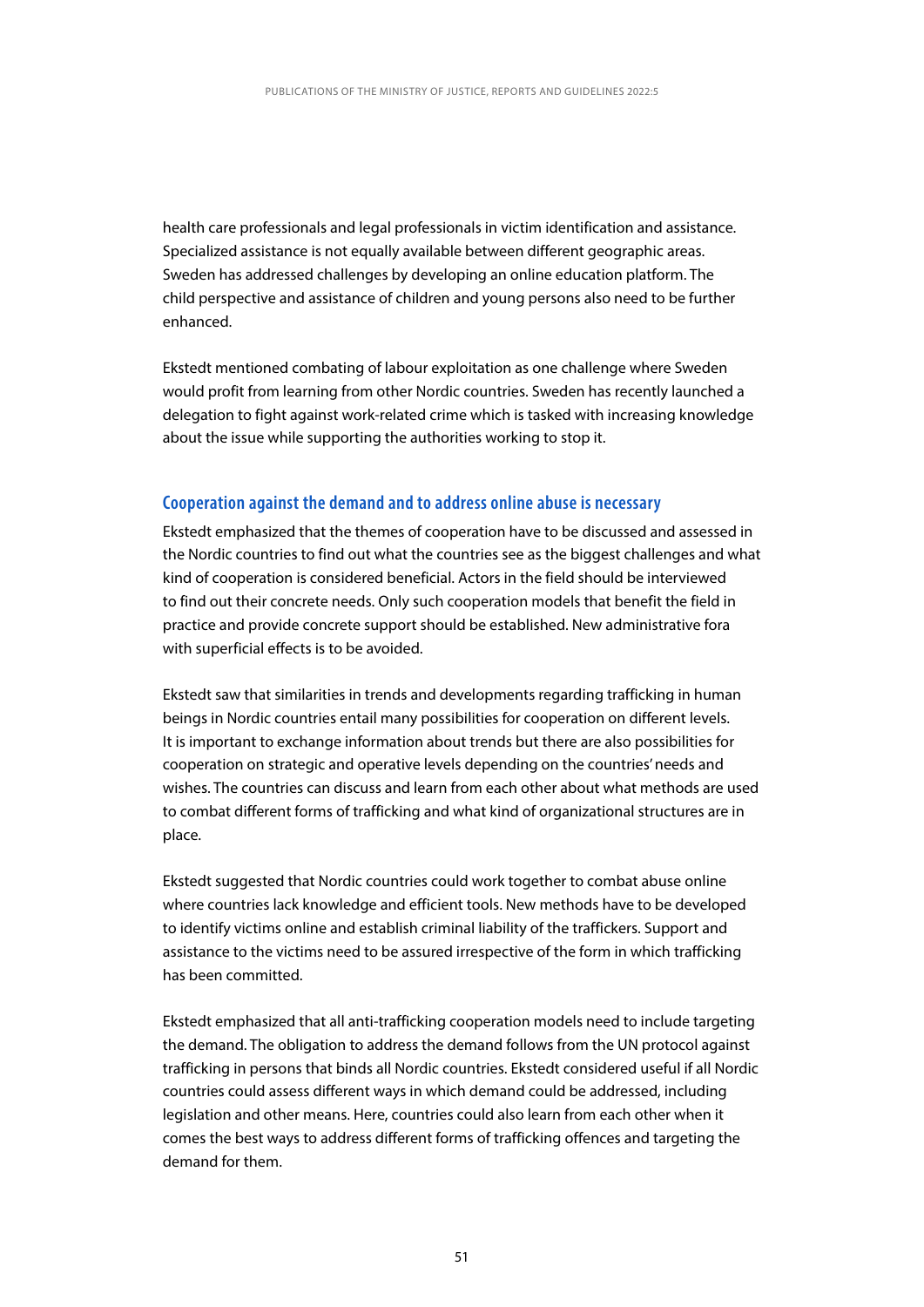The common work against the demand should be discussed against the background of strong equality agendas in the Nordic countries and the Nordic Council of Ministers. The common work in the Nordic countries and the NCM against the demand would accordingly contribute to implementing the equality agendas.

#### **The Nordic cooperation structure should complement the existing networks**

Envisaging the Nordic cooperation structure, Ekstedt underlined that Nordic cooperation should complement the already existing forms of international and EU cooperation. She stressed the need to take stock on of the work done in the contexts of the EU, the UN, the OSCE and especially the CBSS that is geographically closest to all the Nordics.

By finding out what kind of cooperation does not exist yet among the Nordics, the role of the Nordic network and the Nordic Council of Ministers in that network can be determined. The role of the NCM be to support such cooperation among the Nordics that complements already existing modes of cooperation. Ekstedt argued for a close cooperation between the Nordic Council of Ministers and the CBSS in anti-trafficking matters.

The Nordic countries should aim at addressing the gaps in their anti-trafficking response. Nordic cooperation should thus be based on an assessment of the flaws in the Nordic countries' response to THB and the ways in which Nordics could jointly address these flaws. It is important to bring together actors on different levels to exchange best practices and identify the flaws to address together. Cross-border cooperation and cross-sectoral cooperation are crucial since no country or area can build a sufficient response alone.

Ekstedt pointed to the possible role of national coordinators in the Nordic cooperation structure as a natural starting point. The coordinators could, for example, take stock of the cooperation methods already used by Nordics in the context of the CBSS and map out how these methods could be applied among the Nordic countries. Ekstedt also recalled the importance of good connections among national rapporteurs against THB.

As for the role of the NCM, Ekstedt underlined the importance of having a strategic support for the cooperation. She referred to the secretariat of the NCM as a contact point that can remarkably facilitate the sharing of information and building other forms of cooperation as well.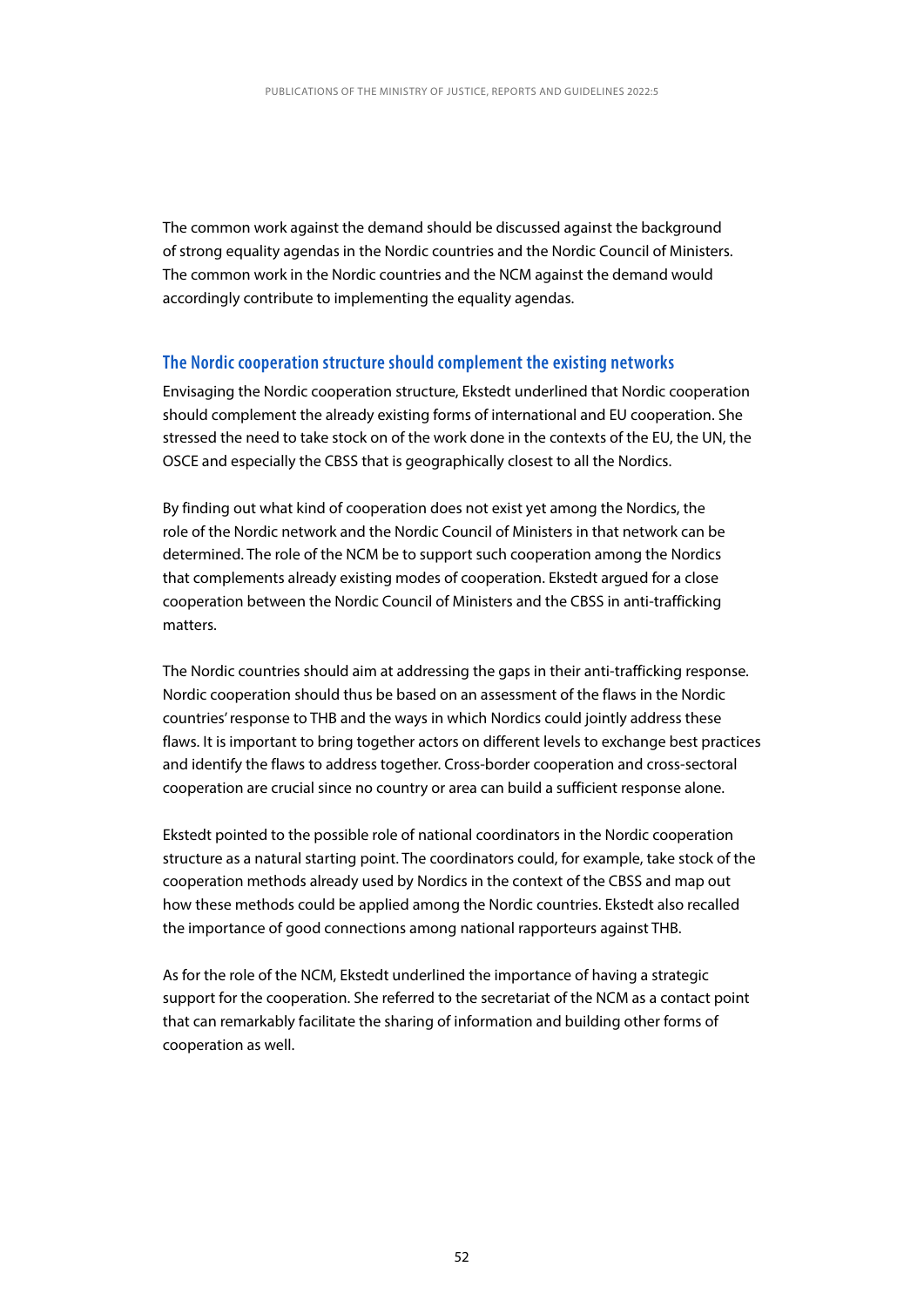#### <span id="page-53-0"></span>*Recommendations for Nordic cooperation*

- Nordic cooperation models should provide concrete benefit for the actors in the field and address the existing flaws in the countries' response to THB. Actors in the field should be interviewed to find out their concrete needs and the deficiencies that can be addressed through Nordic cooperation.
- Nordic cooperation models should complement the already existing forms of international and EU cooperation.
- There are possibilities for cooperation on different levels, such as strategic and operative, depending on the needs and wishes of the actors involved in the anti-trafficking efforts in each country.
- The Secretariat of the NCM would be an important contact point at the NCM. The involvement of the NCM in the Nordic cooperation is necessary to have a strategic support.
- Nordic countries can learn from each others' experiences in combating different forms of THB. Sweden has a long experience of working against the demand for trafficking for sexual exploitation. On the other hand, it needs to learn about detecting labour exploitation.
- Targeting the demand should be included in all models of Nordic cooperation.
- Nordic countries could work together to combat abuse online where countries currently lack knowledge and efficient tools.

# **3.5 Finland**

**Venla Roth, Government Anti-Trafficking Coordinator**

**Pekka Hätönen, Detective Chief Inspector, Helsinki Police Department**

**Katri Lyijynen, Deputy Director of Joutseno Reception Centre/National Assistance System for Victims of Human Trafficking**

Experts from Finland considered cooperation among Nordic countries highly important. By working together and learning from each other, different actors could work more efficiently and also national challenges in the anti-trafficking work could be addressed.

In the Action Plan against Trafficking in Human Beings for 2021-2023, numerous challenges in the Finnish anti-trafficking response were identified regarding uncovering,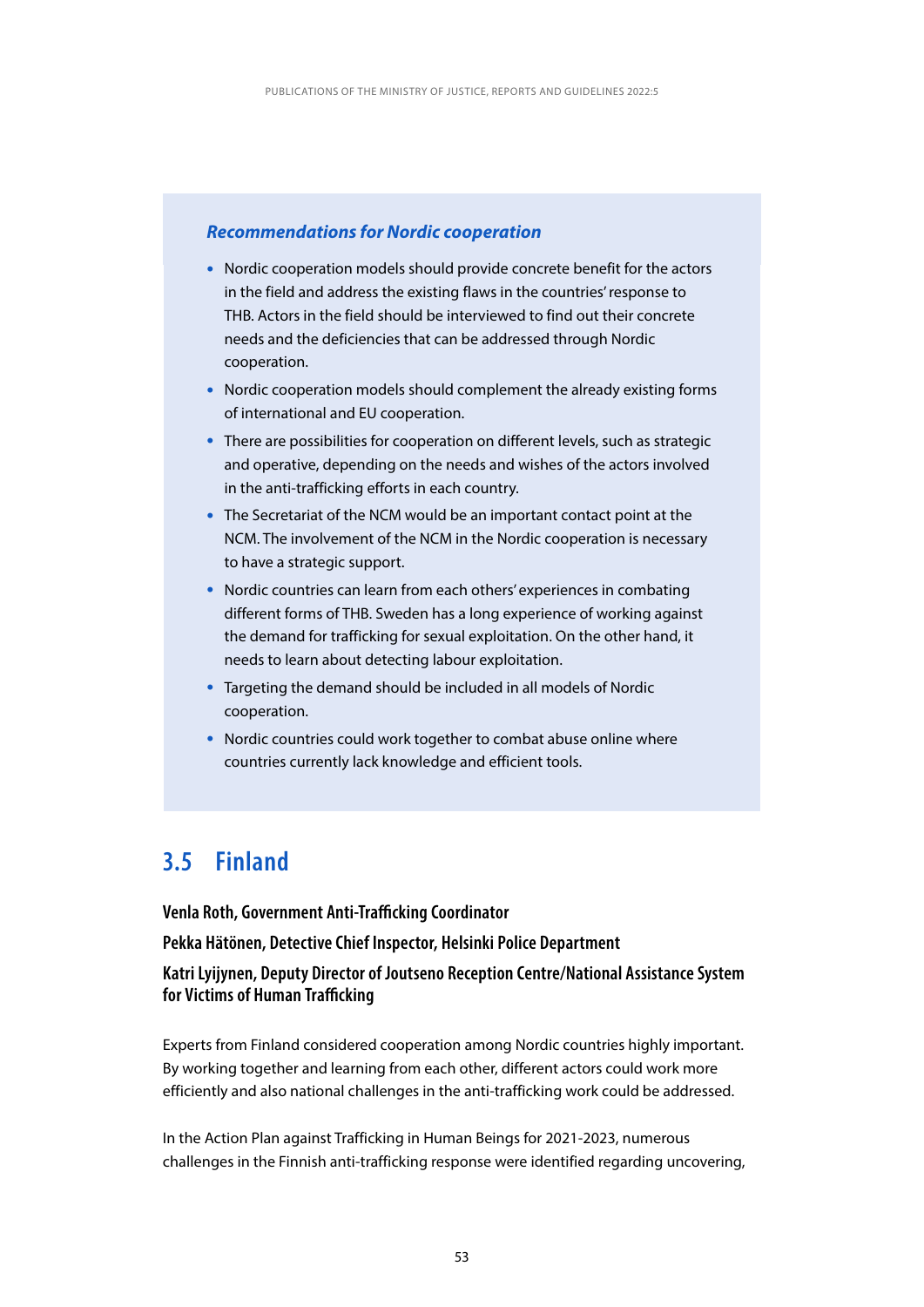establishment of criminal liability and ensuring that the victims' right to assistance is realized. There are deficiencies in legislation, administrative practices and knowledge of professionals.4

Experts underlined the need for cooperation both on the administrative level between national coordinators that can support all actors in the field as well as directly between the operative actors.

Nordic cooperation can provide a remarkable added value for the national actors if cooperation is based on relevant, profound themes and contents of the meeting are carefully planned. Keeping up stable cooperation on relevant themes requires funding from and a strong involvement of the Nordic Council of Ministers.

The Nordic countries are a fruitful reference group to each other having a similar profile as destination countries and having in many ways similar society structures. It is necessary to share information of anti-trafficking responses in Nordic countries to increase mutual understanding and also to enhance a human rights oriented approach in the antitrafficking work.

The experts recalled that discussions on THB entail sensitive political questions. On the Nordic forum, different actors could find alliances and networks in these debates. As an example of different interpretations of THB as a phenomenon and the means by which it should be addressed, the experts referred to the discussion on ethicality of victim identification that is present in a Finnish legislative project on victim assistance.

#### **Need for cooperation on more profound and relevant themes**

Experts underlined that research provides an important foundation for functional and effective anti-trafficking measures and recommended financing and conducting Nordic research projects. A lack of research is likely to undermine our awareness and understanding of the current challenges. For example, in Finland, there is a lack of legaldogmatic research on criminal provisions on human trafficking and their application. Other suggested research topics included proving the crime in criminal proceedings, claims for compensation for victims as well as forensic psychiatric examinations of adults.

<sup>4</sup> Finland fights human trafficking. Action Plan against Trafficking in Human Beings (2021) [https://julkaisut.valtioneuvosto.fi/bitstream/handle/10024/163326/](https://julkaisut.valtioneuvosto.fi/bitstream/handle/10024/163326/OM_2021_24_ML.pdf?sequence=1&isAllowed=y) [OM\\_2021\\_24\\_ML.pdf?sequence=1&isAllowed=y](https://julkaisut.valtioneuvosto.fi/bitstream/handle/10024/163326/OM_2021_24_ML.pdf?sequence=1&isAllowed=y)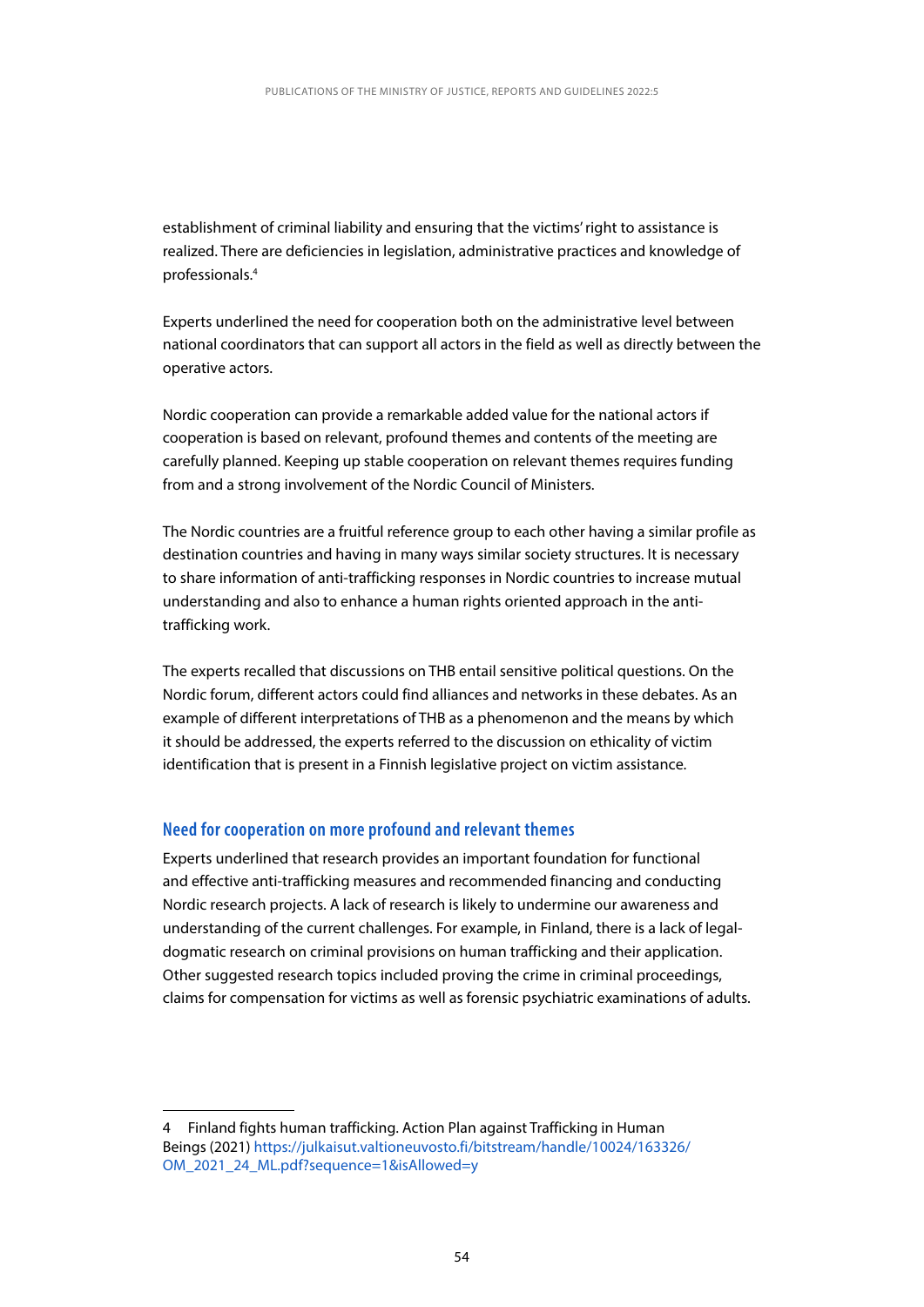The planning of fruitful agendas of international meetings is important. Focused agendas should be prepared by dedicated coordinating bodies. The themes discussed should go beyond general comparisons between differences of national structures to more profound and detailed questions on what concrete ways of working have produced good results. In the field of victim assistance for instance, such pertinent questions could include models of psychological support, psychiatric care and psychotherapeutic support.

Only by creating relevant and specialized agendas for cooperation, the actual needs of different actors can be addressed. Instead of single isolated meetings, more specified plans are needed to answer the needs of Nordic actors. A stable cooperation structure is essential to keep a constant contact with operative actors, hear their needs and answer them.

Experts identified numerous areas where learning together with other Nordic countries would be extremely beneficial.

Firstly, addressing the increasing abuse online is of utmost importance. Considerable added value would be gained if the countries focused efforts on it together. In Finland, current legislation only gives limited competences to the authorities online and further tools would be needed. Secondly, Finland needs to learn how to better address the demand. Currently, there is a lack of functioning tools to extend liability to the demand side in Finland. Experts also saw a need to develop more systematic education structures to keep different actors up-to-date.

In the field of police cooperation, important areas of cooperation are the use of open source intelligence as well as faster operative cooperation.

In the field of victim assistance, the need to address repeat victimization was highlighted. In this context, sharing of information of phenomena, methods of assistance and competences of authorities would be of utmost importance. Furthermore, outreach and communication methods should be updated to cover the diverse information channels also online.

The strength of anti-trafficking practices in Finland is the seamless cooperation between different authorities that was also shared as a best practice at the seminar. Likewise, relations between the authorities and the civil society have been strengthened during the last years. On the other hand, cooperation with municipal social services that are responsible for victim assistance in certain cases, should be enhanced and Finland could learn from other Nordic countries in this matter.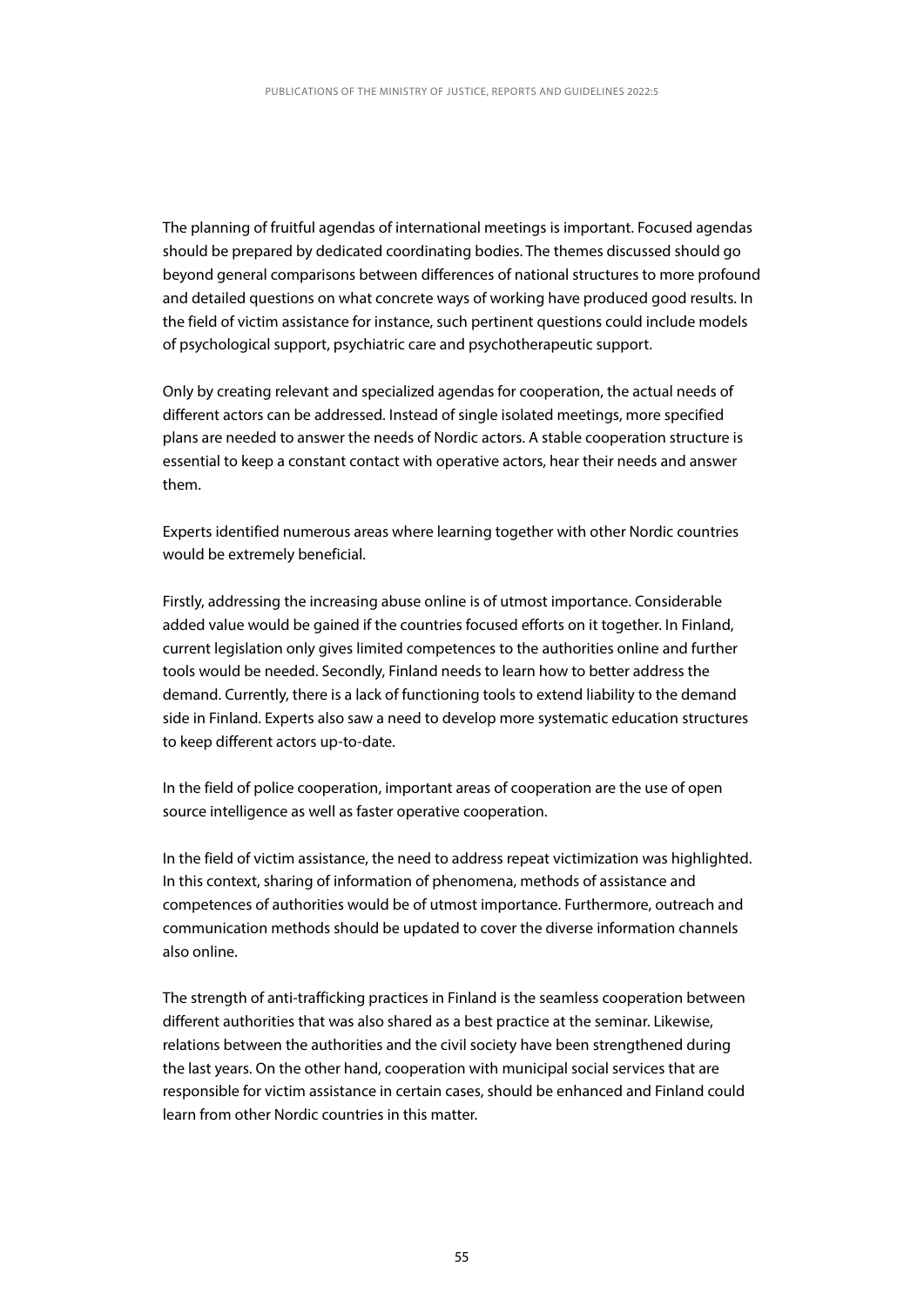#### **Stable cooperation structures on both administrative and operative levels necessary**

Experts considered necessary to enhance the role of the Nordic Council of Ministers in the Nordic cooperation structure. Both a network of coordinators and cooperation on operative levels should be supported by a stable structure and funding from the NCM. A responsible steering party within the NCM should be appointed.

All levels are needed to support the anti-trafficking work. The NCM has the authority to give a binding character to the cooperation model that should be built on the countries' views on the needs for cooperation. The strong involvement of both the countries views and the NCM's authority is essential to bind and motivate the countries to the common work.

The NCM's financial support is of utmost importance in establishing stable coordination structures. Only stable structures will enable planning and realising a fruitful cooperation agenda and continuous Nordic meetings and low-threshold contact networks. Even ad hoc contacts require a stable coordination structure in the background. Without a stable structure, there is a high risk that cooperation dissolves and contacts with relevant corresponding actors in other countries are lost.

Dedicated personnel responsible for the budget control and facilitating the countries' network at the NCM is necessary. The involvement of the NCM would accordingly entail a reporting duty by the countries to the NCM which would also prompt countries to carry out concrete work.

On the administrative level, national anti-trafficking coordinators would be in charge of planning a cooperation agenda taking into account the national discussions and supporting the operative actors. Projects could include seminars, meetings or other projects according to the needs in the field. Online meetings would provide flexibility in terms of schedule and finances in addition to physical meetings.

On the operative level, actors would also benefit from direct contact networks. On the law enforcement side, faster operative cooperation and legal consultation in concrete cases with cross-border implications is needed. The possibility to conduct labour inspections in different countries could be an interesting issue to look into as well.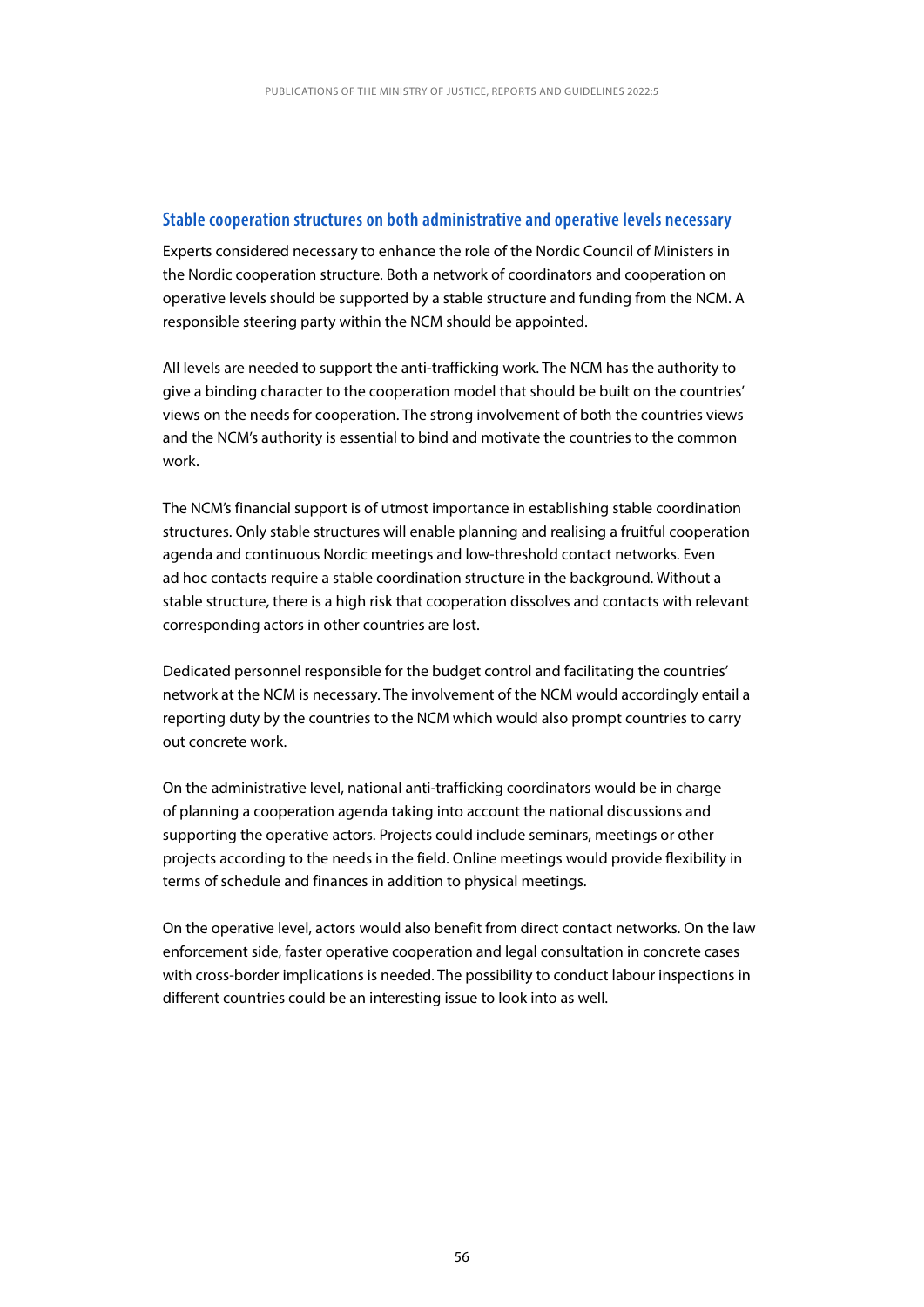#### *Recommendations for Nordic cooperation*

- Stable Nordic cooperation structures are needed on both administrative and operative levels in order to learn from each other, work together more efficiently and enhance a human rights oriented response to THB.
- The Nordic Council of Minister's support is needed to confirm the importance of the cooperation on a high political level, to finance the stable contact networks, projects and research and to appoint a responsible party for the coordination also at the NCM.
- National anti-trafficking coordinators could plan relevant agendas for cooperation in view of responding the needs of operative actors.
- Cooperation is needed especially to combat abuse online, address the demand, prevent repeat victimization and facilitate operative cooperation of law enforcement officials.
- Financing Nordic research projects would be useful to have a scientific background for concrete anti-trafficking measures.
- Profound and specialised agendas for cooperation are needed in order to serve the needs of operational actors and provide practical solutions to concrete challenges. Only stable structures with sufficient financing will enable planning and realising fruitful cooperation and regular Nordic meetings as well as upholding low-threshold contact networks.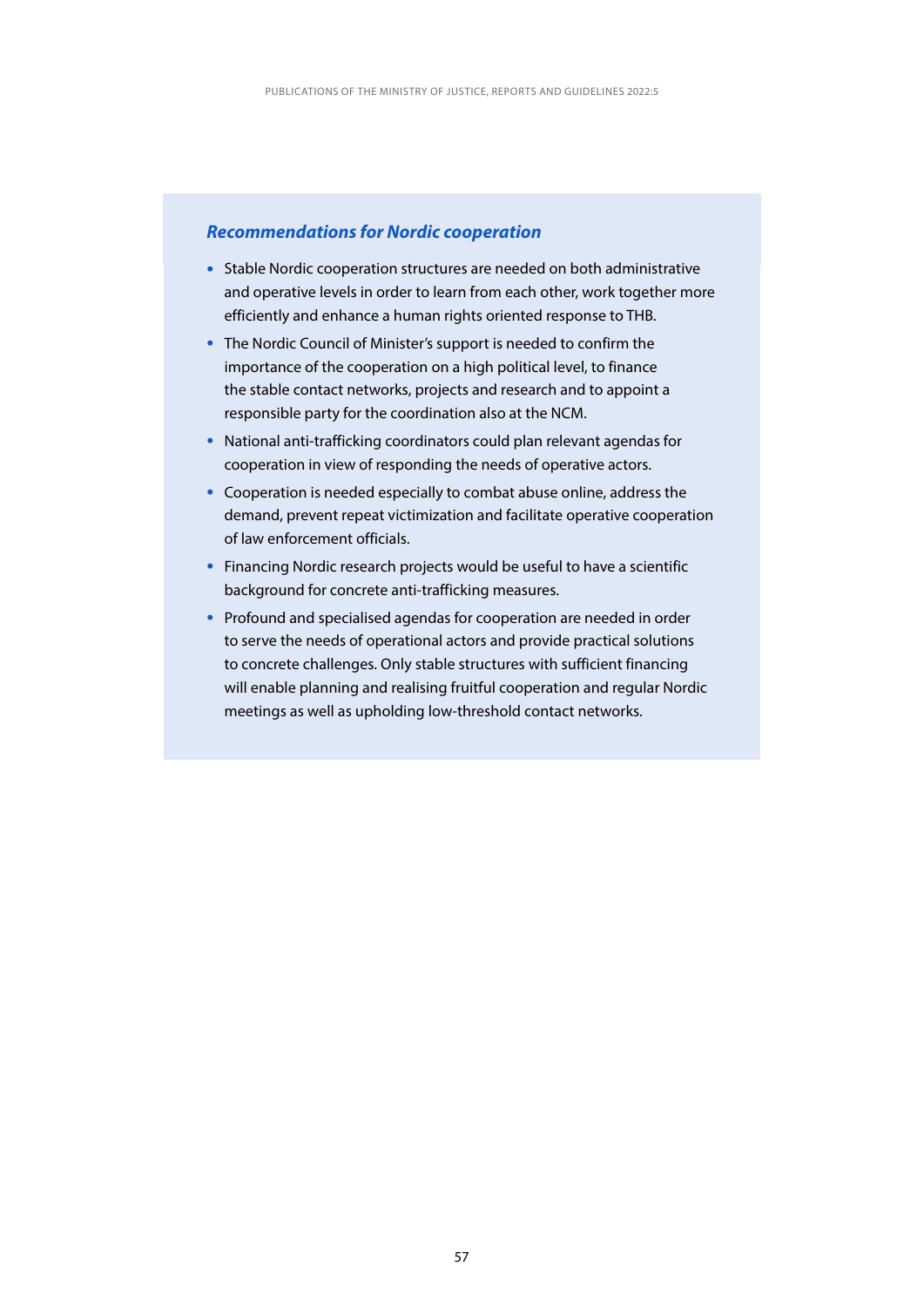# <span id="page-58-0"></span>**4 Feedback survey of the seminar**

An online feedback survey was conducted after the seminar among all participants who were present at the main seminar. The survey was anonymous but the participants were asked to indicate which actor they represent.

When asked "How important do you consider the goal to enhance Nordic anti-trafficking cooperation?" 97 % (31 respondents) out of the total of 32 respondents, considered enhancing Nordic anti-trafficking cooperation very important while 3 % (1 respondent) considered it moderately important.

In addition, the participants were asked the following open questions:

- − "What kind of Nordic anti-trafficking cooperation would be fruitful in your opinion?"
- − "Among which actors and on what questions is cooperation needed?"
- − "What kind of Nordic assistance or cooperation would benefit your work?"

In their answers, representatives of both law enforcement and NGOs as well as government administration underlined the need to have formalized structures for dynamic, practice-oriented cooperation.

Joint consultation groups were suggested for the police on one hand and for the NGOs on the other. The national anti-trafficking coordinators should form one cooperation network. It was suggested that the secretariat of the Nordic Council of Ministers could administer the different coordination structures in a centralised way.

Useful working methods would be reviewing cases, exchanging information on trends, practices and legislation and developing new practices together. Cooperation could take place as task force meetings, seminars, study visits or online cooperation platforms. Learning and working together by sharing information and practices, studying phenomena, reviewing concrete cases and developing common ways of working would lead to a notable added value in the work against trafficking in human beings.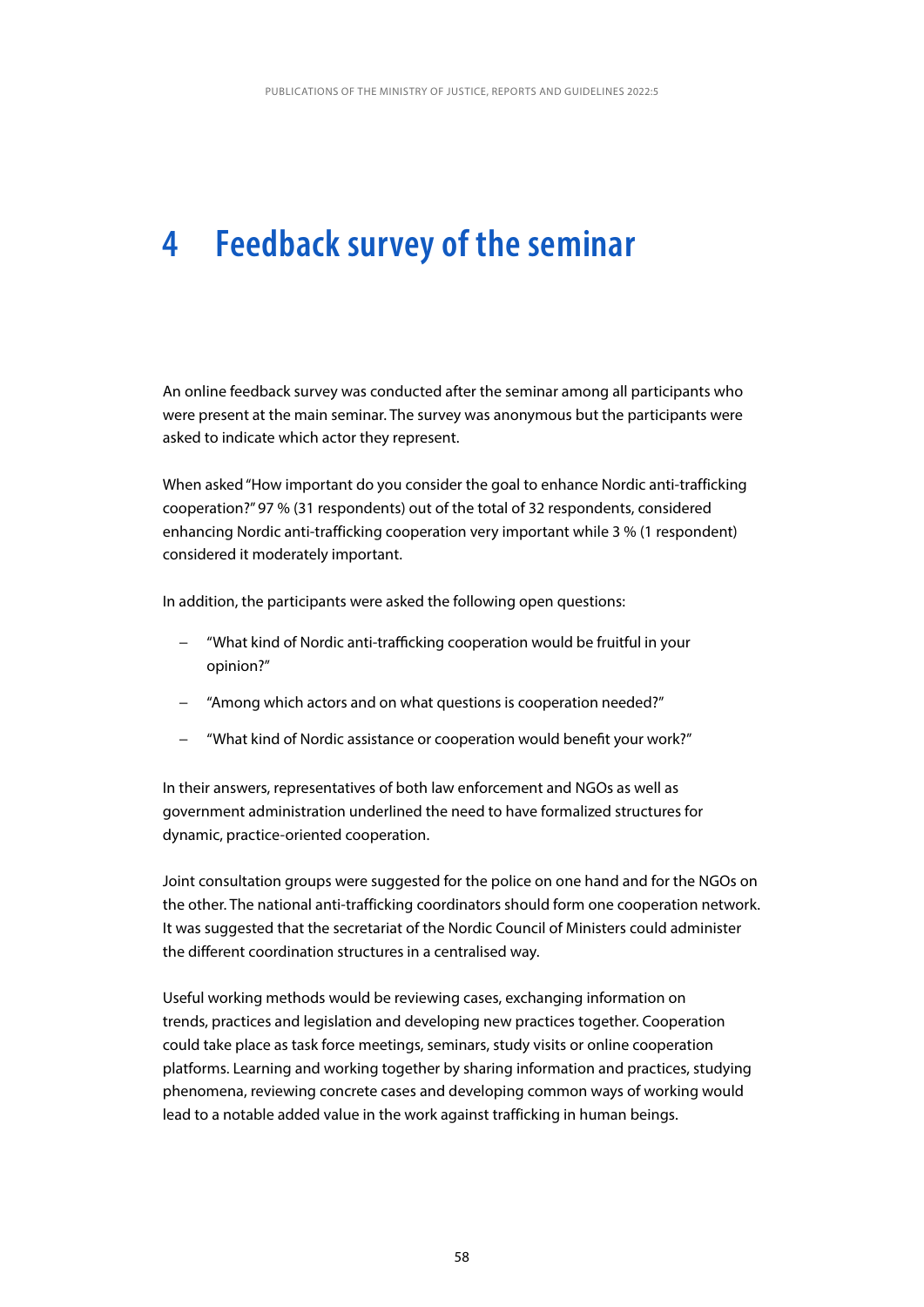The need for an independent national rapporteur came out in several replies of the NGOs. Some NGOs suggested joint lobbying activities in the EU and the UN. Some NGOs drew attention to the need for funding to keep up their work. Some NGO representatives called for better involving survivors in developing anti-trafficking practices such as outreach work and counselling.

A representative of an international organization stressed that the support for victims themselves forms the core of a human-centred response to trafficking. The respondent called for a more coherent approach against trafficking from the Nordic countries, both in terms of preventing trafficking, information campaigns for the general public and in providing assistance to victims. The respondent also recommended Nordic countries to strengthen cooperation beyond the Nordic region, for example by considering the perspectives of countries of origin and what to do if a victim returns home.

The need for Nordic research was mentioned by different actors.

#### *Recommendations for Nordic cooperation*

- Enhancing Nordic cooperation is considered very important.
- Formalized structures for dynamic, practice-oriented cooperation are needed both on administrative and operational levels.
- Useful working methods would be reviewing cases, exchanging information on trends, practices and legislation and developing new practices together. Task forces for the law enforcement side and the NGO side were suggested.
- Nordic countries were encouraged to strive for a more coherent response to trafficking, keeping the support for victims themselves in the core of the human-centred response to trafficking.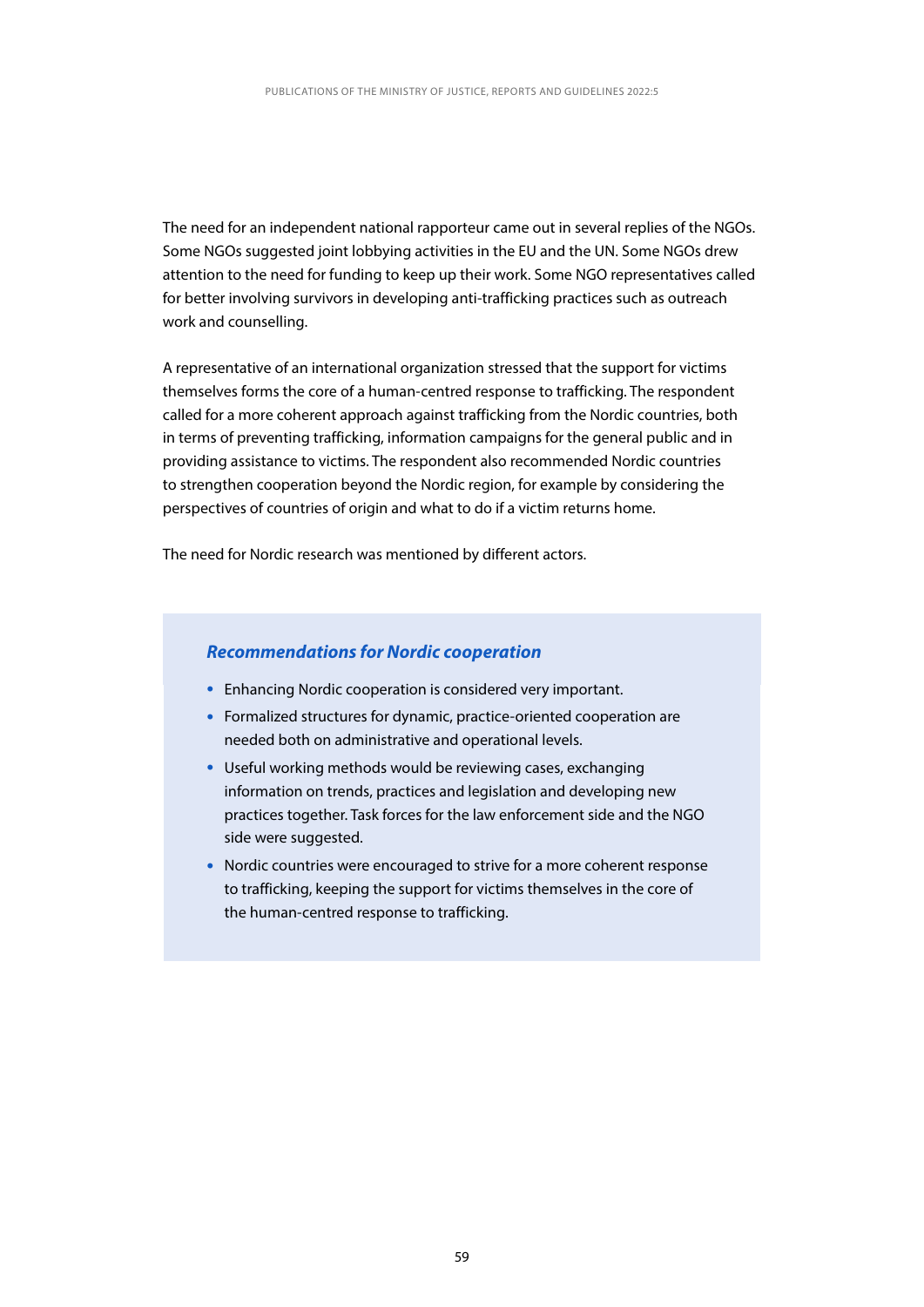# <span id="page-60-0"></span>**5 Conclusions**

#### **Wide support for enhanced Nordic cooperation**

At the seminar, at the side events and in the interviews with Nordic anti-trafficking experts, a concrete and acute need for tighter, formalized cooperation among Nordic countries in the work against trafficking in human beings became apparent.

The objectives of the work against trafficking in human beings are related to protecting and providing assistance to the victims, identifying human trafficking and establishing the criminal liability of the offenders. The Nordic countries need support in their efforts to achieve these goals, to build networks, exchange information and learn together and from each other. Cooperation to this end requires financing and supporting structures to make sharing of information and experiences possible.

Trafficking in human beings is a serious crime against sexual self-determination, bodily integrity and individual freedom. It is a serious violation of victims' human rights. Trafficking in human beings affects the society in many ways. It is often a cross-border crime and may be related to international organised crime operations. Human trafficking generates considerable proceeds of crime and offenders most often subject victims to exploitation for financial gain. Human trafficking undermines the competitiveness of law-abiding businesses and reduces tax revenues. The patterns of trafficking crimes may be complex and change fast which emphasizes the need for stable anti-trafficking cooperation across borders.

The project has shown that there are active and highly committed professionals in the Nordic countries both among authorities and the civil society who make valuable efforts to combat human trafficking. However, these experts need support for their work in order to make their efforts as efficient and successful as possible. Experts need to learn constantly about the new phenomena in the field and the best ways to address the emerging challenges. In this report, the suggestions, recommendations and wishes of experts from different fields regarding Nordic anti human trafficking cooperation have been highlighted. The necessary areas to cooperate on as well as useful structures and methods for cooperation have been covered.

As a result, a formal cooperation structure to promote and facilitate the cooperation among Nordic countries is useful. A coordination structure would bring together the national coordinating bodies of each Nordic country and function with the support of the Nordic Council of Ministers. Some countries have also rapporteurs, and they could be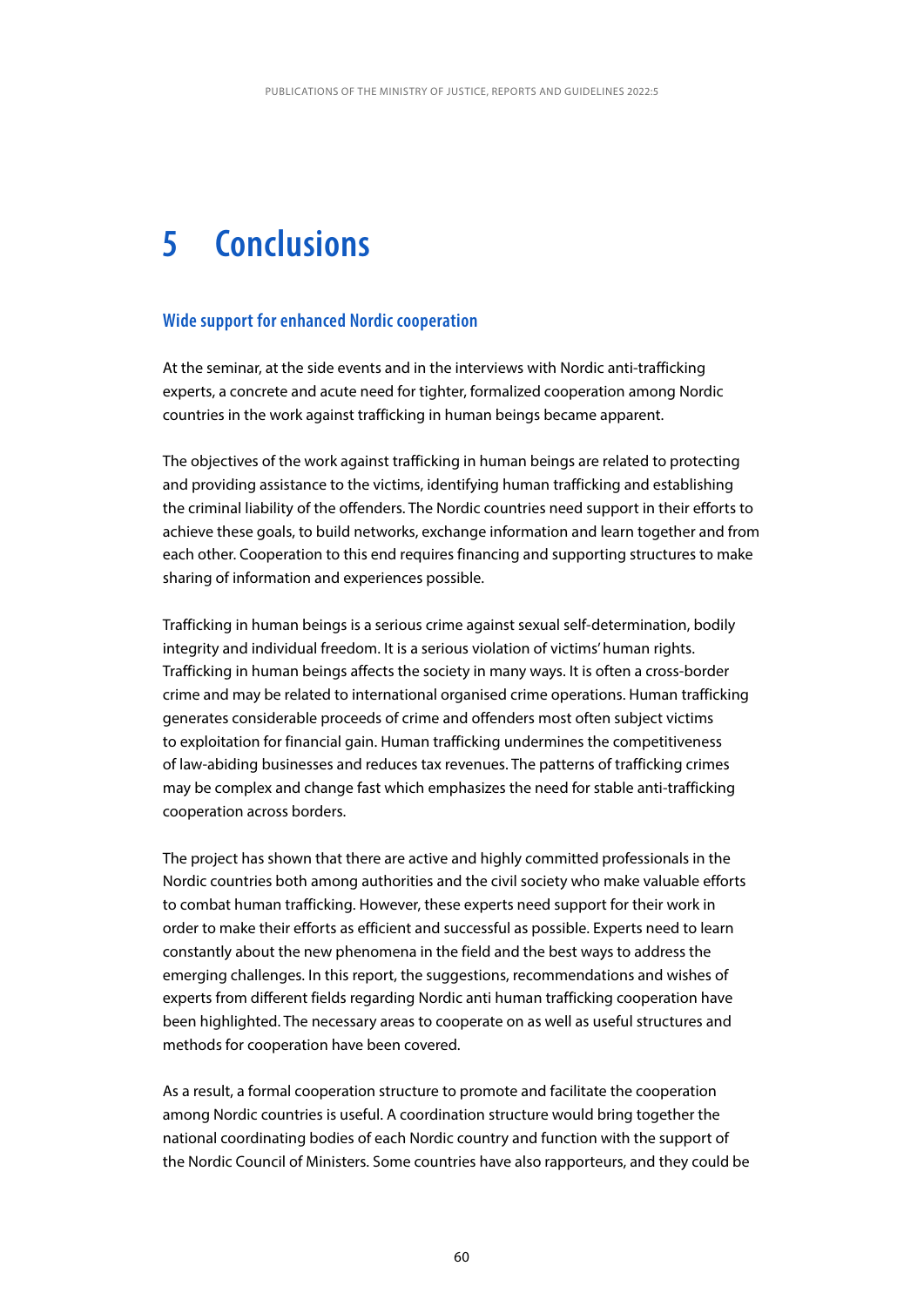invited to participate in the network, as well. The similarities among Nordic countries in terms of society structures and patterns and trends in human trafficking phenomena are considered a fruitful foundation for closer cooperation.

Support by the Nordic Council of Ministers for the work is essential to guarantee the continuity of cooperation. In a recent study<sup>5</sup> conducted by the Nordic Council and the Nordic Council of Ministers, combatting cross-border crime was seen as the most important priority area for Nordic cooperation. By strengthening anti-human trafficking cooperation, the Nordic countries and the Nordic Council of Ministers could also answer the call of the Nordic population to take action to combat cross-border crime. To actively promote cross-border measures, it is recommendable to include combatting trafficking in human beings in the priorities or spheres of activity of the Nordic Council of Ministers.

The suggested model would provide the structures that are necessary to make an exchange of information and experiences possible. A formal cooperation structure is needed to ensure continuing, concrete support for different actors working against human trafficking, in particular operational actors in the field. The ability of the central coordination structure to take into account the needs of different actors in the field is underlined. The project has shown that experts wish to learn and work together by sharing information and good practices, studying phenomena, reviewing concrete cases and developing common ways of working.

A permanent cooperation structure is seen necessary to enable durable ways of working and make concrete actions and results possible. At the same time, ability to address new challenges in a volatile playing field where new forms of trafficking in human beings emerge and the needs of those working against the crime and supporting victims change. Stability and adaptability should go hand in hand.

The cooperation structure needs to be clear and understandable for all. Any administrative fora that does not eventually aim at supporting the operational actors that support victims and enhance criminal liability, is to be avoided. In addition to the central coordination structure, expert groups among operational actors could be established.

Hearing the survivors of trafficking in human beings is central in all anti-trafficking efforts. At the seminar, a Nordic survivor advisory council was suggested to be established. The establishment of a survivor advisory board in the Nordic countries should be considered

<sup>5</sup> Support and Disappointment: Attitudes towards Nordic co-operation. [https://pub.](https://pub.norden.org/nord2021-060/) [norden.org/nord2021-060/](https://pub.norden.org/nord2021-060/)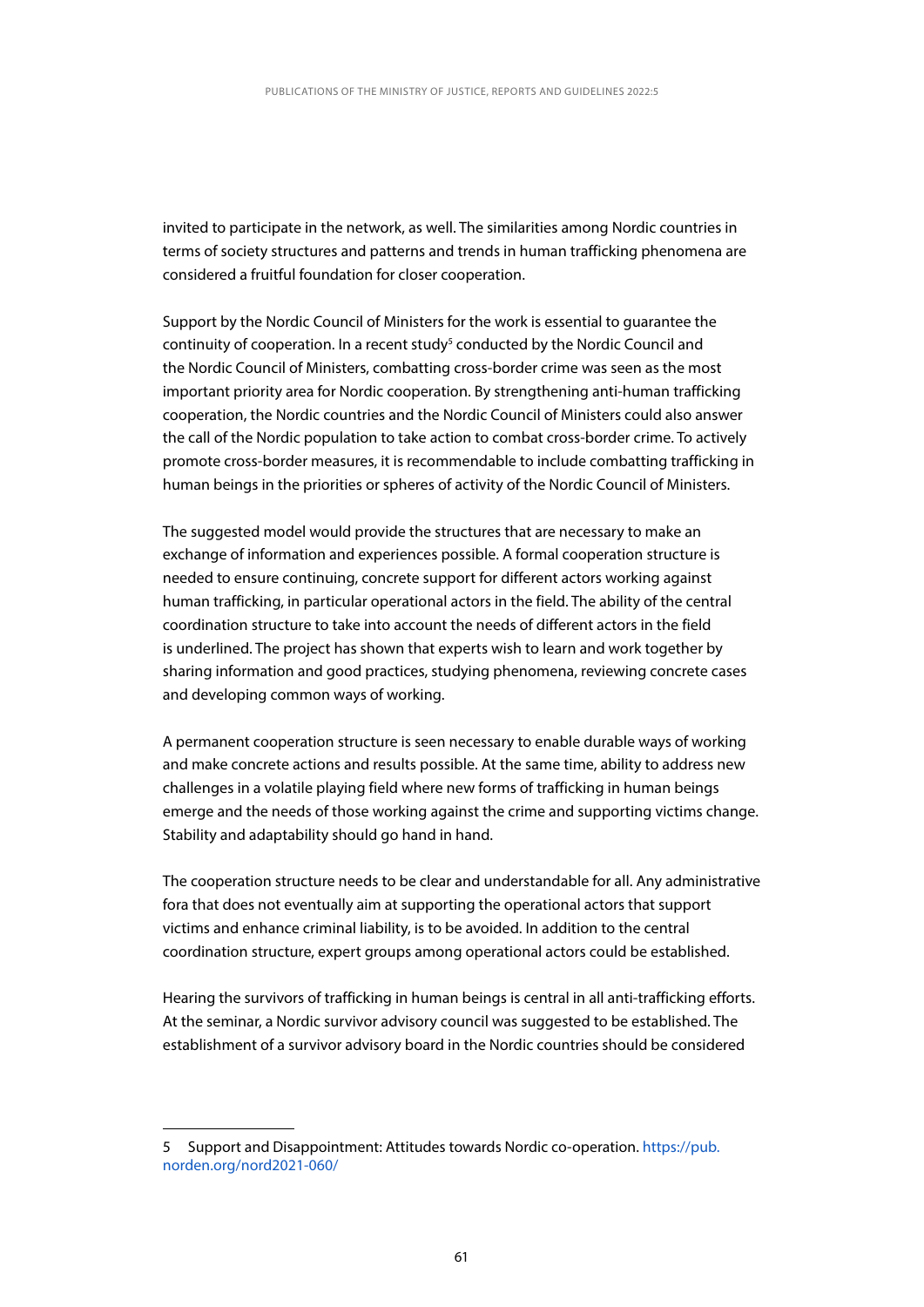as one possible way to improve the systematic involvement of survivors in policy making processes.

The current efforts of the EU to implement the new EU strategy makes the activation of Nordic cooperation very timely.The EU's new strategy on Combatting Trafficking in Human Beings has been adopted in April 2021 and is now being implemented. The European Commission is calling for a more intense response to combat human trafficking. The Commission is evaluating the implementation of already existing EU rules on human trafficking and will consider new legislation based on the evaluation. An activation of cooperation also in the Nordic would be in line with the EU's efforts to strengthen the antihuman trafficking response. By creating a formalized structure for cooperation, the Nordic area would answer the EU's call for a stronger anti-trafficking response.

#### **Nordic coordinating function for action against trafficking in human beings**

A central coordination network should be established among the national coordinating bodies against human trafficking with a secretariat at the Nordic Council of Ministers. The relevant coordinating bodies in the Nordic countries are the Centre against Human Trafficking in Denmark, the Government Anti-Trafficking Coordinator in Finland, the coordinator against trafficking in human beings at the Ministry of Justice in Iceland, the Coordinating Unit for Victims of Human Trafficking (KOM) in Norway and the Gender Equality Agency in Sweden.

It is proposed that a network of national anti-trafficking coordinating bodies could be established as part of the Nordic co-operation on legislative affairs at the Nordic Council of Ministers.

Central coordination is necessary to make sure that cooperation is established on a high competence level serving the relevant needs of operational actors. The national coordinators would act as central focus points in each state and as a link between the administrative and operative level actors. They would take into account the needs of different stakeholders including authorities and NGOs in planning the methods and contents of cooperation.

Central coordination is necessary to ensure coherence as well as cross-sectoral and long-term perspectives for the cooperation. The coordinating function would plan such projects and ways of working that correspond to and answer the needs of operational actors. Coordination would enable tailoring specified programmes and activities that benefit experts in the field as much as possible. Only through central coordination, a more ambitious approach and agenda for the joint Nordic anti human trafficking action can be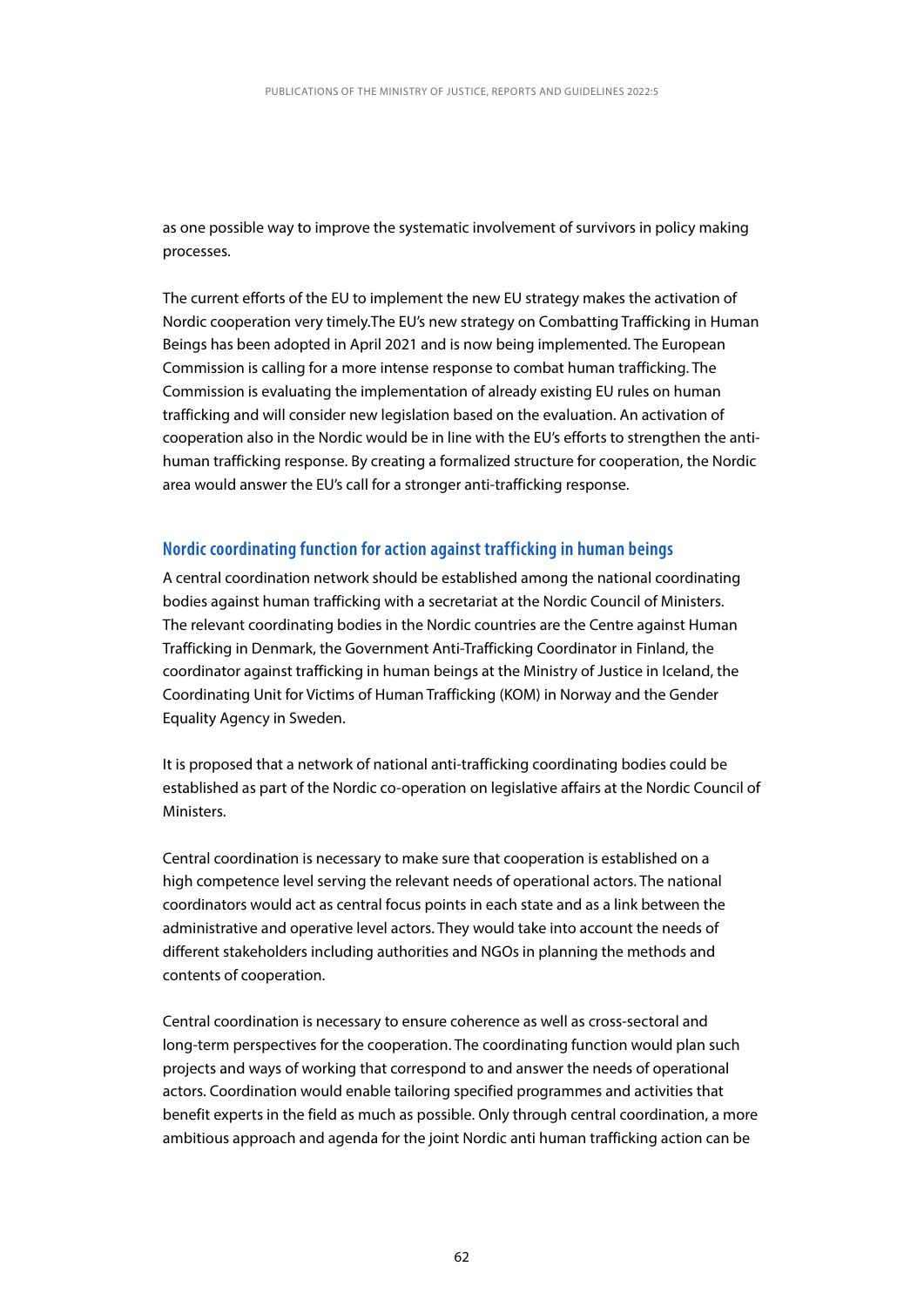developed. Central coordination is also needed to review the functionality of cooperation and report about its results to the Nordic Council of Ministers.

The coordinators' strong role in substance matters would also facilitate the work of the secretariat of the NCM.

Support by the Nordic Council of Ministers, including financial support, is crucial to create the necessary conditions for fruitful cooperation among the Member States. To build a stable structure, dedicated personnel could be appointed at the secretariat of the Nordic Council of Ministers

The rotating presidency of the NCM would involve a role in initiating and carrying out projects and other jointly planned actions under the supervision and with the support of the secretariat. The stable secretariat would primarily manage and facilitate the coordinators' network instead of the rotating presidency.

#### **Operational level networks**

Besides the central coordinating structure built on the national coordinating bodies and the secretariat, direct operational networks are necessary. The Nordic coordinating function would support and facilitate the work of the operational networks where necessary.

As for the police, the possibility to establish a Nordic police expert group on THB is already being explored by a working group that was appointed at the meeting of Nordic human trafficking crime inspectors. The expert group would support Nordic police cooperation in terms of networking and information sharing as well as in operational activities, starting from 2022.

At the side event 'The Nordic countries as helpers for victims of human trafficking challenges and successes', sharing of information, knowledge and experiences among Nordic countries was seen useful. The Nordic countries could learn together, for example, on the structures of victim assistance and how to train professionals effectively. More capacity building is needed on exploitation in criminal activities and on non-punishment principle. A wish was expressed to organize a Nordic seminar around these topics.

It has also been suggested at the seminar, to set up a Nordic consultation group among the Nordic NGOs that work against human trafficking. The consultation group's functions could include sharing of information and best practices, for example.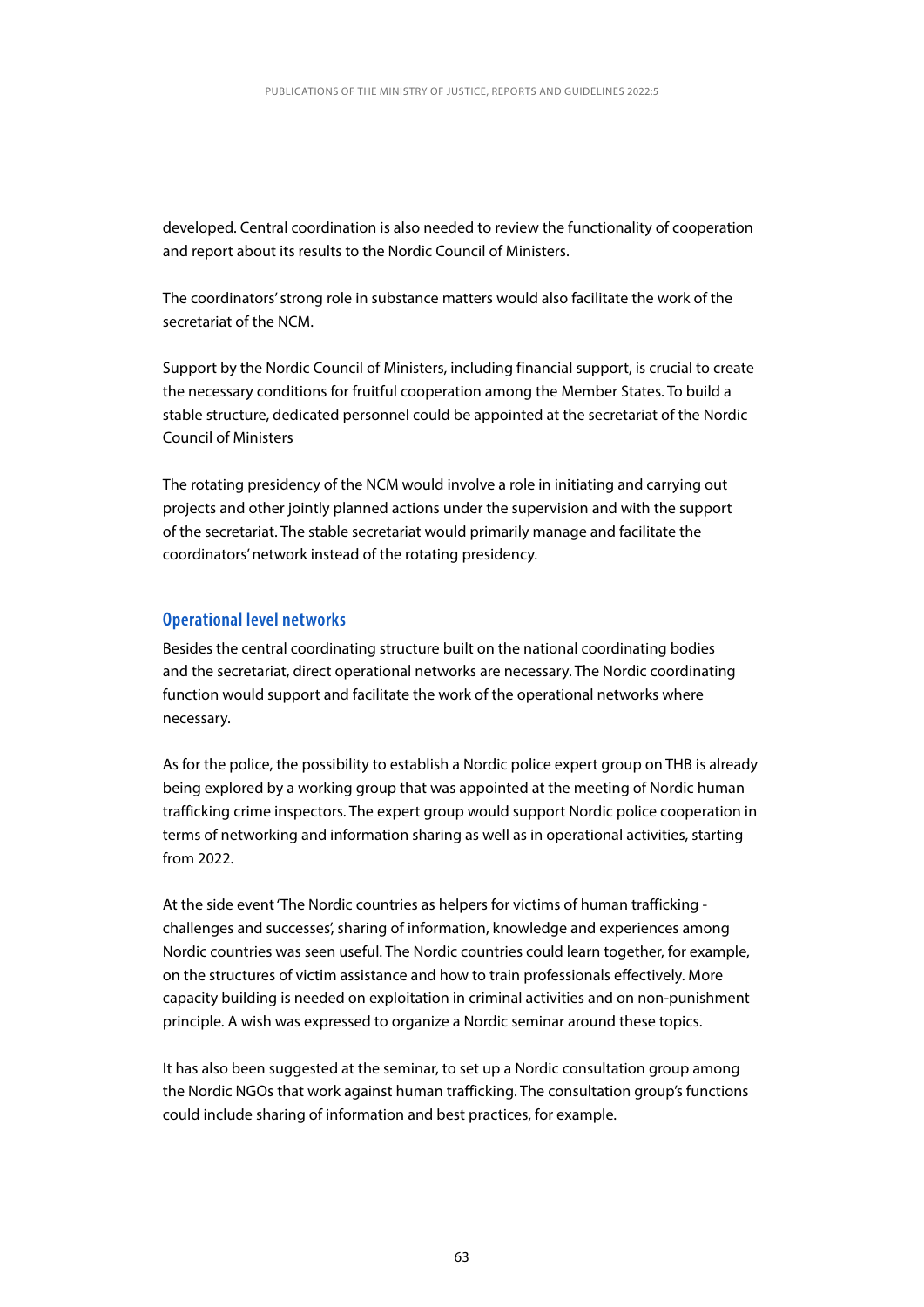#### **Strategic and financial support is necessary**

High level political support is vital for joint action against trafficking in human beings. Therefore, discussions on necessary measures against trafficking in human beings on a Minister level are extremely important. Decisions and recommendations on a Minister level pave the way for common solutions and practices and a strategic approach that encourages and requires Nordic countries to take action. It would be highly beneficial for cooperation to include anti-human trafficking action in the priorities or spheres of activity of the Nordic Council of Ministers.

Dedicated resources from the NCM are necessary both to appoint dedicated personnel at the secretariat and to finance concrete projects and measures. Financial resources are extremely important to uphold a stable coordination structure and to make relevant actions aiming at supporting the victims and enhancing criminal liability possible.

#### **Possible methods and areas of cooperation**

The central coordination network would meet regularly to plan activities for the different stakeholders. The topics and methods of cooperation could be flexibly planned by the coordinators taking into account the current challenges and needs. Activities could be arranged on varying specific themes could be organized for different professional sectors.

Suggested activities include exchanging information on trends, cases, practices and legislation and developing new practices together. In addition, establishing contact networks is considered important to facilitate sharing of information and lower the threshold to consult colleagues abroad. Cooperation could take place as task force meetings, seminars, study visits or online cooperation platforms. Both physical and online meetings could be arranged. Financing for travelling would be highly beneficial, as many stakeholders do not have dedicated financing for attending international meetings.

The seminar showed that the Nordic countries have valuable expertise in different fields of anti-trafficking work and all Nordics can learn together. The seminar serves as an example of one functional method of learning by sharing and developing practices together.

At the seminar, experts from Iceland presented how a functional national action plan against trafficking in human beings was created and how it became a political priority. Best practices from Sweden included the National Referral Mechanism that promotes a coherent multisectoral approach in protecting the victims and the work Sweden has done for long against trafficking for sexual exploitation.

Experts from Norway presented the successes of establishing the National Police Competence Group that coordinates police efforts against human trafficking as well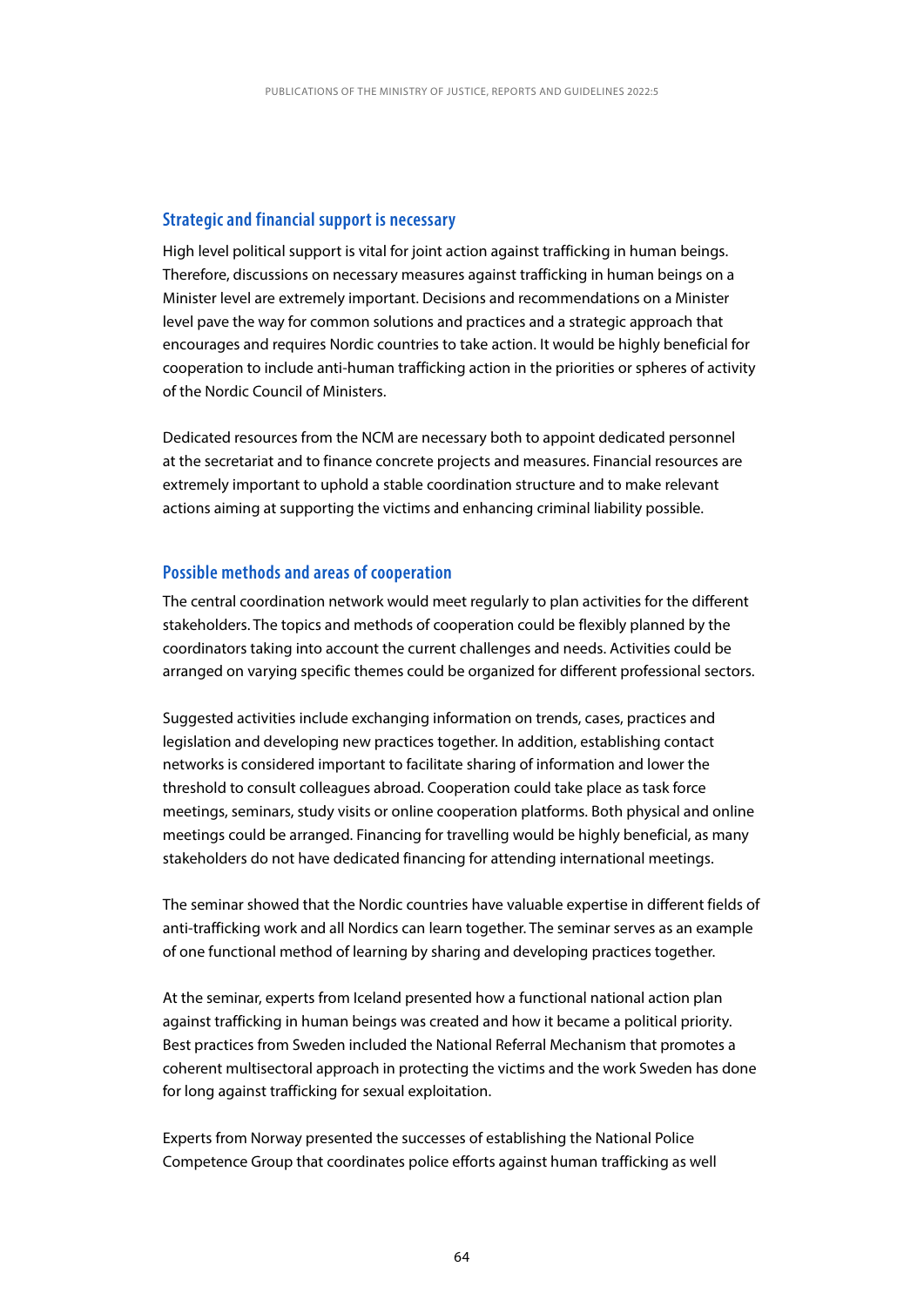as Laura's house which is a shelter providing comprehensive support for victims. Best practices from Denmark included the Danish Centre against Human Trafficking as a central coordinating unit and national referral mechanism as well as the work against trafficking for criminal activities that has been strongly addressed. Experts from Finland presented the independent National Rapporteur mechanism and the multisectoral approach to labour trafficking.

Combating trafficking online is suggested as one focus area for Nordic cooperation. Nordic countries lack knowledge and efficient tools to combat trafficking online. A major concern is how to prevent and stop online platforms used for THB purposes from operating. A possible pilot project could aim at building technical infrastructure and evaluating useful tools that could also work in the use of the private sector.

It is recommended to finance and conduct Nordic research projects parallel to the central coordination activities. Research provides an important foundation and impetus for functional and effective anti-trafficking measures. Results of studies could emerge as concrete suggestions through initiatives for concrete action by the coordinators' network. Research topics could cover comparisons and reviews of countries' practices and court cases.

To enable a fruitful international cooperation, the Nordic cooperation network could take stock of international cooperation that the Nordic countries already participate in. The Nordic network could consider enhancing together a coherent approach and improve their cooperation also with countries beyond the Nordic area and with international organizations.